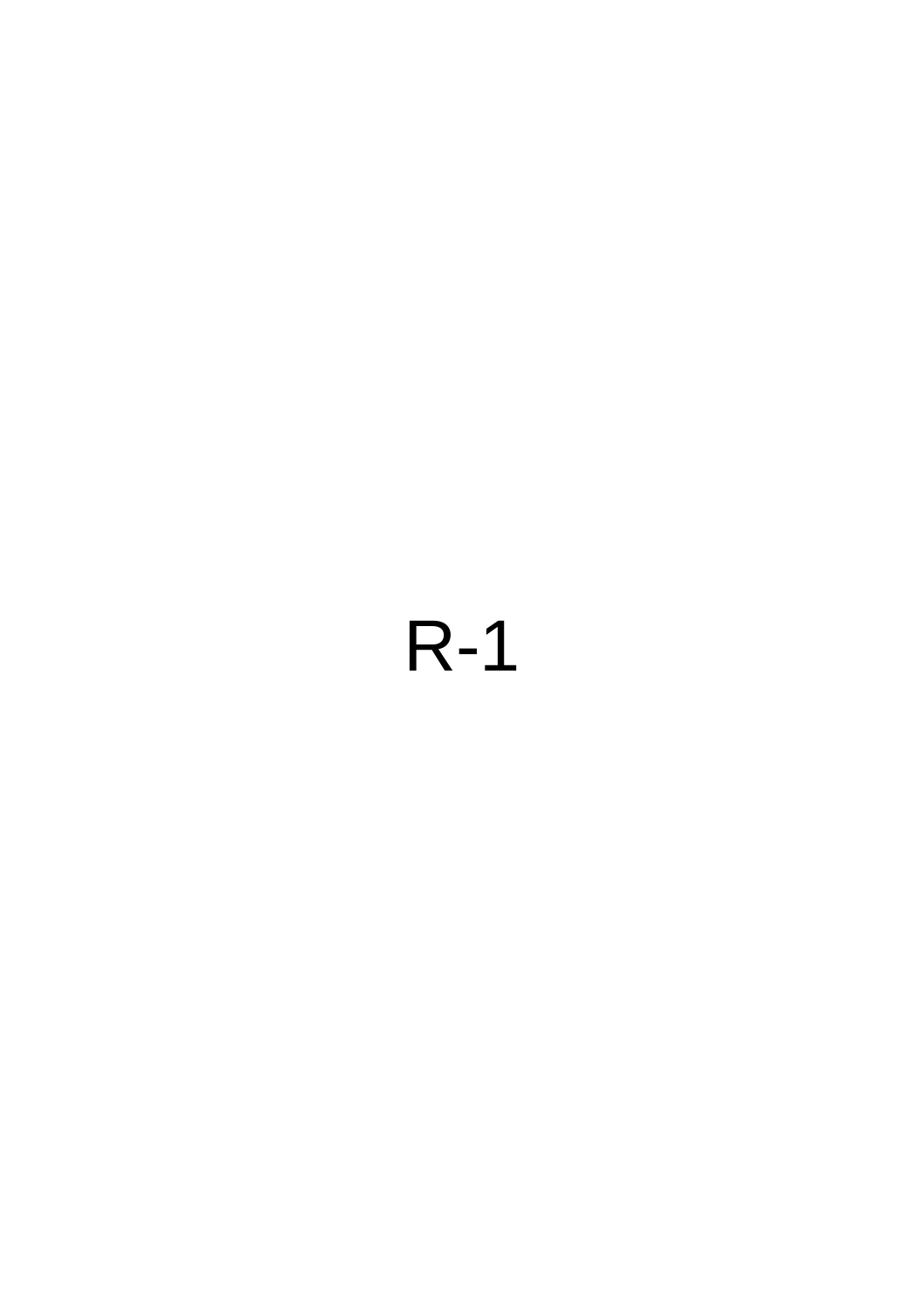## **TRUST INDENTURE**

**THIS TRUST INDENTURE** made as of the 15th day of December, 2002 .

#### **BETWEEN:**

#### **HOMBURG SHARECO INC.**,

a company incorporated under the laws of the Province of Nova Scotia , (hereinafter referred to as the "Corporation"),

- and -

#### **STICHTING HOMBURG MORTGAGE BOND**,

a foundation incorporated under the laws of the Netherlands, (hereinafter referred to as the "Trustee").

**WHEREAS** the Corporation is desirous of raising money for its corporate purposes and with a view to so doing is desirous of creating and issuing the Bonds the issuance of which is provided for by this Trust Indenture;

**AND WHEREAS** the Corporation, under the laws relating thereto, is duly authorized to create and issue the Bonds to be issued as herein provided;

**AND WHEREAS** all necessary resolutions of the Corporation have been duly passed and other proceedings taken and conditions complied with to make the creation and issue of the Bonds proposed to be issued hereunder and this indenture and the execution thereof legal and valid and binding on the Corporation;

**AND WHEREAS** the foregoing recitals are made as representations and statements of fact by the Corporation and not by the Trustee;

**NOW THEREFORE** it is covenanted and agreed as follows;

# **ARTICLE I**

#### **INTERPRETATION**

## **1.1 Definitions**

 In this Trust Indenture and in the Bonds, unless there is something in the subject matter or context inconsistent therewith, the expressions following shall have the following meanings, namely:

(a) "this Trust Indenture", "this indenture", "herein", "hereby", "hereof", "hereunder", and similar expressions mean or refer to this Trust Indenture and any indenture, deed of instrument supplemental or ancillary hereto as a whole and are not limited to any particular Article, Section or other subdivision hereof;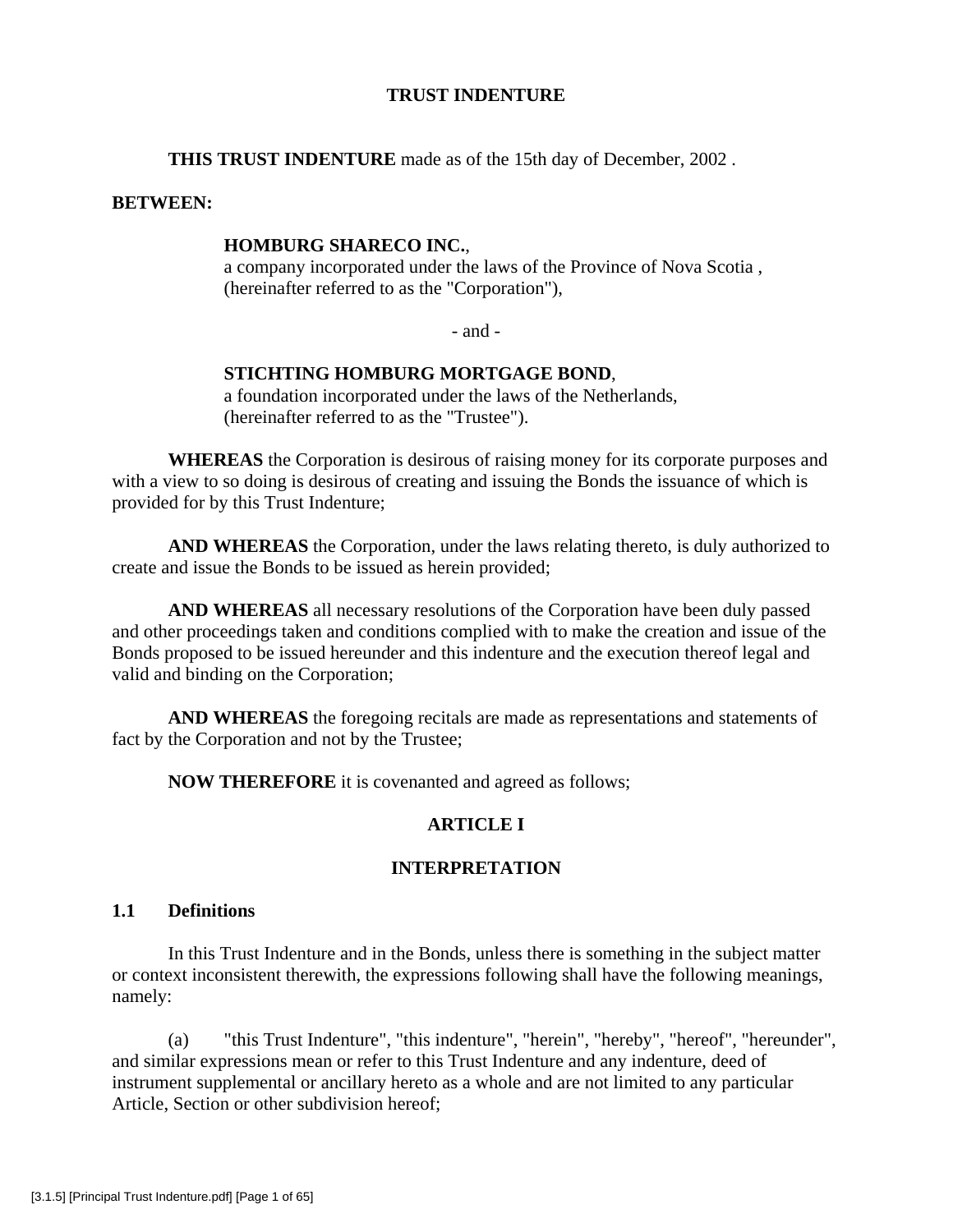(b) "Affiliate" means an affiliated body corporate as defined in the CBCA;

(c) "Bonds" means Bonds of the Corporation issued or to be issued hereunder for the time being outstanding and entitled to the benefit of the security hereby created;

(d) "Bondholders' Request" means an instrument signed in one or more counterparts by the holder or holders of not less than 10% in principal amount of the Bonds outstanding for the time being requesting the Trustee to take some action or proceeding specified therein;

(e) "Business Day" means any day upon which chartered banks are open for business in Halifax, Nova Scotia;

(f) "CAD" and "\$" means lawful money of Canada;

(g) "Cash" means lawful money of Canada or Euros, as the case may be, and any amounts thereof represented by certificates of deposit or other acknowledgments of indebtedness maturing within one year of any Canadian chartered bank;

(h) "CBCA" means the *Canada Business Corporations Act*, R.S.C. 1985, c.C-44, as the same is amended from time to time;

(i) "Certificate of the Corporation", "Written Order of the Corporation" and "Written Request of the Corporation" mean, respectively, a certificate, written order and written request under the seal of the Corporation signed in the name of the Corporation by the President or any Vice President together with the Secretary or an Assistant Secretary of the Corporation;

(j) "Certified Resolution" means a copy of a resolution certified by the President, any Vice-President or the Secretary of the Corporation under its seal to have been duly passed by the directors of the Corporation and to be in full force and effect on the date of such certification, unamended;

(k) "Corporation" means Homburg Shareco Inc. and any successor corporation which shall have complied with the provisions of Article XVIII;

(l) "Corporation's auditors" means an independent firm of chartered accountants duly appointed as auditors of the Corporation and acceptable to the Trustee;

(m) "Counsel" means a barrister or solicitor or firm of barristers and solicitors (who may be counsel for the Corporation) acceptable to the Trustee;

(n) "director" means a director of the Corporation for the time being and "directors" or "board of directors" means the board of directors of the Corporation or whenever duly empowered the executive committee, if any, of the board of directors of the Corporation, and reference to action by the directors means action by the directors of the Corporation as a board or action by the executive committee of the board;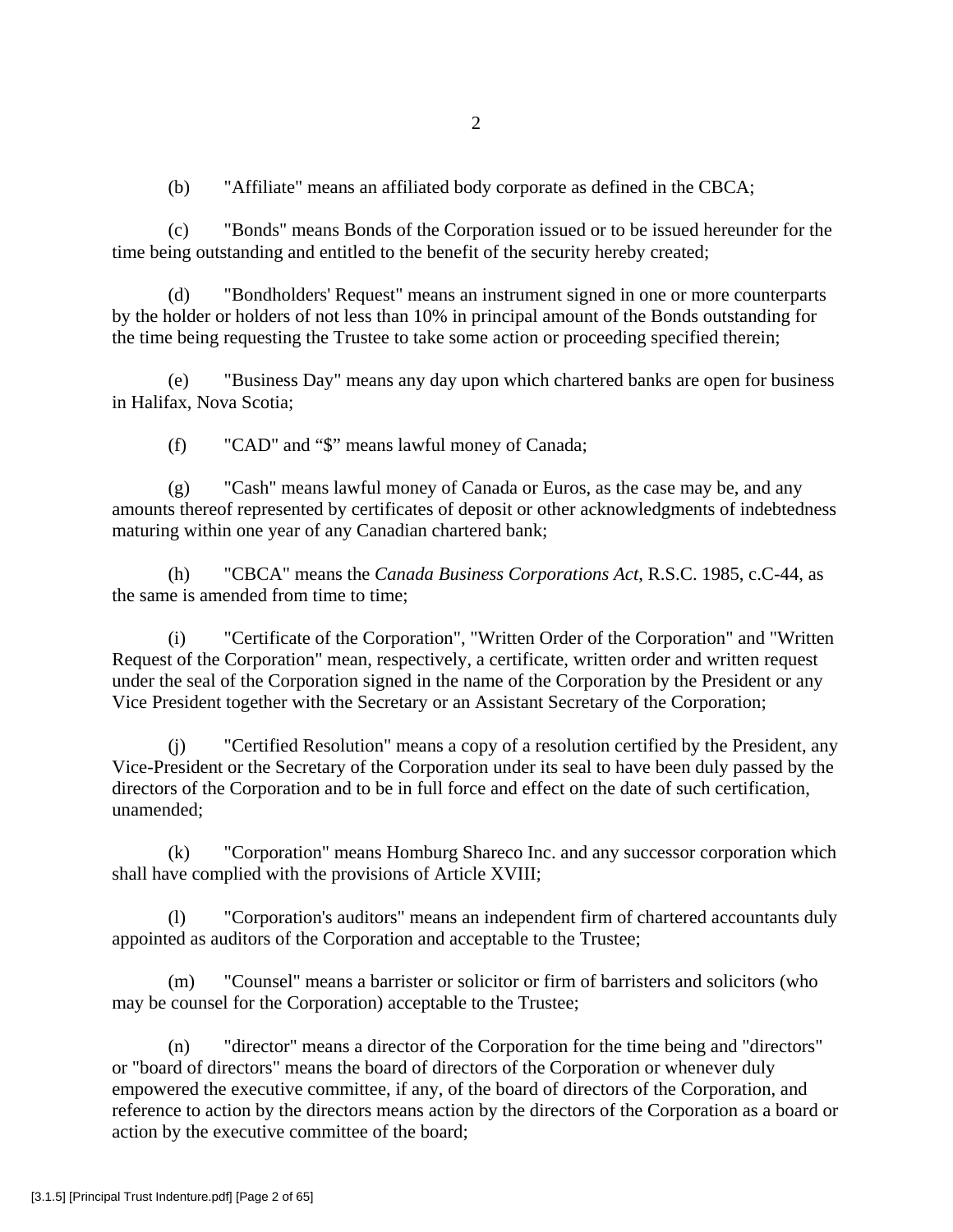(o) "Event of Default" has the meaning specified in Section 13.1;

(p) "Guarantee Agreement" means the guarantee of the Guarantor referred to in Section 8.10;

(q) "Guarantor" means Homburg Invest Inc.;

(r) "Homburg CAD Mortgage Bond 1" has the meaning specified in Section 3.1(c);

(s) "Homburg Euro Mortgage Bond 1" has the meaning specified in Section 3.1(d);

(t) "Homburg Mortgage Bond 1" includes bonds designated as Homburg Euro Mortgage Bond 1 bonds and bonds designated as Homburg CAD Mortgage Bond 1;

(u) "Homburg Mortgage Bond 1 Collateral" means certain assets of the Corporation described in Appendix C annexed hereto;

(v) "Homburg Mortgage Bond 1 Issue Date" has the meaning specified in Section  $3.1(b);$ 

(w) "Minor Title Defects" means title defects or irregularities which, in the opinion of Counsel, are of a minor nature and in the aggregate will not materially impair the use of the property for the purposes for which it is held or materially affect the security for the Bonds, including, without limitation, irregularities or deficiencies in the recorded evidence of title to real or immovable property which in the opinion of Counsel can be cured by proceedings within the exclusive power of the Corporation or which in the opinion of Counsel are not of a very serious under the facts and circumstances of the case;

(x) "Mortgaged Premises" at any time means all property and assets which are at that time charged or intended to be charged by the Corporation with the payment of the moneys intended to be secured hereby;

(y) "Trustee" means Stichting Homburg Mortgage Bond or its successor for the time being in the trusts hereby created.

 Words importing the singular number include the plural and *vice versa* and words importing the masculine gender include the feminine and neuter genders and words importing persons shall include individuals, corporations, partnerships, trusts, associations and other entities.

# **1.2** *Meaning o***f "***Outstanding***"** *for Certain Purposes*

 Every Bond certified and delivered by the Trustee hereunder shall be deemed to be outstanding until it shall be cancelled or delivered to the Trustee for cancellation or moneys for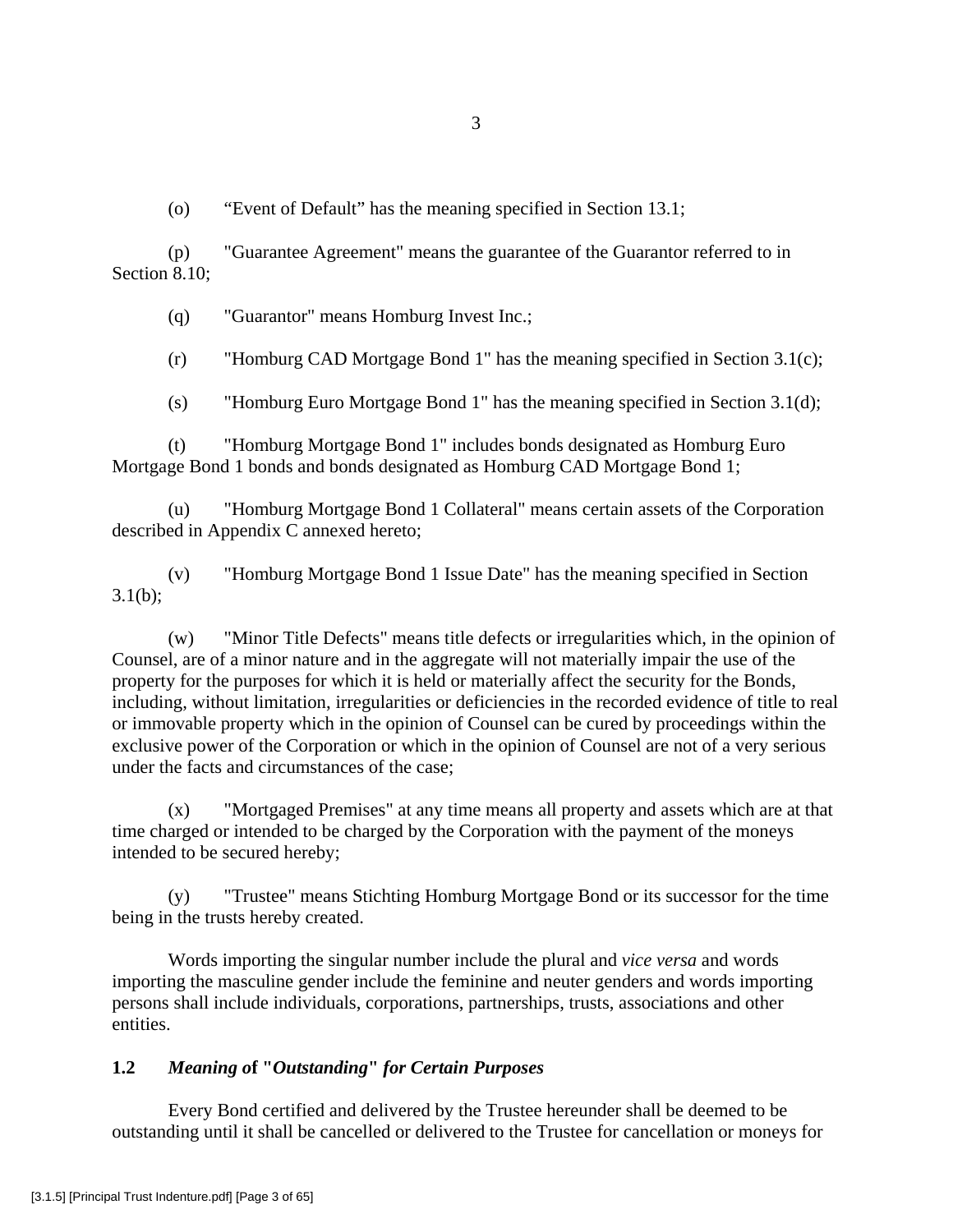the payment thereof shall be set aside under Section 4.9 or Article XIV, as the case may be, provided that:

 (a) Bonds which have been partially redeemed shall be deemed to be outstanding only to the extent of the unredeemed part of the principal amount thereof;

 (b) where a new Bond has been issued in substitution for a Bond which has been lost, stolen or destroyed, only one of them shall be counted for the purpose of determining the aggregate principal amount of Bonds outstanding; and

 (c) for the purposes of any provision of this Trust Indenture entitling holders of outstanding Bonds to vote, sign consents, requisitions or other instruments or take any other action under this Trust Indenture, Bonds owned directly or indirectly, legally or equitably by the Corporation or any Affiliate shall be disregarded except that:

(i) for the purpose of determining whether the Trustee shall be protected in relying on any such vote, consent, requisition or other action, only the Bonds which the Trustee knows are so owned shall be so disregarded; and

(ii) Bonds so owned which have been pledged in good faith other than to the Corporation or an Affiliate shall not be so disregarded if the pledgee shall establish to the satisfaction of the Trustee the pledgee's right to vote such Bonds in his discretion free from the control of the Corporation and its Affiliates.

## **1.3** *Interpretations Not Affected by Headings, etc.*

 The division of this Trust Indenture into Articles and Sections, the provision of a table of contents and the insertion of headings are for convenience of reference only and shall not affect the construction or interpretation hereof.

## **1.4** *Applicable Law*

 This Trust Indenture and the Bonds shall be construed in accordance with the laws of the Province of Nova Scotia and the federal laws of Canada applicable therein, and shall be treated in all respects as Nova Scotia contracts.

## **1.5** *Appendices*

The following Appendices are incorporated into and form parts of this Trust Indenture:

Appendix A - Form of Homburg CAD Mortgage Bond 1

Appendix B - Form of Homburg Euro Mortgage Bond 1

Appendix C – Homburg Mortgage Bond 1 Collateral

Appendix D – Guarantee Agreement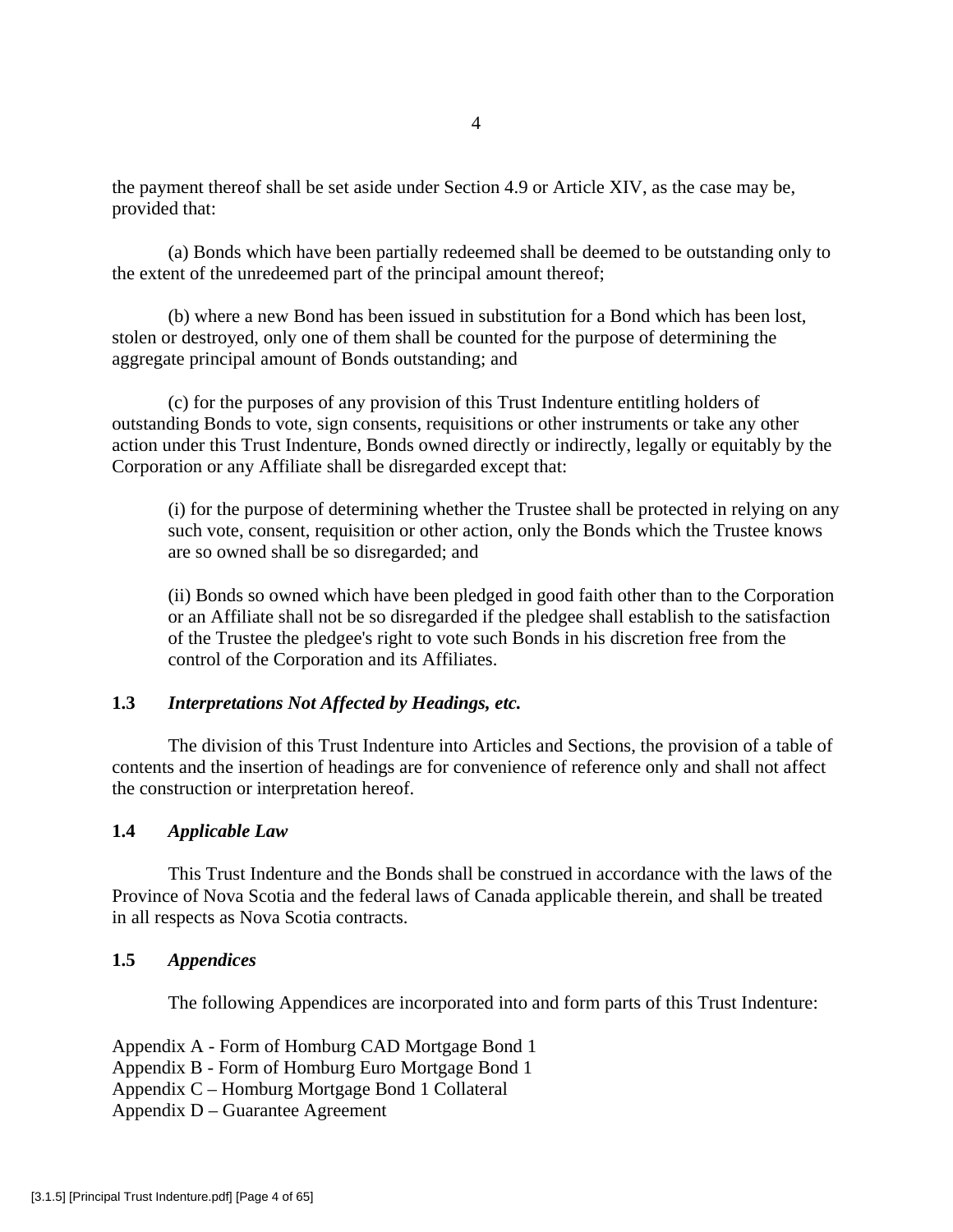#### **1.6 Meaning of certain terms**

 Any reference herein to the Trust Indenture is a reference to the Trust Indenture as amended, re-stated, novated or supplemented from time to time. The term amendment shall, in the case hereof, also be held to include any amendment of the conditions under which the Bonds hereby are issued.

## **ARTICLE II**

#### **THE BONDS**

## **2.1** *No Fixed Limitation*

 The aggregate principal amount of Bonds which may be issued under this indenture is unlimited but Bonds may be issued hereunder only upon the terms and subject to the conditions herein provided.

#### **2.2** *Issuance in Series*

 The Bonds may be issued in one or more series, subject to compliance with the provisions and conditions hereinafter set forth. Subject to the provisions hereof, the Bonds of each such series (other than the Homburg Mortgage Bond 1 bonds hereinafter mentioned, which shall have the attributes set out in this Trust Indenture) shall bear such date or dates and mature on such date or dates, shall bear interest at such rate or rates, may be issued in such denominations, may be redeemable before maturity in such manner and subject to payment of such premium, or without premium, may be payable as to principal, interest and premium, if any, at such place or places and in such currency or currencies, may be repayable at the option of the holder on such date or dates, may provide for such sinking fund, if any may contain such provisions for the interchange or transfer of Bonds of the same series of different denominations or forms, may have attached thereto and/or issued therewith warrants entitling the holders to subscribe for or purchase shares or other securities of the Corporation or otherwise upon such terms, may give the holders thereof the right to convert the same into shares or other securities of the Corporation or otherwise upon such terms and may contain such other provisions, not inconsistent with the provisions of this Trust Indenture, as may be determined by resolution of the directors passed at or prior to the time of issue thereof and expressed in an indenture supplemental hereto providing for the issuance of the Bonds of such series and (to such extent as the directors may deem appropriated) in the Bonds of such series. At the option of the Corporation, the maximum principal amount of Bonds of any series may be limited, such limitation to be expressed in the supplemental indenture providing for the issuance of the Bonds of such series and in the Bonds of such series.

#### **2.3** *Form of Bonds*

 The Bonds of any series may be of different denominations and forms (either coupon Bonds or fully registered Bonds or both) and may contain such variations of tenor and effect, not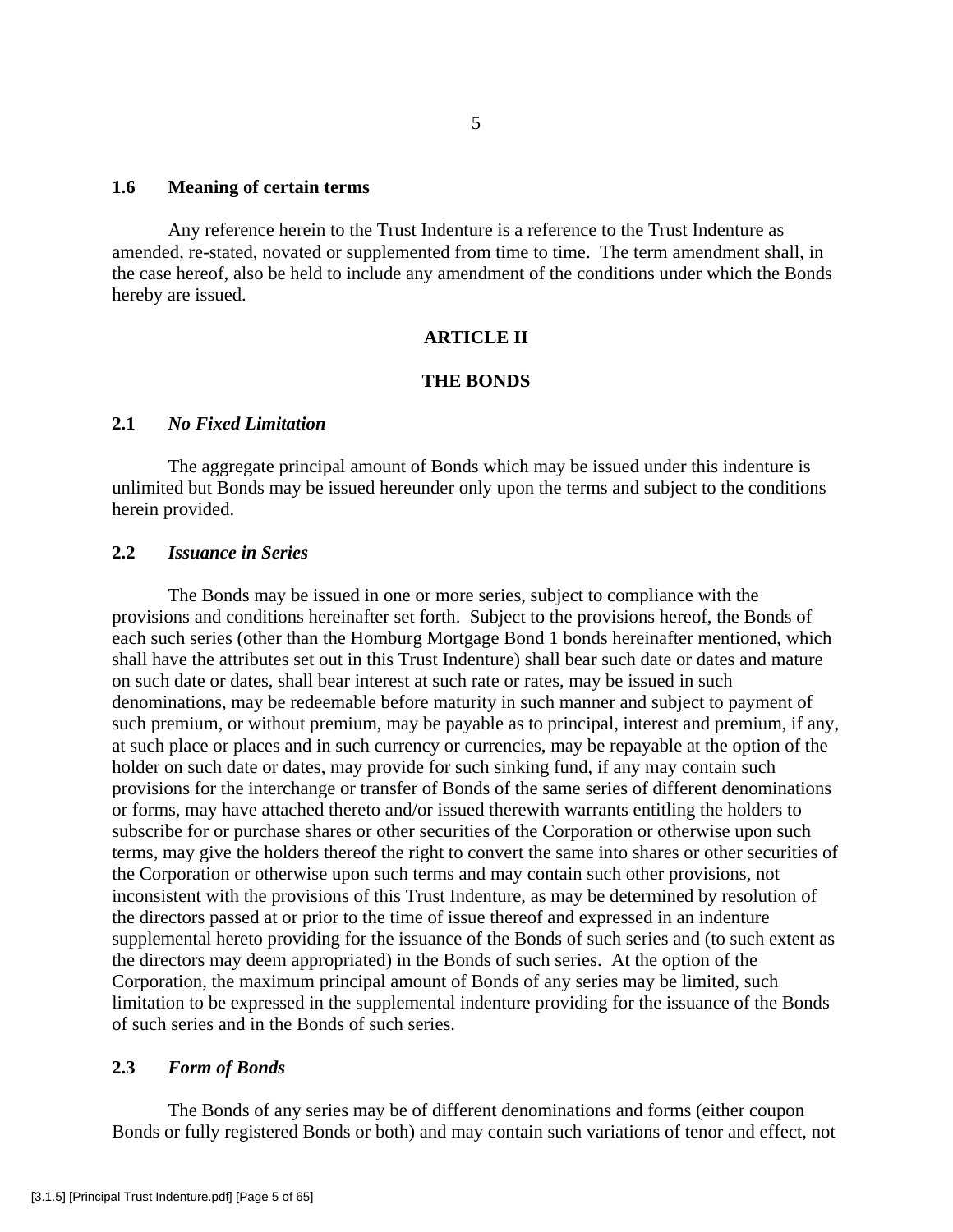inconsistent with the provisions of this Trust Indenture, as are incidental to such differences of denomination and form, including variations in the provisions for the exchange of Bonds of different denominations or forms and in the provisions for the registration or transfer of Bonds and any series of Bonds (other than the Homburg Mortgage Bond 1 bonds) may consist of Bonds having different dates of issue, different dates of maturity, different rates of interest, different redemption prices (if any) and different sinking fund provisions (if any) and may consist partly of Bonds carrying the benefit of a sinking fund and partly of Bonds with no sinking fund. The Bonds of each particular series shall be designated and numbered in any manner prescribed by the Corporation with the approval of the Trustee.

 Subject to the foregoing provisions and subject to any limitations as to the maximum principal amount of Bonds of any particular series, any of the Bonds may be issued as part of any series of Bonds previously issued, in which case they shall bear the same designation and designating letters as have been applied to such similar prior issue and shall be numbered consecutively upwards in respect of each denomination of Bonds in like manner and following the numbers of the Bonds of such prior issue.

 All series of Bonds (other than the Homburg Mortgage Bond 1 bonds) which may at any time be issued hereunder and the coupons, if any, appertaining thereto and the certificate of the Trustee endorsed on such Bonds may be in such form or forms as the directors shall by resolution determine at the time of the first issue of any series or part of a series of such Bonds and as shall be approved by the Trustee.

 The Bonds of any series may be engraved, lithographed, printed or typewritten, or partly in one form and partly in another, as the Corporation may determine; provided that if the Bonds of any series are issued in typewritten form, the Corporation will on demand of any holder or holders thereof make available within a reasonable time after such demand without expense to such holder or holders Bonds which are engraved, lithographed or printed in exchange therefor.

#### **2.4** *Signature on Bonds and Coupons*

 All Bonds shall be under the seal of the Corporation or a facsimile thereof (which shall be deemed to be the seal of the Corporation) and shall be signed (either manually or by facsimile signature) by the President or a Vice-President and by the Secretary or the Treasurer or an Assistant Secretary or an Assistant Treasurer of the Corporation holding office at the time of signing. Interest coupons attached to coupon Bonds shall have reproduced thereon the facsimile signature of the present or any future Secretary or the present or any future Treasurer of the Corporation. A facsimile signature upon any of the Bonds and/or coupons shall for all purposes of this Trust Indenture be deemed to be the signature of the person whose signature it purports to be and to have been signed at the time such facsimile signature is reproduced and notwithstanding that any person whose signature, either manual or in facsimile, may appear on the Bonds or coupons is not at the date of this Trust Indenture or at the date of the Bonds or at the date of the certifying and delivery thereof, the President, a Vice-President, the Secretary, the Treasurer, an Assistant Secretary or an Assistant Treasurer, as the case may be, of the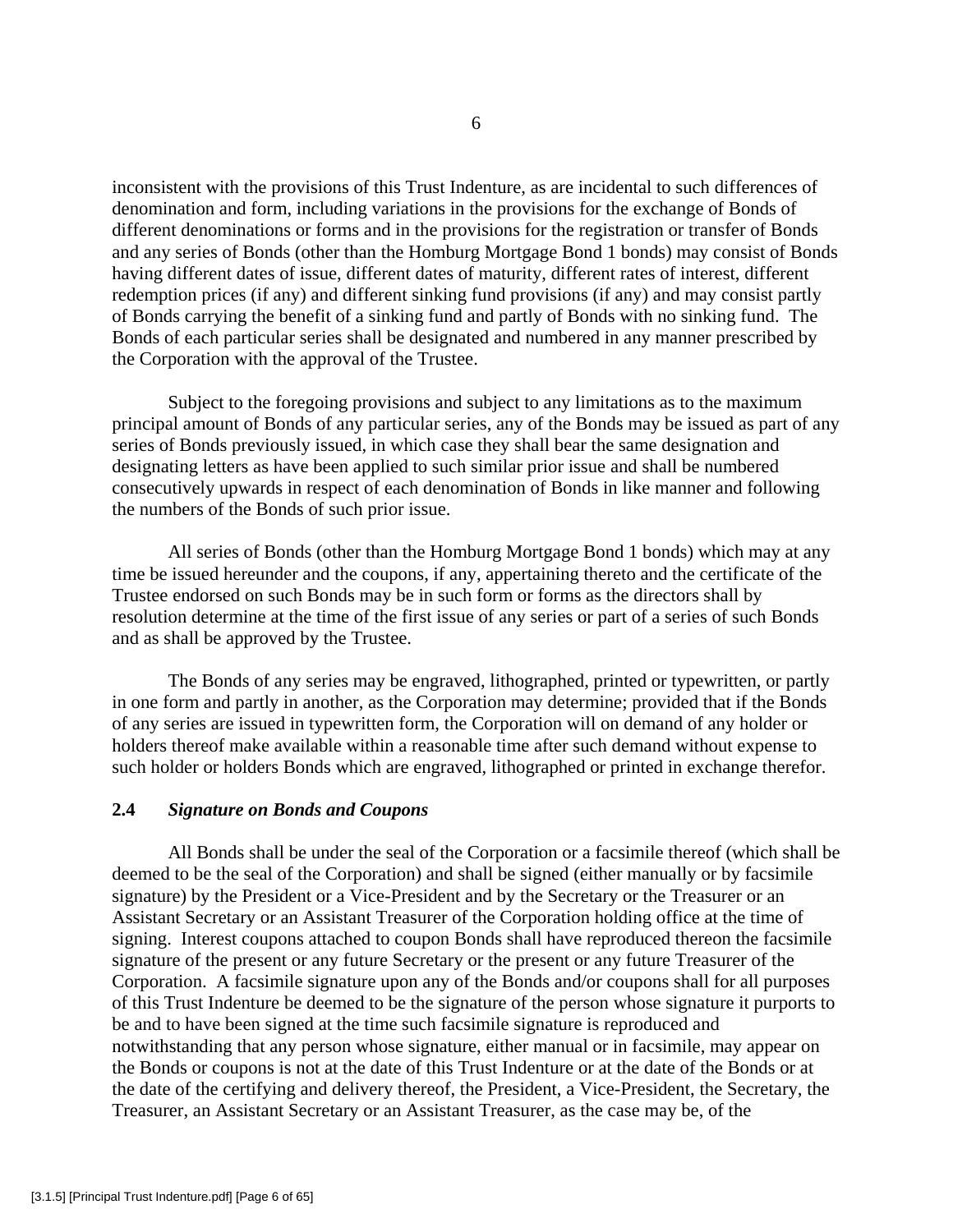Corporation, such Bonds or coupons shall be valid and binding upon the Corporation and entitled to the security of this indenture.

## **2.5** *Certification*

 No Bond shall be issued or, if issued, shall be obligatory, or shall entitle the holder to the benefits of this indenture or to the security hereby created, until it has been certified by or on behalf of the Trustee substantially in one of the forms set out in Appendix A or Appendix B hereof or in some other form approved by the Trustee. Such certificate on any Bond shall be conclusive evidence that such Bond is duly issued, is a valid obligation of the Corporation and is secured hereby and entitled to the benefits hereof.

 The certificate of the Trustee signed on the Bonds or interim Bonds shall not be construed as a representation or warranty by the Trustee as to the validity of this Trust Indenture or of said Bonds or their issuance and the Trustee shall in no respect be liable or answerable for the use made of said Bonds or any of them or the proceeds thereof. The certificate of the Trustee signed on the said Bonds or interim Bonds shall, however, be a representation and warranty by the Trustee that said Bonds or interim Bonds have been duly certified by or on behalf of the Trustee pursuant to the provisions of this Trust Indenture.

## **2.6** *Interim Bonds*

 Pending the preparation and delivery to the Trustee of definitive Bonds of any series or part of a series, the Corporation may execute in lieu thereof (but subject to the same provisions, conditions and limitations as herein set forth) and the Trustee may certify interim printed or typewritten Bonds, in such form and in such denominations and with such appropriate omissions, insertions and variations as may be approved by the Trustee and the Secretary or the Treasurer or an Assistant Secretary or an Assistant Treasurer of the Corporation (whose certification or signature, either manual or in facsimile, as the case may be, on any such interim Bond shall be conclusive evidence of such approval) entitling the holders thereof to definitive Bonds of such series or part of a series in any authorized denominations and forms when the same are prepared and ready for delivery, without expense to the holders, but the total amount of interim Bonds of any series or part of a series so issued shall not exceed the total amount of Bonds of such series or part of a series for the time being authorized. Forthwith after the issuance of any such interim Bonds, the Corporation shall cause to be prepared the appropriate definitive Bonds for delivery to the holders of such interim Bonds.

 Any such interim Bonds when duly issued shall, until exchanged for definitive Bonds, entitle the holders thereof to rank for all purposes as Bond holders and otherwise in respect of this indenture to the same extent and in the same manner as though the said exchange had actually been made. When exchanged for definitive Bonds, such interim Bonds shall forthwith be cancelled by the Trustee. Any interest paid upon interim Bonds without coupons shall be noted thereon by the paying agent at the time of payment unless paid by warrant or cheque to the registered holder thereof.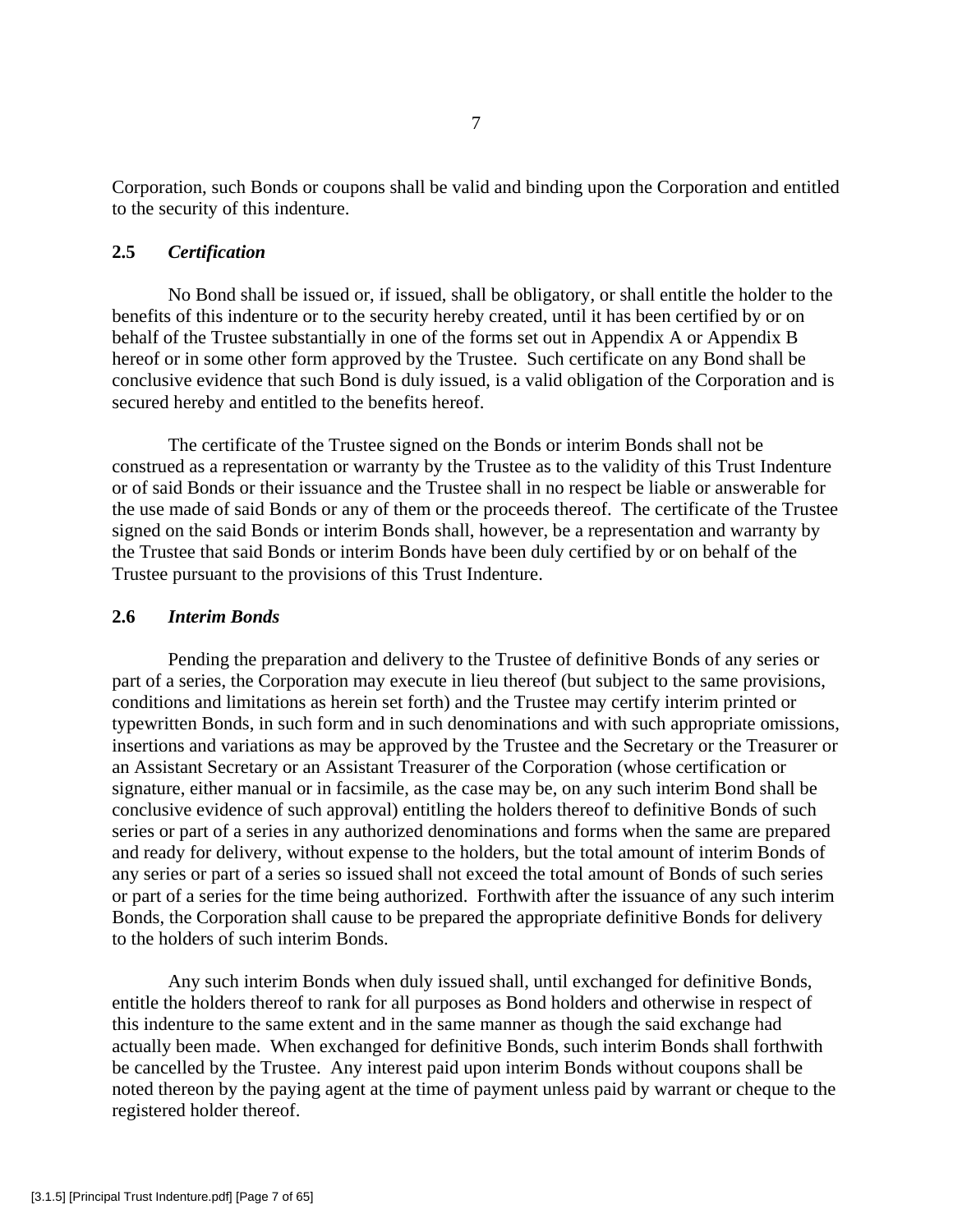#### **2.7** *Bonds Not Equally Secured*

 The Bonds may be issued in such amounts, to such persons, on such terms not inconsistent with the provisions of this Trust Indenture and either at par or at a discount or at a premium as the directors may determine. The security for Bonds issued hereunder, if any, shall be limited to specific assets of the Corporation and Bonds of different series are not equally and rateably secured hereby.

## **2.8** *Pledge of Bonds*

 All or any of the Bonds may be pledged, hypothecated or charged from time to time by the Corporation as security for advances or loans to or for indebtedness or other obligations or liabilities of the Corporation, and, when redelivered to the Corporation or its nominees on or without payment, satisfaction, release or discharge in whole or in part of any such advances, loans, indebtedness, obligations or liabilities shall be forthwith delivered to the Trustee and shall be cancelled by it, and no Bonds shall be issued in substitution therefor except upon due compliance by the Corporation with the provisions of Section 3.6.

## **2.9** *Issue in Substitution for Lost Bonds*

 (a) In case any of the Bonds issued and certified hereunder shall become mutilated or be lost, stolen or destroyed, the Corporation in its discretion may issue and thereupon the Trustee shall certify and deliver a new Bond of like date and tenor upon surrender and cancellation of the mutilated Bond, in the case of a lost, destroyed or stolen Bond, in lieu of and in substitution for the same and the substituted Bond shall be in a form approved by the Trustee and shall be entitled to the security hereof and rank equally in accordance with its terms with all other Bonds issued or to be issued hereunder.

 (b) The applicant for a new Bond pursuant to this Section shall bear the cost of the issue thereof and in case of loss, destruction or theft shall, as a condition precedent to the issue thereof, furnish to the Corporation and to the Trustee such evidence of ownership and of loss, destruction of theft of the Bond so lost, destroyed or stolen as shall be satisfactory to the Corporation and to the Trustee in their discretion and such applicant may also be required to furnish indemnity in amount and form satisfactory to them in their discretion and shall pay the reasonable charges of the Corporation and the Trustee in connection therewith.

#### **2.10** *Commencement of Interest*

 (a) All Bonds issued hereunder, whether originally or in exchange or substitution for previously issued Bonds, shall bear interest from their date (or from such other date as may be expressed in such Bonds) or from the last interest payment date to which full interest shall have been paid or made available for payment on the outstanding Bonds of the same series and date of maturity and having the same interest payment dates, whichever shall be later.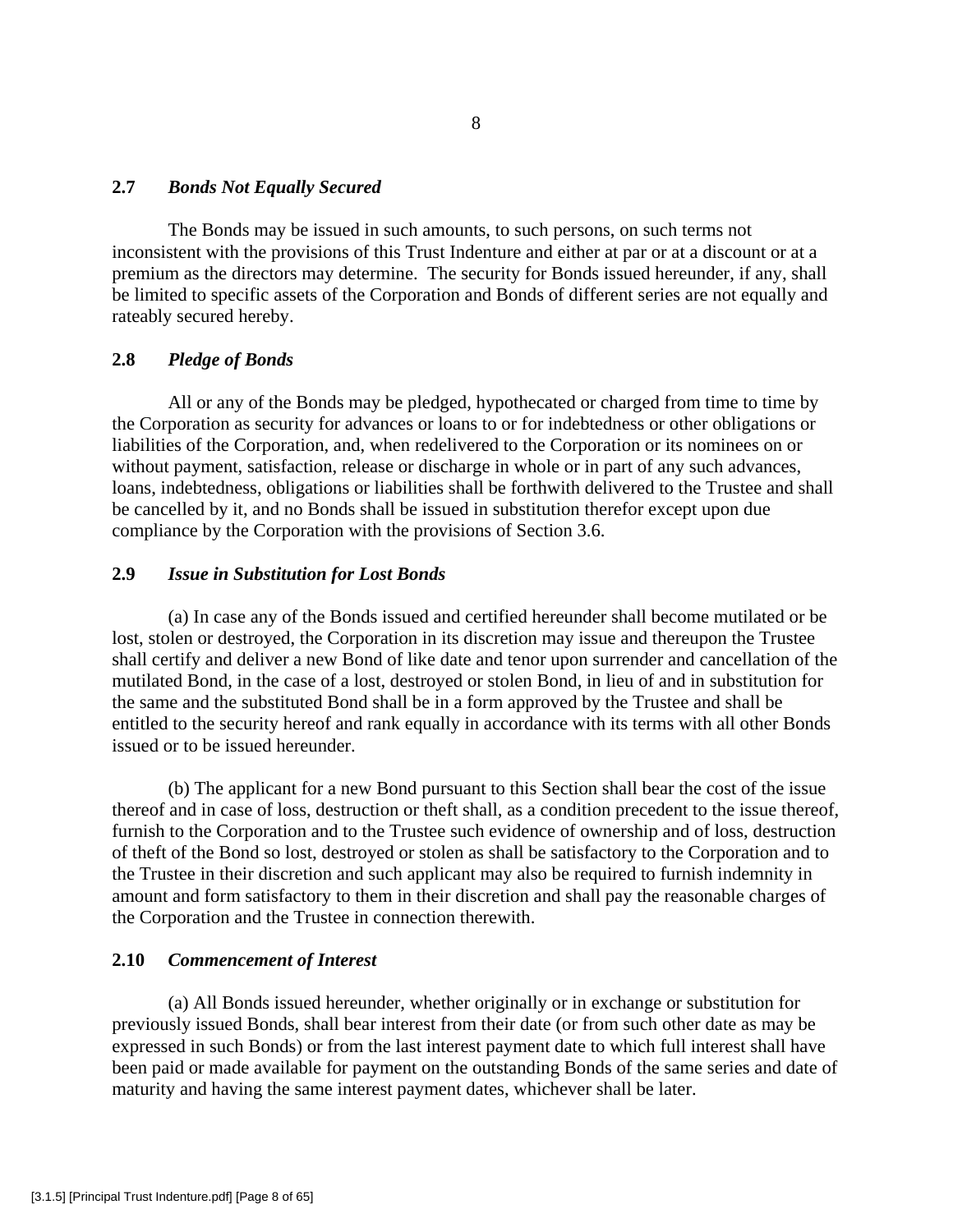(b) The interest payable on each interest payment date shall be deemed to have accrued from day to day during the six-month period ending with the preceding day. Any provision herein for the payment of interest accrued to a specified date shall accordingly mean interest accrued to the end of the preceding day. Interest for any period of less than six months shall be computed, in the case of Bonds denominated in Canadian dollars, on the basis of a year of 365 days and, in the case of Bonds denominated in Euros, on the basis of a year of 360 days.

 (c) Whenever interest is computed on the basis of a year (the "deemed year") which contains fewer than the actual number of days in the calendar year of calculation, such rate of interest shall be expressed as a yearly rate for purposes of the *Interest Act* (Canada) by multiplying such rate of interest by the actual number of days in the calendar year of calculation and dividing such product by the number of days in the deemed year.

#### **2.11** *Registration of Bonds*

 (a) The Corporation shall cause to be kept registers hereinafter referred to in which shall be entered the names and addresses of the holders of Bonds and particulars of the Bonds held by them respectively and of all transfers of Bonds. No transfer of a Bond shall be valid unless made on the appropriate register or on one of the appropriate registers by the registered holder or his executors or administrators or other legal representatives or his or their attorney duly appointed by an instrument in writing in form and execution satisfactory to the Trustee, upon compliance with such reasonable requirements as the Trustee and/or other registrar may prescribe, and unless such transfer shall have been duly noted on such Bond by the Trustee or other registrar.

 If Bonds of any series are in a form requiring surrender thereof upon transfer of such Bonds, such Bonds shall be surrendered to the Trustee or other registrar and the Trustee or other registrar shall issue a new Bond in exchange therefor. If Bonds of any series are in a form requiring transfers to be noted on such Bonds, upon any transfer such transfers shall be duly noted on such Bonds by the Trustee or other registrar.

(b) The registers referred to in this Section shall:

(i) with respect to the Homburg Mortgage Bond 1 bonds, be kept by and at the principal office of the Trustee or its agent at Soest, The Netherlands, and at such other place or places and by the Trustee and by such other registrar or registrars, if any, as the Corporation with the approval of the Trustee may designate; and

(ii) with respect to any other series of Bonds, be kept at such place or places and by the Trustee and/or by such other registrar or registrars, if any, as the Corporation with the approval of the Trustee may designate.

 (c) The registered holder of a Bond may at any time and from time to time have such Bond transferred at any of the places at which a register is kept for such Bond pursuant to the provisions of this Section, in accordance with such reasonable regulations as the Trustee may prescribe.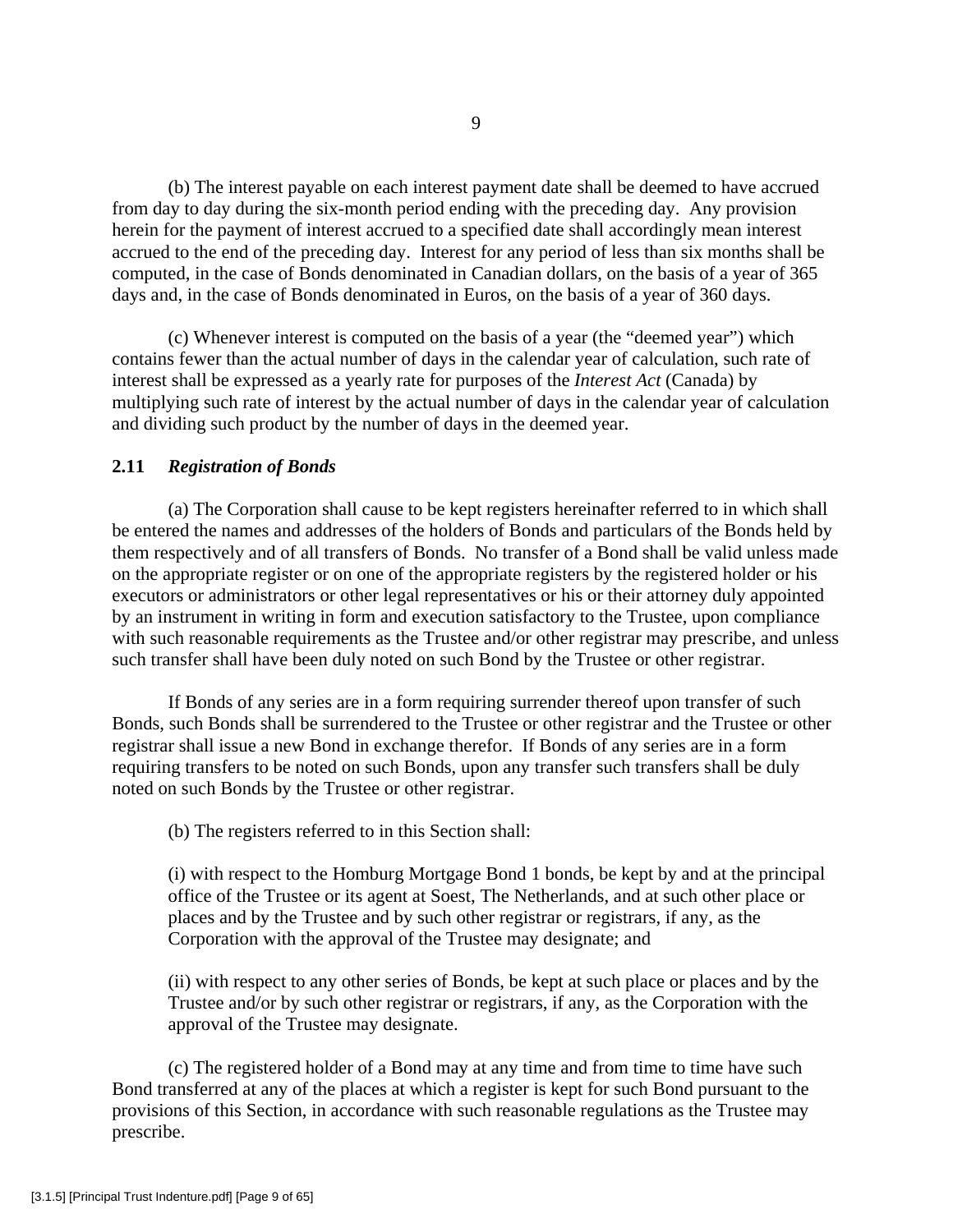The registered holder of a Bond may at any time and from time to time have the registration of such Bond transferred from the register in which the registration thereof appears to another register maintained in another place authorized for that purpose under the provisions of this Trust Indenture upon payment of a reasonable fee to be fixed by the Trustee.

 (d) The Trustee and/or any registrar for any of the Bonds and/or the Corporation shall not be charged with notice of or be bound to see to the execution of any trust, whether express, implied or constructive, in respect of any Bond and may transfer the same on the direction of the registered holder thereof, whether named as trustee or otherwise, as though that person were the beneficial owner thereof.

#### **2.12** *Exchanges of Bonds*

 (a) Bonds of any denomination may be exchanged for Bonds of any other authorized denomination or denominations, any such exchange to be for an equivalent aggregate principal amount of Bonds of the same series, carrying the same rate of interest and having the same maturity date, the same redemption and sinking fund provisions, if any, and the same conversion, purchase or other rights, if any. Notwithstanding the foregoing, Homburg CAD Mortgage Bond 1 bonds shall not be exchangeable for Homburg Euro Mortgage Bond 1 bonds and Homburg Euro Mortgage Bond 1 bonds shall not be exchangeable for Homburg CAD Mortgage Bond 1 bonds. All exchanges of Homburg Mortgage Bond 1 bonds permitted hereby shall be made only at the principal office of the Trustee at Soest, The Netherlands or at such other office of the Trustee or at the office of such other registrar or registrars as may form time to time be designated by the Corporation for such purpose with the approval of the Trustee or such other registrar. Exchanges of Bonds of any other series shall be made at such place or places as shall be designated by the Corporation for that purpose at the time of the creation and issue thereof or from time to time thereafter. Any Bonds tendered for exchange shall be surrendered to the Trustee or appropriate registrar.

 (b) Bonds issued in exchange for Bonds which at the time of such issue have been selected or called for redemption at a later date shall be deemed to have been selected or called for redemption in the same manner and shall have noted thereon a statement to that effect.

 (c) Except as herein otherwise provided, upon any exchange of Bonds of any denomination or form for other Bonds and upon any registration of Bonds and upon any discharge from any such registration and upon any transfer of registered Bonds (other than an exchange of interim Bonds for other interim Bonds or for definitive Bonds or the initial registration of definitive Bonds issued in exchange for bearer interim Bonds) the Trustee or other registrar may make a sufficient charge to reimburse it for any stamps or security transfer tax or other governmental charge required to be paid, and in addition a reasonable charge for its services and may charge a reasonable sum for every Bond issued upon such exchange, registration or transfer, and payment of the said charges shall be made by the party requesting such exchange, registration, discharge from registration or transfer as a condition precedent thereto.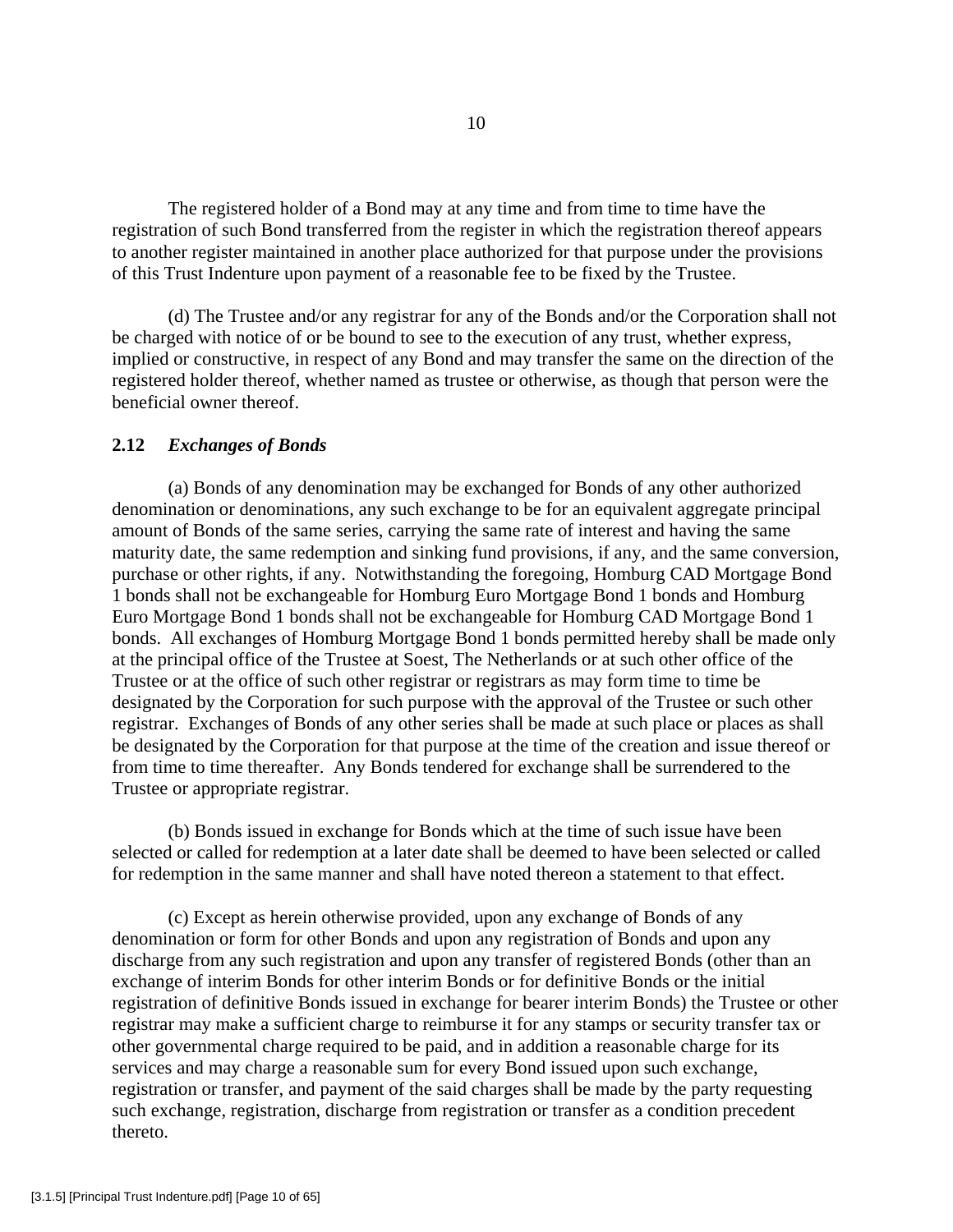#### **2.13** *Registers Open for Inspection*

 The registers hereinbefore referred to shall at all reasonable times be open for inspection by the Corporation, the Trustee or any Bondholder. Every registrar (including the Trustee) shall from time to time when requested so to do by the Corporation or by the Trustee furnish the Corporation or the Trustee with a list of the names and addresses of holders of registered Bonds entered on the register kept by such registrar and showing the principal amount and serial numbers of the Bonds held by each such holder.

#### **2.14** *Closing of Registers*

 (a) The Corporation, with the approval of the Trustee, may at any time close any register for any series of Bonds other than those kept at the principal offices of the Trustee at Soest, The Netherlands for Homburg Mortgage Bond 1 bonds, and transfer the registration of any Bonds registered thereon to another register and thereafter such Bonds shall be deemed to be registered on such other register.

 (b) Neither the Corporation nor the Trustee nor any registrar shall be required: (i) to make transfers or exchanges of Bonds on any interest payment date or during the 15 preceding business days; (ii) to make transfers or exchanges of any Bonds on the day of any selection by the Trustee of Bonds to be redeemed or during the 15 preceding business days; or (iii) to make transfers or exchanges of any Bonds which have been selected or called for redemption unless upon due presentation thereof for redemption such Bonds shall not be redeemed.

#### **2.15** *Ownership of Bonds and Persons Entitled to Payment*

 (a) The person in whose name any Bond shall be registered shall be deemed and regarded as the owner thereof for all purposes of this Trust Indenture and payment of or on account of the principal of and premium, if any, on such Bond shall be made only to or upon the order in writing of such registered holder and such payment shall be a good and sufficient discharge to the Corporation and the Trustee for the amount so paid. As the interest on Bonds becomes due (except interest payable at maturity or on redemption, which shall be paid upon presentation and surrender of such Bonds for payment) the Corporation shall, at least three days prior to each date on which interest on such Bonds becomes due, forward or cause to be forwarded by prepaid post or courier (or in the event of mail service interruption, by such other means as the Trustee and the Corporation shall determine to be appropriate) to the Trustee a cheque for the interest amount (or, at the Corporation's option, such interest amount may be forwarded to the Trustee by wire transfer), which cheque or wire transfer must be received by the Trustee at least two (2) Business Days prior to each date on which interest on such Bonds is due, and the Trustee shall forward one (1) Business Day prior to each date on which interest on the Bonds is due a cheque or wire transfer in the amount of the interest payable (less any tax required by law to be deducted or withheld) to the persons registered as holders of the Bonds on the date (the "Record Date") which is ten (10) Business Days prior to the date on which interest is due (by prepaid mail or by courier in the case of any payment of interest by cheque and in accordance with the wire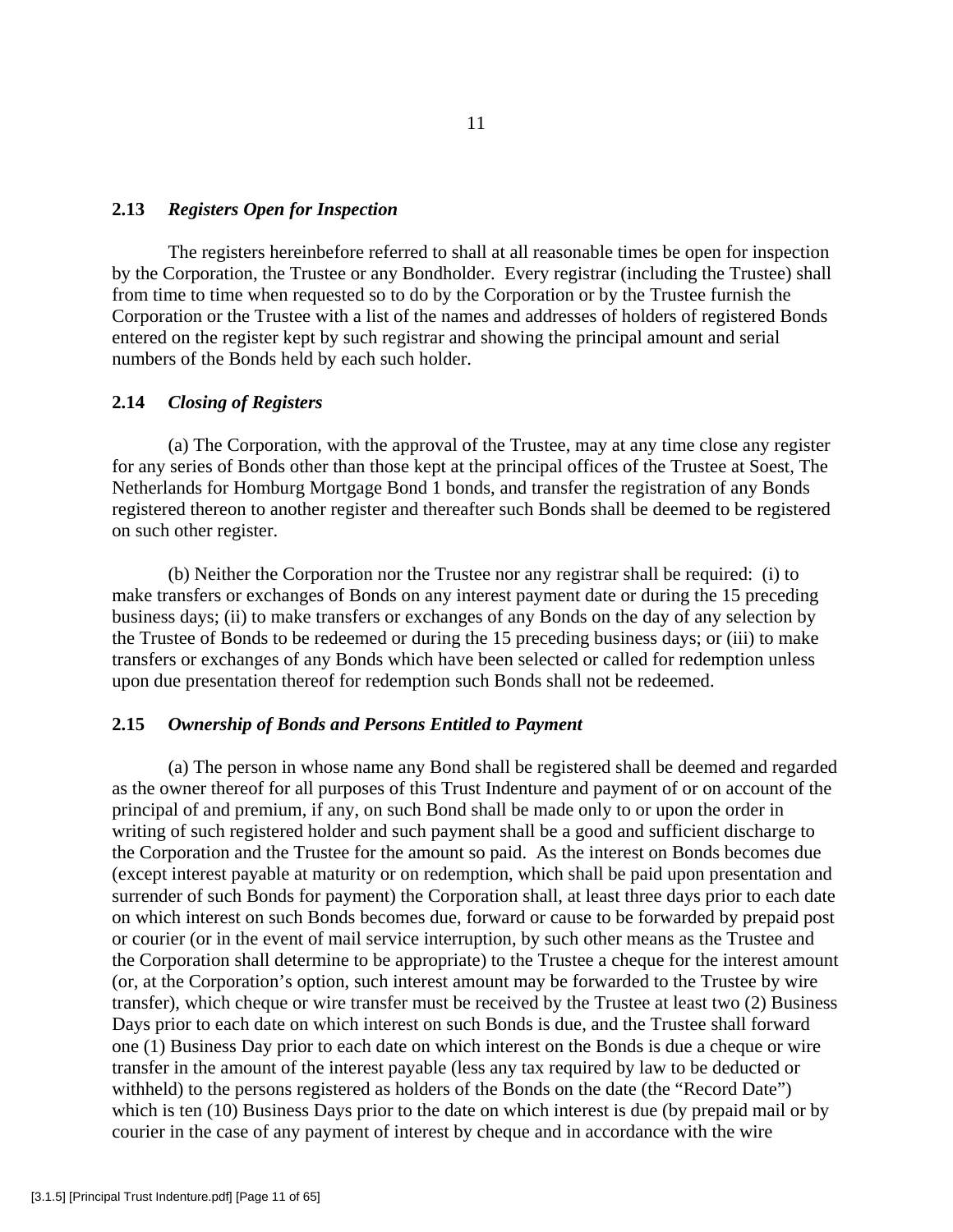instructions of the Bondholder on file with the Trustee in the case of any payment of interest by wire transfer) such that it is received by the holders of the Bonds on the date on which the interest is due. In the case of joint holders, the cheque or wire transfer shall be payable to all such joint holders and shall be sent by the Trustee to the registered address or wire instructions on file with the Trustee of one of such joint holders. The forwarding of such cheque or wire transfer shall satisfy and discharge the liability for interest upon such Bonds to the extent of the sum or sums represented thereby (plus the amount of any tax deducted as required) unless, in the case of payment by cheque, such cheque be not paid on presentation; provided that in the event of the non-receipt of such cheque by the registered holder or loss or destruction thereof, the Trustee upon being furnished with reasonable evidence of such non-receipt, loss or destruction and indemnity reasonably satisfactory to it shall issue to such registered holder a replacement cheque for the amount of such cheque. Neither the Trustee nor the Corporation shall be liable to any Bondholder for any non-receipt of any interest payment by reason of the address or wire instructions of such Bondholder on file with the Trustee being incorrect or incomplete. In no circumstances shall the Trustee be liable to the Bondholders for any interest payment which is received by the Bondholders after the date on which interest on the Bonds is due if such liability arises due to a delay caused by the Trustee receiving funds after the times required by this Section 2.15. The Corporation shall be liable for any such delay and shall hold the Trustee harmless and indemnify the Trustee for any claim made or action taken against the Trustee by the Bondholders as a result of such delay.

 (b) The registered holder for the time being of any Bond shall be entitled to the principal moneys, premium, if any, and interest evidenced by such instruments respectively, free from all equities or rights of set-off or counterclaim between the Corporation and the original or any intermediate holder thereof and all persons may act accordingly and a transferee of a Bond shall, after the appropriate form of transfer is lodged with the registrar and upon compliance with all other conditions in that behalf required by this indenture or by any conditions endorsed on the Bond or by law, be entitled to be entered on any one of the said registers as the owner of such Bond free from all equities or rights of set-off or counterclaim between the Corporation and his transferor or any previous holder thereof, save in respect of equities of which the Corporation is required to take notice by statute or by order of a court of competent jurisdiction.

#### (c) INTENTIONALLY DELETED.

 (d) Delivery to the Corporation by a holder of a Bond or the receipt of such holder for the principal moneys, premium, if any, and interest evidenced by such instruments respectively shall be a good discharge to the Corporation, which shall not be bound to enquire into the title of such holder, save as ordered by a court of competent jurisdiction or as required by statute. Neither the Corporation, the Trustee nor any registrar shall be bound to see to the execution of any trust affecting the ownership of any Bond nor be affected by notice of any equity that may be subsisting in respect thereof.

 (e) Where Bonds are registered in more than one name, the principal moneys, premium (if any) and interest from time to time payable in respect thereof may be paid by cheque payable to the order of all such holders, failing joint written instructions from them to the contrary, and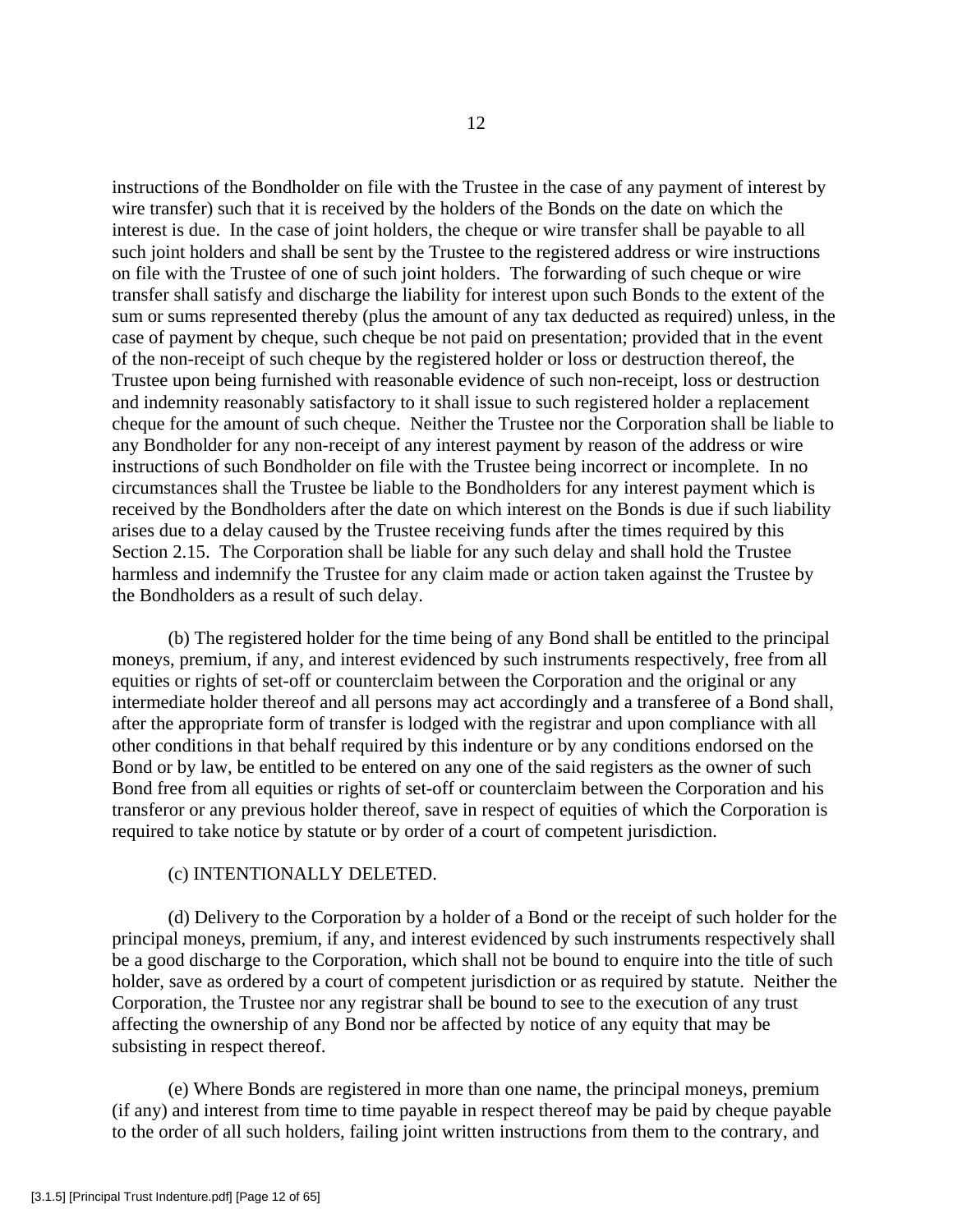the receipt of any one of such holders thereof shall be a valid discharge to the Trustee and any registrar and to the Corporation.

 In the case of the death of one or more joint registered holders, the principal moneys of, premium (if any) and interest on Bonds may be paid to the survivor or survivors of such registered holders whose receipt therefor shall constitute a valid discharge to the Trustee and any registrar and to the Corporation

#### **2.16** *Place of Payment*

 Except as otherwise herein provided, all sums which may at any time become payable, whether at maturity or on a declaration or on redemption or otherwise, on account of any Bond or any interest or premium thereon, shall be payable at the address appearing on the appropriate register as hereinbefore mentioned.

#### **ARTICLE III**

#### **ISSUE AND DELIVERY OF BONDS**

#### **3.1** *Form and Terms of Homburg Mortgage Bond 1 bonds*

 (a) The first series of Bonds to be issued hereunder shall be designated as "Homburg Mortgage Bond 1" (herein called the "Homburg Mortgage Bond 1 bonds"). The aggregate principal amount of Homburg Mortgage Bond 1 bonds that may be issued and outstanding hereunder is limited to \$20,000,000 in lawful money of Canada or the equivalent thereof in Euros calculated at the rate of exchange for buying Canadian dollars quoted by ABN AMRO Bank at 10:00 o'clock a.m. (Halifax time) on the Homburg Mortgage Bond 1 Issue Date, provided that if the Issue Date is not a business day, the rate of exchange for buying Canadian dollars quoted by ABN AMRO Bank at 10:00 o'clock a.m. (Halifax time) on the immediately preceding business day shall be used.

 (b) The Homburg Mortgage Bond 1 bonds shall be dated as of December 15 , 2002 (the "Homburg Mortgage Bond 1 Issue Date").

(c) Homburg Mortgage Bond 1 bonds denominated in Canadian dollars shall be designated "Homburg CAD Mortgage Bond 1" and shall bear interest (subject to the provisions of Section 2.10) from the Homburg Mortgage Bond 1 Issue Date at the rate of 10% per annum payable (after as well as before maturity, default and judgment, with interest on overdue interest and premium (if any) at the said rate) on December 31, 2002 and thereafter half-yearly on June 30th and December  $31<sup>st</sup>$  in each year; and shall mature on December 15, 2009.

(d) Homburg Mortgage Bond 1 bonds denominated in Euros shall be designated "Homburg Euro Mortgage Bond 1" and shall bear interest (subject to the provisions of Section 2.10) from the Homburg Mortgage Bond 1 Issue Date at the rate of 8.5% per annum payable (after as well as before maturity, default and judgment, with interest on overdue interest and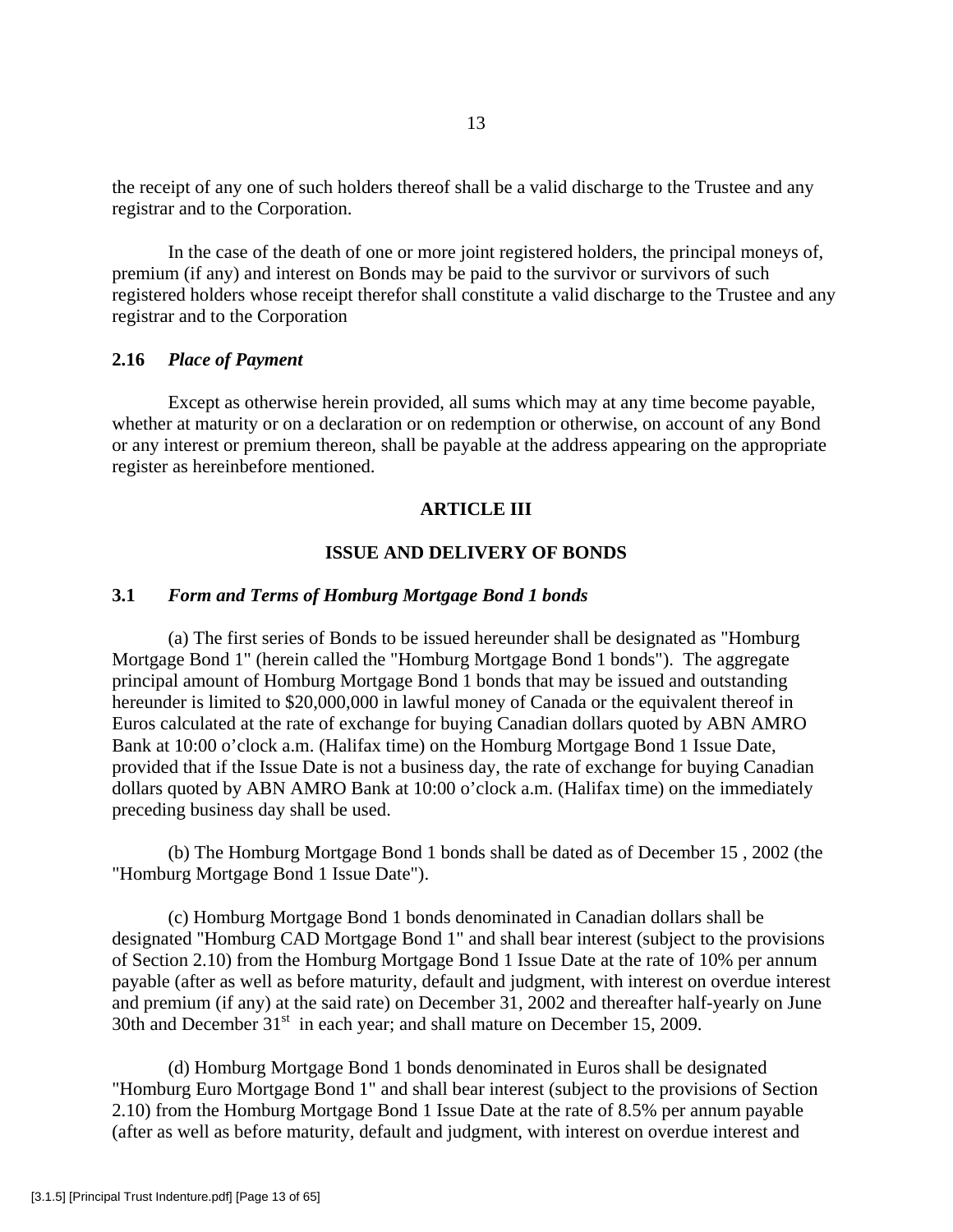premium (if any) at the said rate) on December 31, 2002 and thereafter half-yearly on June 30th and December 31st in each year; and shall mature on December 15, 2009.

(e) The principal of the Homburg CAD Mortgage Bond 1 bonds and the interest and premium, if any, thereon and all sums which may at any time become payable thereon, whether at maturity or on redemption or otherwise, shall be payable in lawful money of Canada at the address of the registered holder as shown on the appropriate register or, at the option of the registered holder, at ABN AMRO Bank at its Soest, The Netherlands branch. The Bondholder shall bear all currency exchange risks associated with receipt of such payments in Canadian Dollars.

 (f) The principal of the Homburg Euro Mortgage Bond 1 bonds and the interest and premium, if any, thereon and all sums which may at any time become payable thereon, whether at maturity or on redemption or otherwise, shall be payable in Euros at the address of the registered holder as shown on the appropriate register or, at the option of the registered holder, at ABN AMRO Bank at its Soest, The Netherlands branch. The Bondholder shall bear all currency exchange risks associated with receipt of such payments in Euros.

 (g) The Homburg Mortgage Bond 1 bonds shall be issuable as fully registered Bonds in denominations of CAD \$20,000 (or the equivalent thereof in Euros calculated at the rate of exchange for buying Canadian dollars quoted by ABN AMRO Bank at 10:00 o'clock a.m. (Halifax time) on the Homburg Mortgage Bond 1 Issue Date in the case of the Homburg Euro Mortgage Bond 1 bonds, provided that if the Issue Date is not a business day, the rate of exchange for buying Canadian dollars quoted by ABN AMRO Bank at 10:00 o'clock a.m. (Halifax time) on the immediately preceding business day shall be used); the Homburg CAD Mortgage Bond 1 bonds shall be substantially in the form set out in Appendix A and shall bear such distinguishing letters and numbers as the Trustee shall approve; the Homburg Euro Mortgage Bond 1 bonds shall be substantially in the form set out in Appendix B and shall bear such distinguishing letters and numbers as the Trustee shall approve.

## **3.2 INTENTIONALLY DELETED**

## **3.3 INTENTIONALLY DELETED**

## **3.4** *Issue of Homburg Mortgage Bond 1*

 Homburg Mortgage Bond 1 bonds in the aggregate principal amount of \$20,000,000 in lawful money of Canada or the equivalent thereof in Euros calculated at the rate of exchange for buying Canadian dollars quoted by ABN AMRO Bank at 10:00 o'clock a.m. (Halifax time) on the Homburg Mortgage Bond 1 Issue Date (provided that if the Issue Date is not a business day, the rate of exchange for buying Canadian dollars quoted by ABN AMRO Bank at 10:00 o'clock a.m. (Halifax time) on the immediately preceding business day shall be used) shall be executed by the Corporation and delivered to the Trustee. Upon receipt by the Trustee of an opinion of Counsel to the effect that all legal requirements have been met in respect of the issue of such Homburg Mortgage Bond 1 bonds, the said CAD \$20,000,000 (or equivalent thereof in Euros)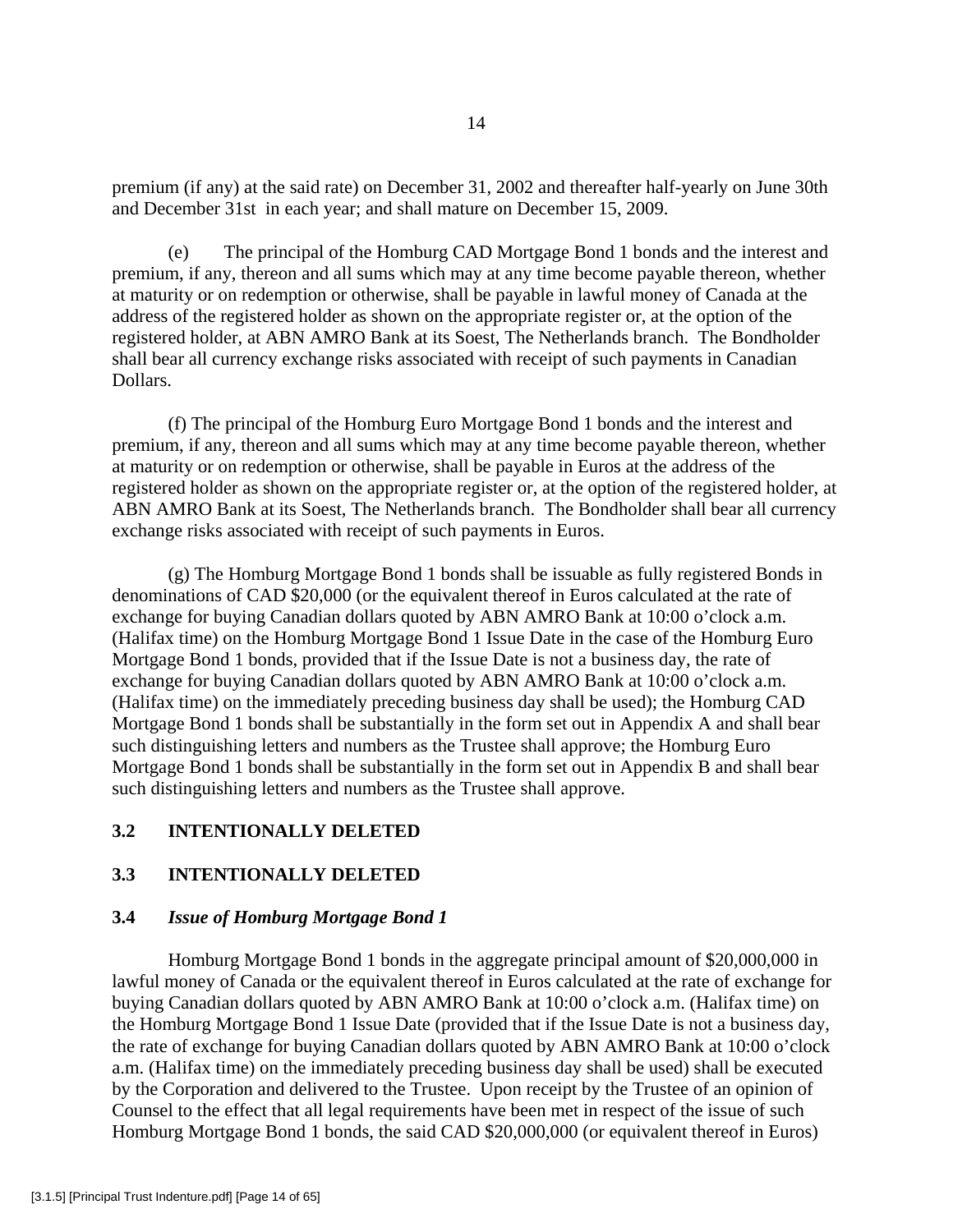aggregate principal amount of Homburg Mortgage Bond 1 bonds shall be certified by the Trustee and delivered to or to the Written Order of the Corporation without any further act or formality of the part of the Corporation.

 The Trustee shall have no duty or responsibility with respect to the issue or application of the Homburg Mortgage Bond 1 bonds so certified and delivered or of the proceeds thereof.

#### **3.5 INTENTIONALLY DELETED**

#### **3.6** *Issue to Additional Bonds*

 Bonds other than the Homburg Mortgage Bond 1 bonds (herein called the "Additional Bonds") may from time to time be executed and issued by the Corporation and certified by the Trustee hereunder subject to the provisions of this Section and the requirements and restrictions provided in this indenture.

 The Trustee shall certify and deliver to the Written Order of the Corporation Additional Bonds but only upon the receipt of:

 (a) a Certificate of the Corporation stating that no default exists in respect of any of the covenants, agreements or provisions of this indenture or the Guarantee;

 (b) a written direction of the Corporation requesting the certification of such Additional Bonds in the principal amount applied for and specifying the person or persons to whom such Additional Bonds shall be delivered;

(c) a Certified Resolution authorizing the issue and requesting the certification of Additional Bonds of such series in the principal amount applied for and specifying the series thereof and the particulars and provisions to be expressed in or which are to relate to such Additional Bonds in accordance with the provisions hereof;

 (d) a supplemental indenture in form and terms approved by Counsel providing for the issuance of such Additional Bonds; and

 (e) an opinion of Counsel that all legal requirements in respect of the proposed issue of Additional Bonds have been met.

## **3.7** *No Additional Bonds to be Issued During Default*

 No Additional Bonds shall be certified and delivered if the Corporation is at the time, to the knowledge of the Trustee, in default under any of the provisions hereof, or if at the time to the knowledge of the Trustee any event has occurred which with the passing of time would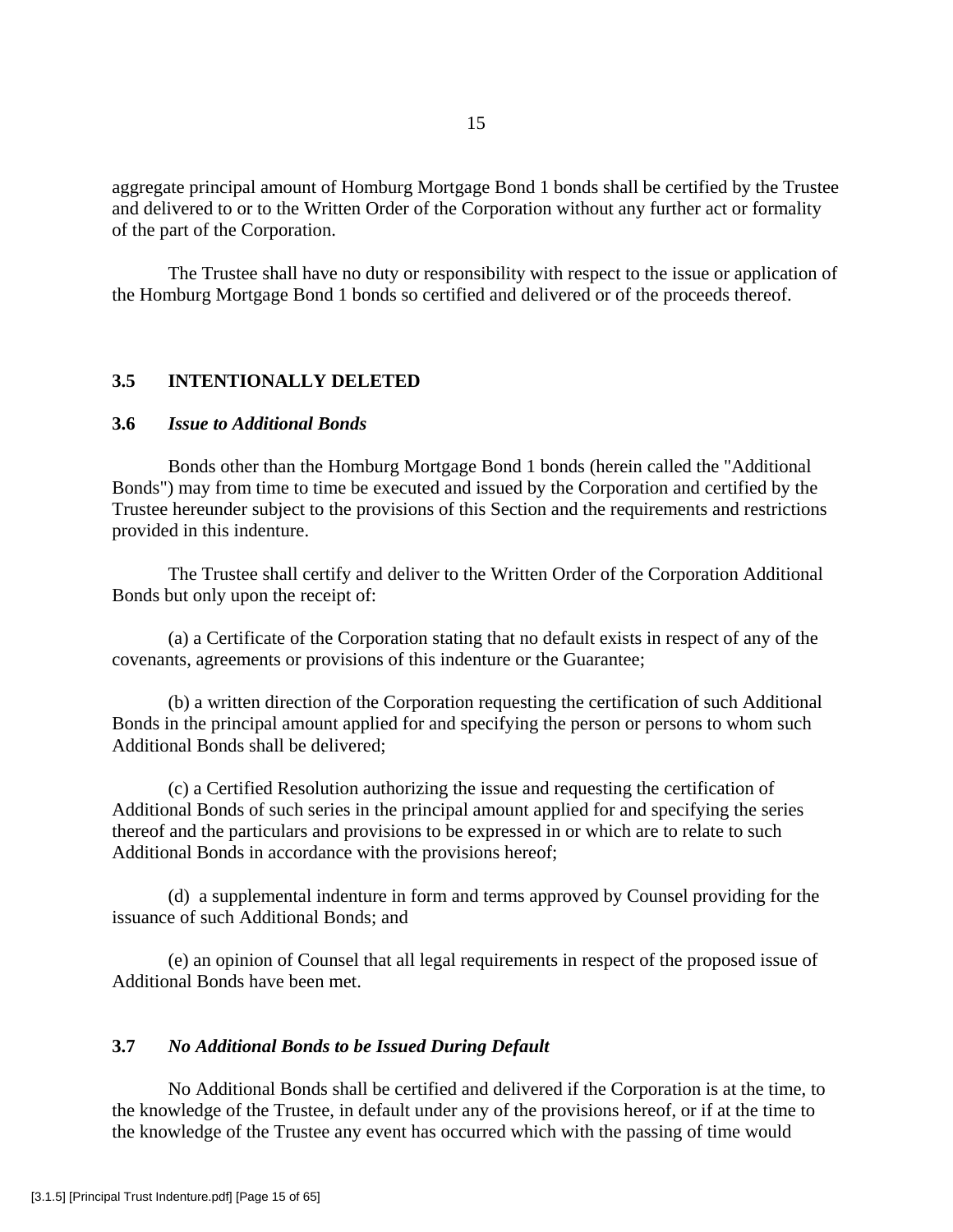become an event of default hereunder. Any certification and delivery of any Additional Bonds by the Trustee shall be conclusive evidence of the absence of knowledge on the part of the Trustee of any such default at the time of such certification and delivery.

## **3.8** *Trustee Not Bound to Make Enquiries*

 The Trustee, prior to the certification and delivery of any Bonds under any of the provisions of this indenture, shall not be bound to make any enquiry or investigation into the correctness of the matters set forth in any of the resolutions, opinions, certification of other documents required by the provisions hereof, but shall be entitled to accept and act upon the said resolutions, opinions, certificates and other documents; provided, however, that the Trustee may in its discretion cause to be made such independent investigation as it may see fit.

#### **ARTICLE IV**

## **REDEMPTION OF BONDS**

## **4.1** *General*

 The Corporation shall have the right, at its option, to redeem either in whole at any time or in part from time to time before maturity Bonds issued hereunder of any series or part of a series which by their terms are made so redeemable, at such rate or rates of premium, if any, and at such date or dates and on such terms and conditions as shall have been determined at the time of issue of such Bonds and as shall be expressed in this Trust Indenture and/or in the Bonds and/or in the supplemental indenture authorizing or providing for the issue thereof.

## **4.2** *Optional Redemption of Homburg Mortgage Bond 1 bonds*

The Homburg Mortgage Bond 1 bonds shall be redeemable at any time on or after December 16 , 2007 and prior to maturity, in whole at any time or in part from time to time at the option of the Corporation on not less than 30 day's notice at a redemption price equal to 100% of the principal amount thereof, together in each case with accrued and unpaid interest to the date fixed for redemption.

#### **4.3 INTENTIONALLY DELETED**

#### **4.4** *Partial Redemption of Homburg Mortgage Bond 1 bonds*

 (a) If less than all of the Homburg Mortgage Bond 1 bonds for the time being outstanding are to be redeemed (which partial redemption shall only occur on or after December 16, 2007 and prior to maturity), the Corporation shall in each such case, at least 15 days before the date on which the notice of redemption is required to be given, notify the Trustee in writing of its intention to redeem Homburg Mortgage Bond 1 bonds and of the aggregate principal amount of Homburg Mortgage Bond 1 bonds so to be redeemed. The Trustee shall thereupon select the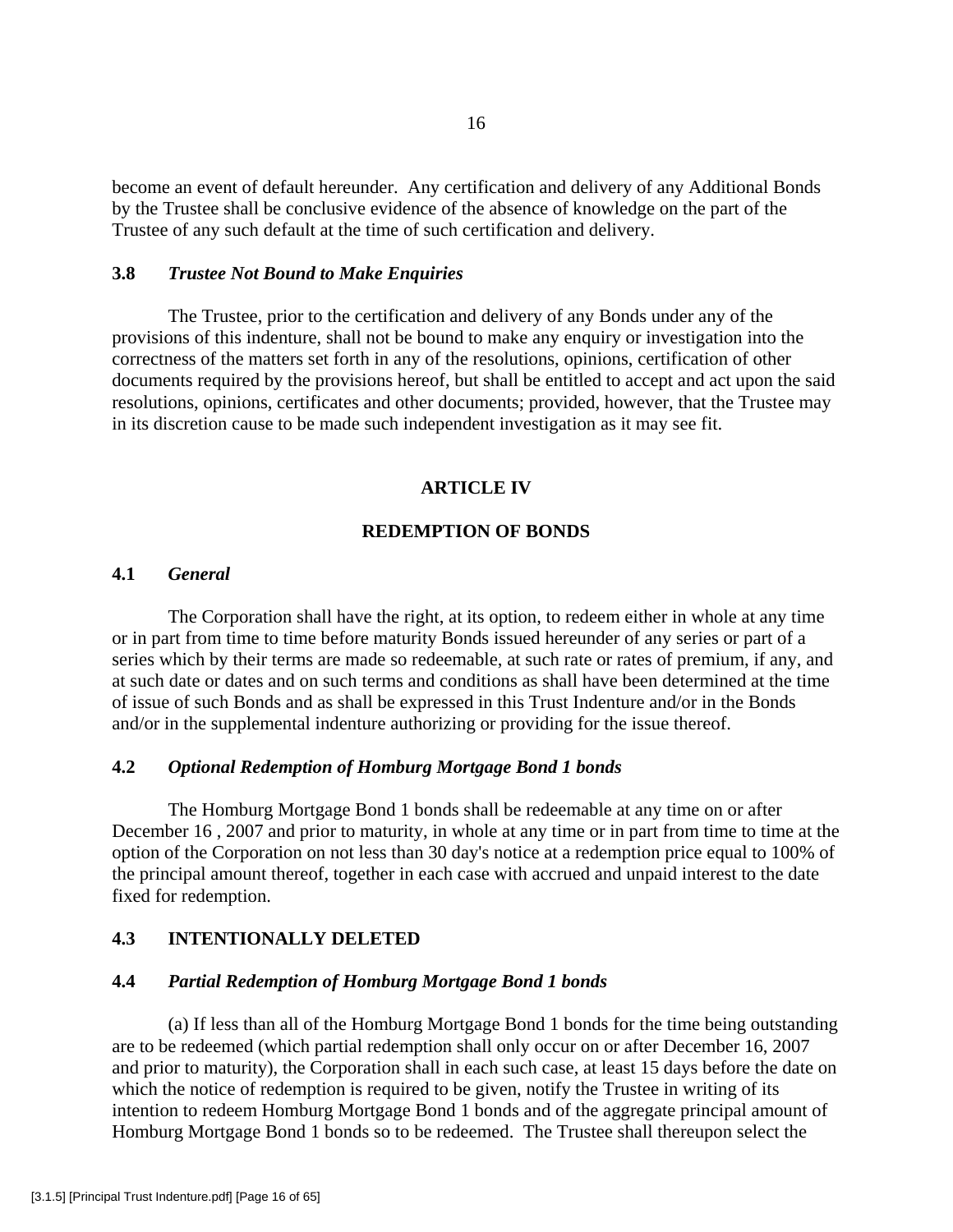Homburg Mortgage Bond 1 bonds to be redeemed on a *pro rata* basis to the nearest multiple of CAD \$1,000 (or the equivalent thereof in Euros in the case of Homburg Euro Mortgage Bond 1 bonds calculated at the rate of exchange for buying Canadian dollars quoted by ABN AMRO Bank at 10:00 o'clock a.m. (Halifax time) on the date fixed for redemption) in accordance with the principal amount of Homburg Mortgage Bond 1 bonds registered in the name of each holder, but in no case shall a Bond be redeemed in part unless the principal amount redeemed is CAD \$1,000 (or the equivalent thereof in Euros in the case of Homburg Euro Mortgage Bond 1 bonds calculated in the manner set forth in this Section 4.4(a)) or a multiple thereof. For this purpose the Trustee may make regulations with regard to the manner in which such Bonds may be so selected and regulations so made shall be valid and binding upon all holders of Bonds.

 (b) If as a result of any such redemption, one or more Homburg Mortgage Bond 1 bonds of denominations in excess of CAD \$1,000 (or the equivalent thereof in Euros in the case of Homburg Euro Mortgage Bond 1 bonds calculated in accordance with Section 4.4(a)) shall become subject to redemption in part only (such part being CAD \$1,000 (or the equivalent thereof in Euros in the case of Homburg Euro Mortgage Bond 1 bonds calculated in accordance with Section 4.4(a)) or a multiple thereof), the holder of any such Bond, upon surrender of such Bond in accordance with Section 2.12, shall be entitled to receive, without expense to the holder, one or more Homburg Mortgage Bond 1 bonds for the unredeemed part of the principal amount of such Bond so surrendered.

#### **4.5 INTENTIONALLY DELETED**

## **4.6** *Notice of Redemption*

 Notice of intention to redeem any of the Bonds shall be given by or on behalf of the Corporation in the following manner:

 (a) notice of intention to redeem such Bond shall be given to each holder of such Bond by letter or circular sent postage prepaid, addressed to him at his last address appearing upon one of the registers hereinbefore mentioned and mailed, in the case of all Bonds, not less than 30 days and not more than 60 days prior to the date specified for redemption; provided always that the accidental omission to mail any such letter or circular to or the non-receipt of any such letter or circular by any such holder or holders shall not invalidate or otherwise prejudicially affect the redemption of such Bonds;

(b) every notice of redemption shall designate the series and maturity date of the Bonds so called for redemption, and unless all of the Bonds or all of the Bonds of a series or all of the Bonds of one maturity so designated for the time being outstanding are to be redeemed, state the designating numbers of the Bonds so called for redemption and in case a Bond is to be redeemed in part, only that part of the principal amount thereof so to be redeemed, and shall specify the redemption date, the redemption price and places of payment and shall state that in case the Bonds specified in such notice be not presented for redemption on such redemption date, all interest thereon shall cease from and after the said date.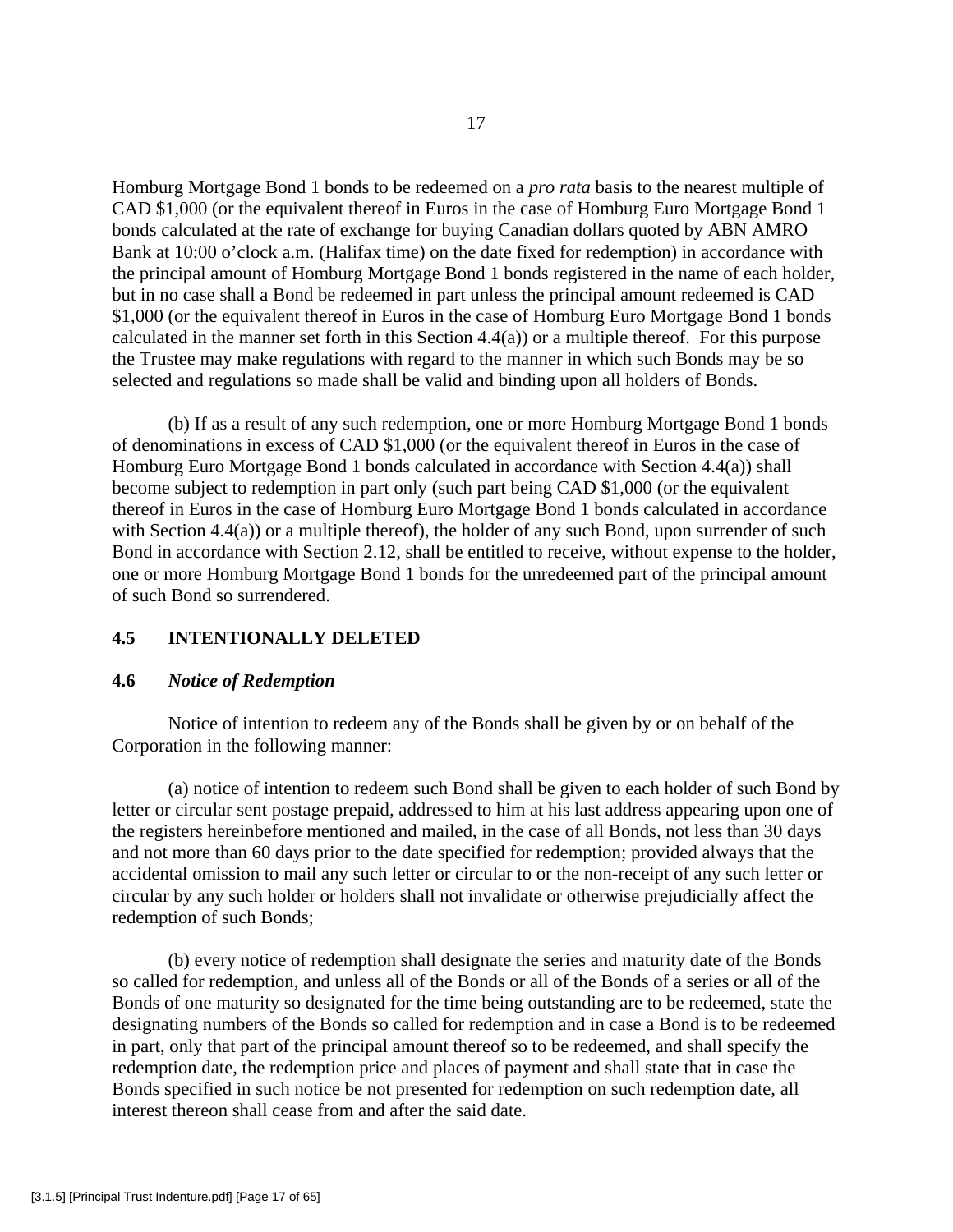Every notice send by post or published shall be deemed to have been given on the day on which it is posted.

#### **4.7** *Bonds Due on Redemption Dates*

 Notice having been given as aforesaid, all the Bonds so called for redemption shall thereupon be and become due and payable at the redemption price, on the redemption date specified in such notice, at any of the places where the principal of such Bonds is expressed to be payable in the same manner and with the same effect as if it were the date of maturity specified in such Bonds respectively, anything therein or herein to the contrary notwithstanding, and from and after such redemption date, if the moneys necessary to redeem such Bonds shall have been deposited as provided in Section 4.8 and the Trustee shall have been furnished with affidavits or other proof satisfactory to it as to the mailing of such notices, interest on the said Bonds shall cease. In case any question shall arise as to whether any notice has been given as above provided and such deposit made, such question shall be decided by the Trustee whose decision shall be final and binding upon all parties in interest.

#### **4.8** *Deposit of Redemption Moneys*

 The Corporation shall provide for every redemption by irrevocably depositing with the Trustee or any paying agent to the order of the Trustee in trust for the holders of the Bonds called for redemption, before the redemption date specified in the notice of redemption, such sums as may be sufficient to pay the redemption price of such Bonds, including accrued interest on the Bonds so called for redemption to the date fixed for redemption. The Corporation shall also deposit with the Trustee if required by it a sum sufficient to pay any charges or expenses which may be incurred by the Trustee in connection with such redemption. From the sums so deposited the Trustee shall pay or cause to be paid to the holders of such Bonds so called for redemption, upon surrender of such Bonds, the principal, interest and premium, if any, to which they are respectively entitled or redemption.

## **4.9** *Failure to Surrender Bonds Called for Redemption*

 In case the holder of any Bond so called for redemption shall fail within 30 days after the date fixed for redemption so to surrender his Bond or shall not within such time accept payment of the other redemption moneys payable in respect thereof and give such receipt therefor, if any, as the Trustee may require, such redemption moneys shall be set aside in trust for such holder, at such rate of interest as the depositary may allow, either in the deposit department of the Trustee or in a separate account maintained at any branch of ABN AMRO Bank in The Netherlands and such setting aside shall for all purposes be deemed a payment to the Bondholder of the sum so set aside, and to that extent said Bond shall thereafter not be considered as outstanding hereunder and the Bondholder shall have no other right except to receive payment out of the moneys so paid and deposited upon surrender and delivery up of his Bond of the redemption price of such Bond plus such interest thereon, if any, as the depositary may allow.

#### **4.10** *Cancellation of Bonds*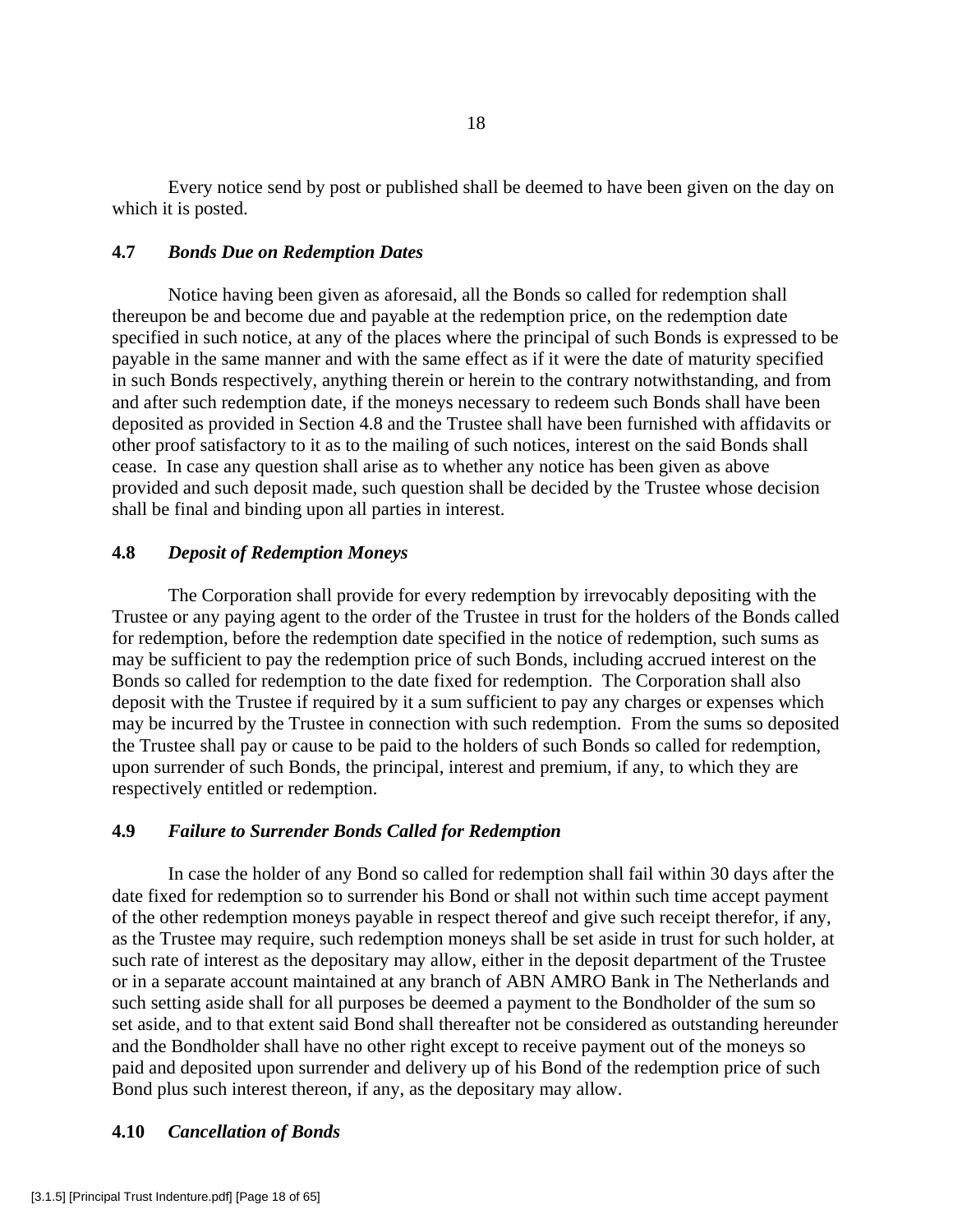Subject to the provisions of Section 4.4 as to Bonds redeemed in part, all Bonds purchased or redeemed in whole or in part under the provisions of this Article shall be forthwith delivered to and cancelled by the Trustee and no Bonds shall be issued in substitution therefor.

#### **4.11** *Surrender of Bonds for Cancellation*

 If the principal moneys due upon any Bond issued hereunder shall become payable by redemption or otherwise before the date of maturity thereof, the person presenting such Bond for payment must surrender the same for cancellation, the Corporation nevertheless paying the interest accrued and unpaid thereon if the date fixed for payment be not an interest payment date. All Bonds which shall have been delivered to and cancelled by the Trustee shall be destroyed by the Trustee and if required by the Corporation the Trustee shall furnish to it a destruction certificate setting forth the numbers and denominations of the Bonds so destroyed.

#### **4.12** *Redemption on Liquidation*

 In the event of proceedings being instituted for the voluntary liquidation of the Corporation before the maturity of the Bonds of any series or part of a series for the time being outstanding (except in the course of carrying out or pursuant to a transaction in respect of which the conditions of Article XVIII are duly observed and performed), all the Bonds shall be redeemed and/or paid by the Corporation at the respective prices at which the Corporation could redeem, purchase or pay the same (at its option, whether or not subject to any condition or conditions pursuant to any covenant or provision requiring redemption) on the date on which the resolution was passed for the winding up of the Corporation.

#### **4.13** *Purchase of Homburg Mortgage Bond 1 bonds*

 The Corporation, when not in default hereunder, may at any time on or after December 16, 2002 but prior to maturity purchase Homburg Mortgage Bond 1 bonds in the open market or by tender or by private contract at a price not exceeding 100% of the principal amount thereof plus accrued and unpaid interest to the date of purchase and reasonable costs of purchase. Any purchase of Homburg CAD Mortgage Bond 1 bonds pursuant to this Section 4.13 shall be subject to the provisions of Section 3.1(e) and any purchase of Homburg Euro Mortgage Bond 1 bonds pursuant to this Section 4.13 shall be subject to the provisions of Section 3.1(f). All Homburg Mortgage Bond 1 bonds so purchased shall forthwith be delivered to the Trustee and shall be cancelled by it and no Bonds shall be issued in substitution therefor.

## **4.14 INTENTIONALLY DELETED**

## **ARTICLE V**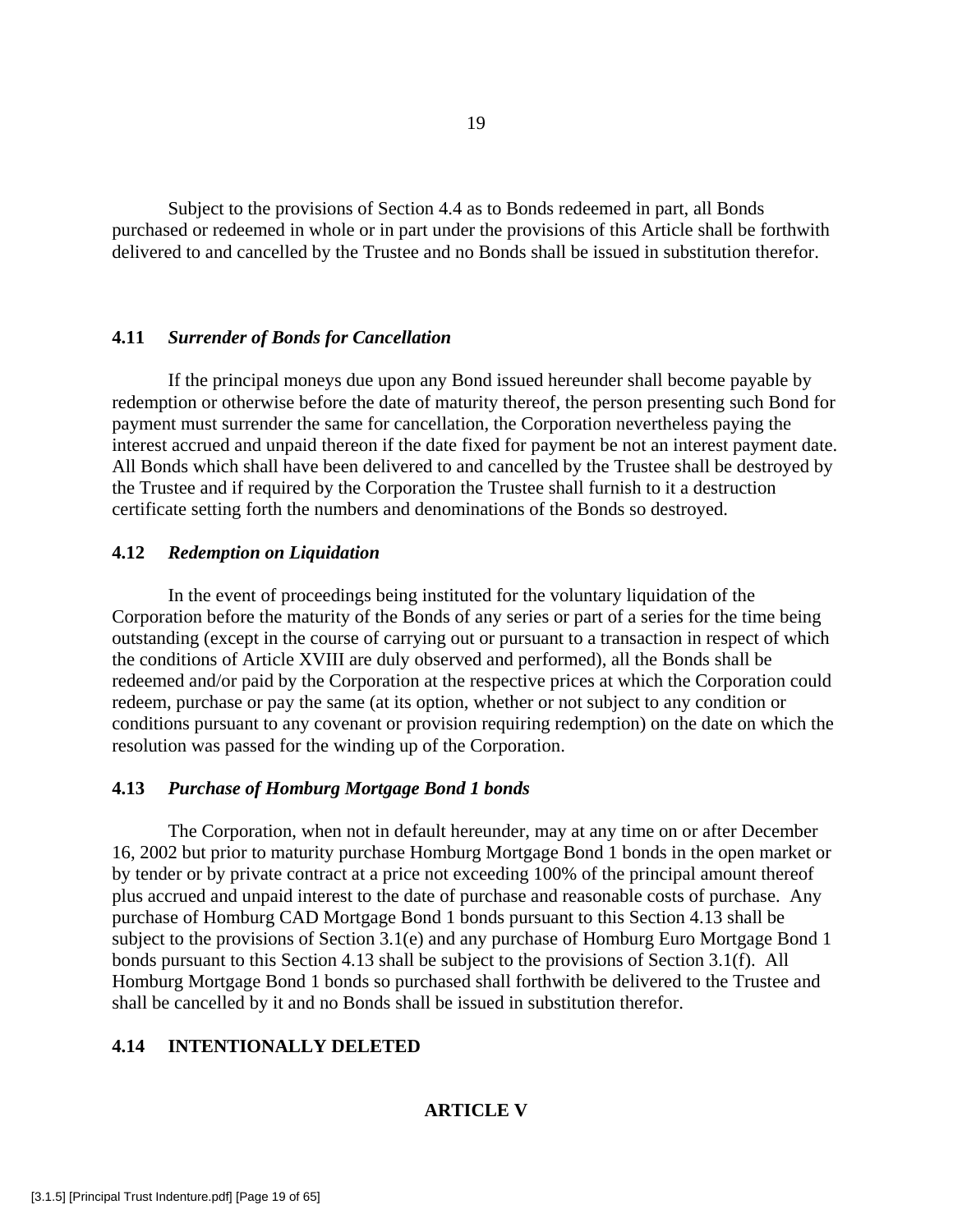## **INTENTIONALLY DELETED**

## **ARTICE VI**

## **INTENTIONALLY DELETED**

#### **ARTICLE VII**

### **INTENTIONALLY DELETED**

## **ARTICLE VlII**

#### **SECURITY**

## **8.1** *Homburg Mortgage Bond 1 Collateral*

 In consideration of the premises and of the sum of \$1.00 now paid by the trustee to the Corporation (the receipt whereof is hereby acknowledge) and to secure the due payments of all principal of and all interest and premium (if any) on the Homburg Mortgage Bond 1 bonds from time to time issued and certified hereunder and of all other moneys for the time being and from time to time owing on the Homburg Mortgage Bond 1 bonds, the Corporation hereby assigns and transfers the Homburg Mortgage Bond 1 Collateral to the Trustee to be held by the Trustee on behalf of the holders of the Homburg Mortgage Bond 1 bonds in accordance with the terms hereof. The Corporation hereby covenants that it will not created, issue, incur, assume or allow to exist any mortgage, hypothec, charge, pledge, lien, security interest or other encumbrance upon the Homburg Mortgage Bond 1 Collateral or any part thereof ranking or purporting to rank in priority to or pari passu with the assignment and transfer hereby created.

 The Trustee shall be the joint and several creditor ("hoofdelijk schuldeiser") together with each Homburg Mortgage Bond 1 bondholder) of each obligation of the Corporation towards any such Homburg Mortgage Bond 1 bondholder hereunder and that accordingly the Trustee will have its own independent right to demand performance by the Corporation of such obligation and the Trustee will hold the Homburg Mortgage Bond 1 Collateral to secure its rights as joint and several creditor of such obligations. However, any discharge of the Corporation for any such obligation to the Trustee or a Homburg Mortgage Bond 1 bondholder shall to the same extent discharge the Corporation vis-à-vis the other party, and a Homburg Mortgage Bond 1 bondholder and the Trustee shall not by virtue of this Clause, be entitled to pursue the Corporation for the same obligation.

 Without limiting or affecting the Trustee's rights against the Corporation (whether under this Clause or under any other provision of the Trust Indenture), the Trustee agrees with each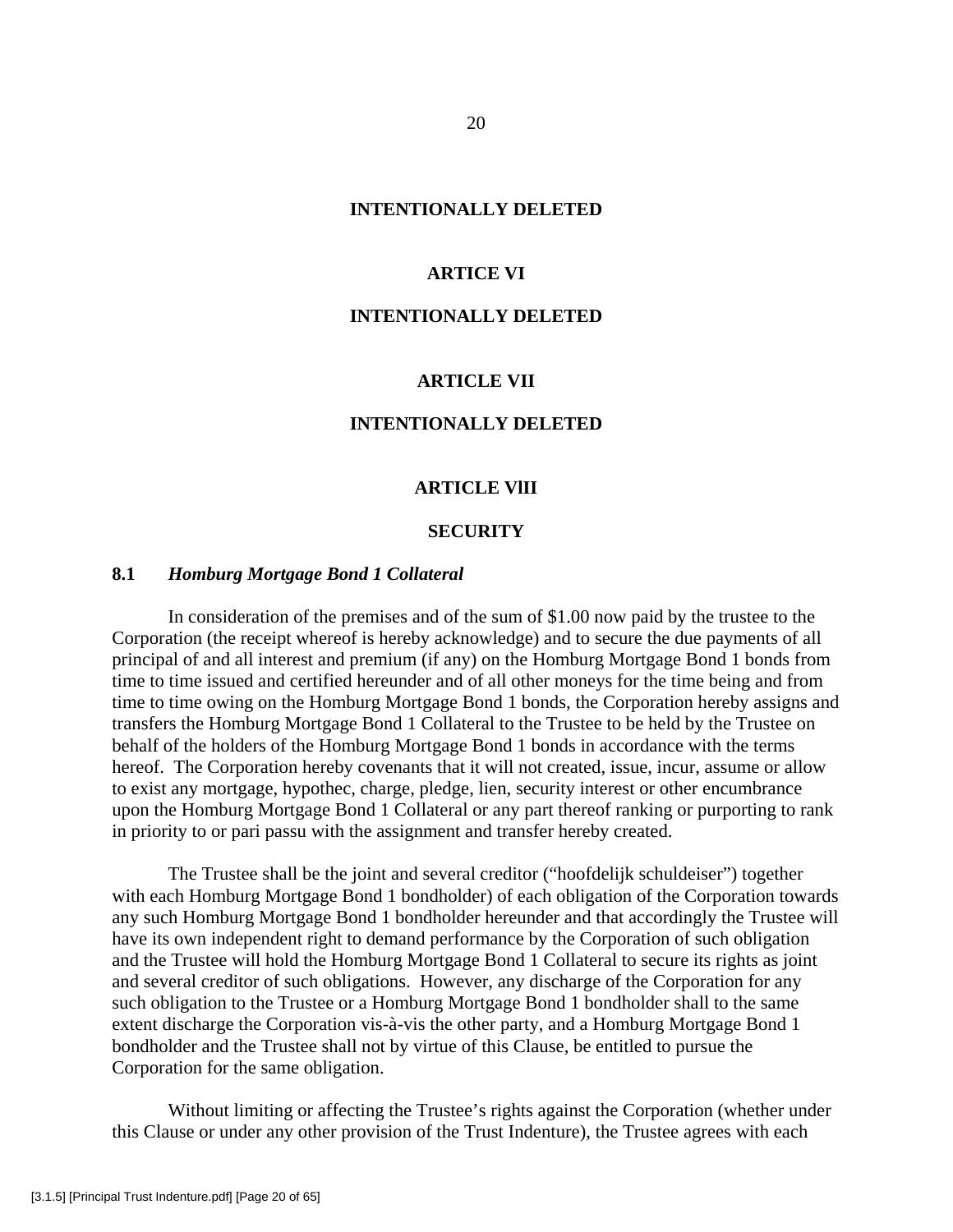Homburg Mortgage Bond 1 bondholder that, subject to what is set out in the next sentence, any amounts that the Trustee receives in the exercise of its rights as a joint and several creditor will be received by it for the benefit of, and with the purpose of passing it on to, the Homburg Mortgage Bond 1 bondholders. However, for the avoidance of doubt, nothing in the previous sentence shall in any way limit the Trustee's right to act in order to protect or preserve rights hereunder, as contemplated by the provisions of this Trust Indenture (or to perform any act reasonably incidental to any of the foregoing).

## **8.2 INTENTIONALLY DELETED**

## **8.3** *Habendum*

 To have and to hold the Mortgaged Premises and all the rights hereby conferred unto the Trustee, its successors and assigns, forever, but in trust, nevertheless, for the uses and purposes and with the powers and authorities and subject to the terms and conditions mentioned and set forth in this Trust Indenture.

#### **8.4** *Limited Recourse*

Neither the Trustee nor the holders of the Homburg Mortgage Bond 1 bonds shall have any claim whatsoever against any of the assets of the Corporation other than the Homburg Bond 1 Collateral and the recourse of the Trustee and the holders of the Homburg Mortgage Bond 1 bonds against the Corporation in respect of the payment of all principal, premium, if any, interest and any other amounts owing under the Homburg Mortgage Bond 1 bonds shall be limited to the amount, if any, recoverable in respect of the Homburg Mortgage Bond 1 Collateral.

## **8.5** *Bonds Separately Secured*

 All of the Homburg Mortgage Bond 1 bonds shall be equally and rateably entitled to the benefits of the Homburg Mortgage Bond 1 Collateral.

#### **8.6** *Security Effective Notwithstanding Date of Advance*

 The mortgages and charges hereby created or provided to be created shall be and shall be deemed to be effective and shall take effect whether the moneys hereby secured or any part thereof be advanced before or after or at the same time as the issue of any of the Bonds intended to be secured thereby or before or after or upon the date of the execution of this Trustee Indenture.

#### **8.7** *Title and Registration*

The Corporation hereby covenants with the Trustee:

 (a) that it will forthwith and from time to time do, execute, acknowledge and deliver all acts, deeds, trust deeds of hypothec, mortgage and pledge, documents, instruments, assurances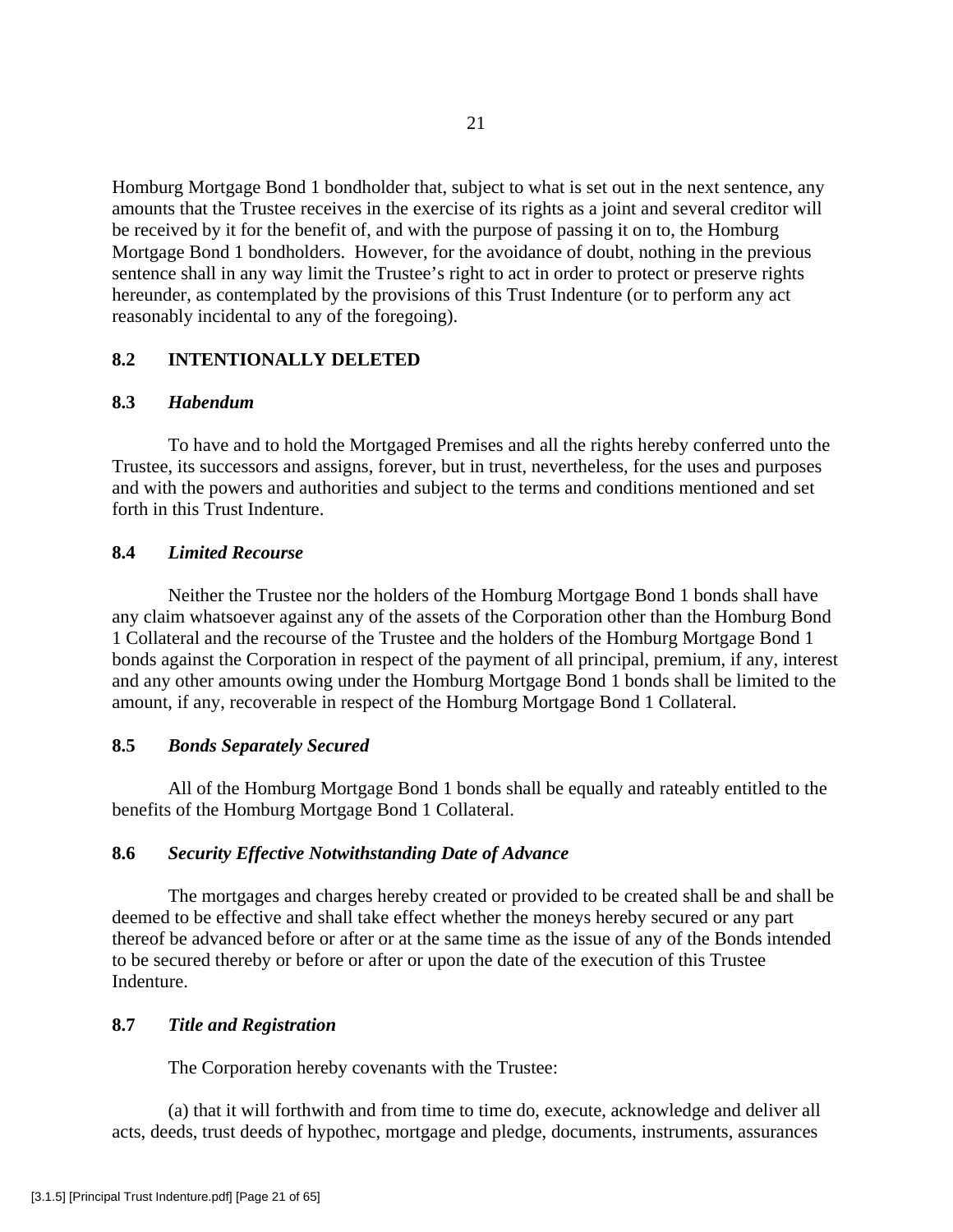and things which, in the opinion of Counsel or of the Trustee, are necessary or advisable to assign the Homburg Mortgage Bond 1 Collateral to the Trustee and to enable the Trustee to register the charges herein all public offices of registration to preserve, protect and perfect the security herein and its priority; and

 (b) that, after the security hereby created shall have become enforceable and the Trustee shall have determined or become bound to enforce the same, it will from time to time execute and do all such assurances and things as the Trustee may reasonably require for facilitating the realization of the Mortgaged Premises and for exercising all the powers, authorities and discretions hereby conferred upon the Trustee and for confirming to any purchaser of any of the Mortgaged Premises, whether sold by the Trustee hereunder or by judicial proceedings, the title to the property so sold, and that it will execute all notices and directions as the Trustee may consider expedient.

## **8.8** *Defeasance*

 These presents are upon this express condition, that if the Corporation shall well and truly pay to the holders of the Bonds, the principal thereof and premium, if any, and interest thereon (including interest on amount in default) as the same shall respectively become due and payable and shall also pay all other sums payable hereunder by the Corporation and secured hereby and shall keep, perform and observe the covenants in the Bonds and in this Trust Indenture agreed to kept, performed and observed by or on the part of the Corporation, then these presents and the estate and rights hereby granted shall cease and become utterly null and void and the Mortgaged Premises shall revert to and revest in the Corporation without any release, acquittance, reconveyance, re-entry or other act or formality whatsoever; provided, however, that the Trustee shall execute all such documents and instruments as the Corporation may reasonably require in order to evidence the aforesaid release.

## **8.9** *Partial Defeasance*

Upon payment to the holders of the Homburg Mortgage Bond 1 bonds of the principal thereof, premium, if any, and interest thereon (including interest on amount in default) the Homburg Mortgage Bond 1 Collateral shall revert to and revest in the Corporation and the Trustee shall execute such documents and instruments as the Corporation may reasonably require in order to evidence such partial release.

## **8.10** *Guarantee*

The obligations of the Corporation under the Bonds will be guaranteed pursuant to a guarantee substantially in the form set out in Appendix D (the "Guarantee Agreement") executed by the Guarantor. If an Event of Default pursuant to section 13.1 shall have occurred and is continuing, the Trustee shall forthwith, and in any event not less than two(2) Business Days following such Event of Default, provide notice to the Guarantor of such Event of Default and shall demand payment from the Guarantor in respect of any such Event of Default.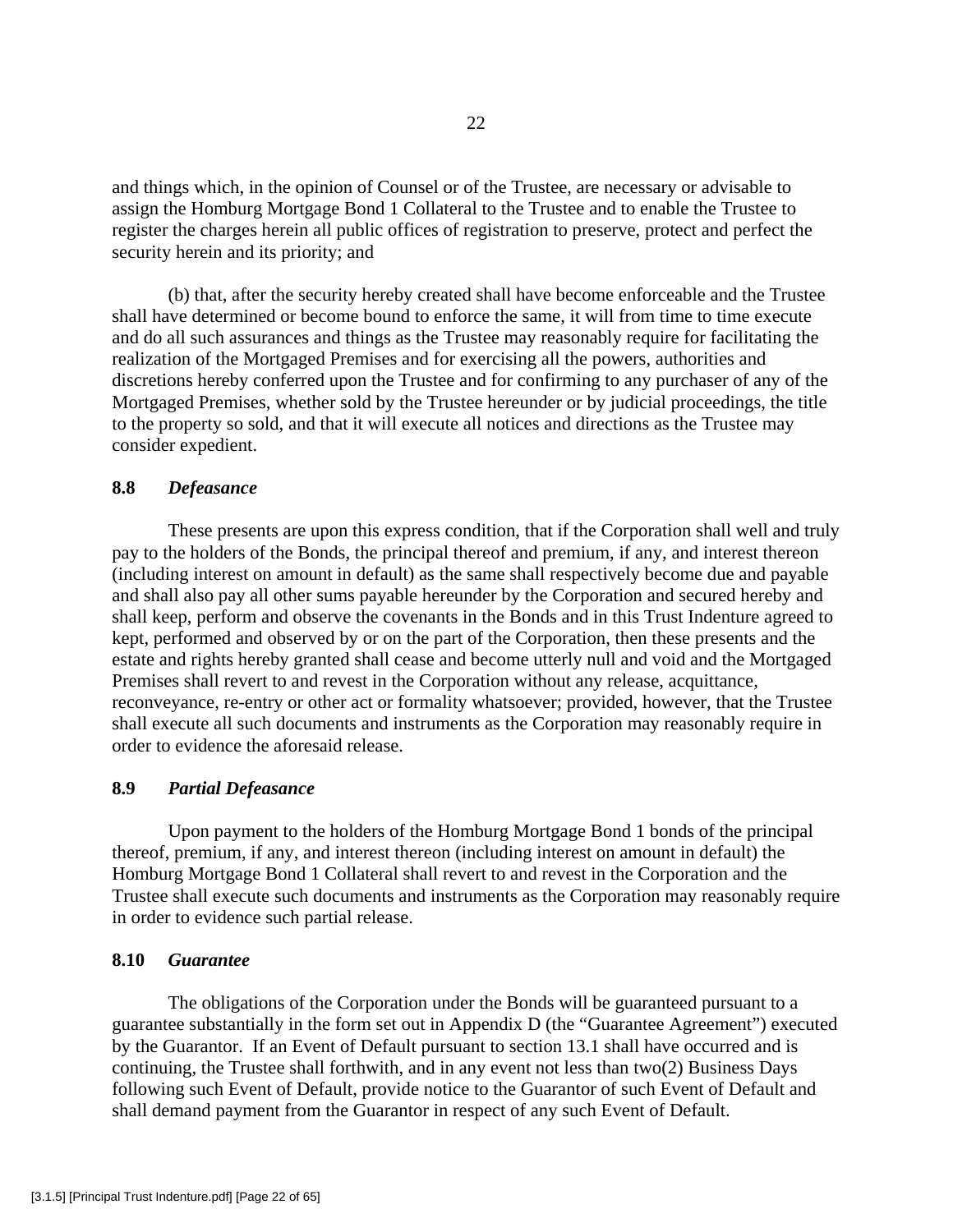## **ARTICLE IX**

#### **INTENTIONALLY DELETED**

## **ARTICLE X**

## **INTENTIONALLY DELETED**

#### **ARTICLE X1**

#### **INTENTIONALLY DELETED**

#### **ARTICLE XII**

## **COVENANTS OF THE CORPORATION**

## **12.1** *General Covenants*

 The Corporation hereby covenants and agrees with the Trustee for the benefit of the Trustee and the Bondholders as follows:

 (a) *Authority to Charge*. That the Corporation has good right and lawful authority to charge its undertaking, properties and assets as provided in and by this Trust Indenture.

 (b) *To Pay Principal, Premium and Interest*. That the Corporation will well, duly and punctually pay or cause to be paid to every Bondholder the principal of and interest accrued on the Bonds of which he is the holder, and premium, if any, thereon on the dates, at the places, in the moneys and in the manner mentioned herein and in the Bonds.

 (c) *To Maintain Corporate Existence*. That the Corporation will at all times maintain its corporate existence.

 (d) *To Maintain Security*. That the Corporation will fully and effectually maintain and keep maintained the security hereby created as a valid and effective security at all times so long as, in the case of the Homburg Mortgage Bond 1 Collateral, any of the Homburg Mortgage Bond 1 bonds shall be outstanding.

 (e) *To Pay Trustee*. That the Corporation will pay to the Trustee reasonable remuneration for its services hereunder and will pay or reimburse the Trustee upon its request for all reasonable expenses, disbursements and advances incurred or made by the Trustee in the administration or execution of the trusts hereby created (including the reasonable compensation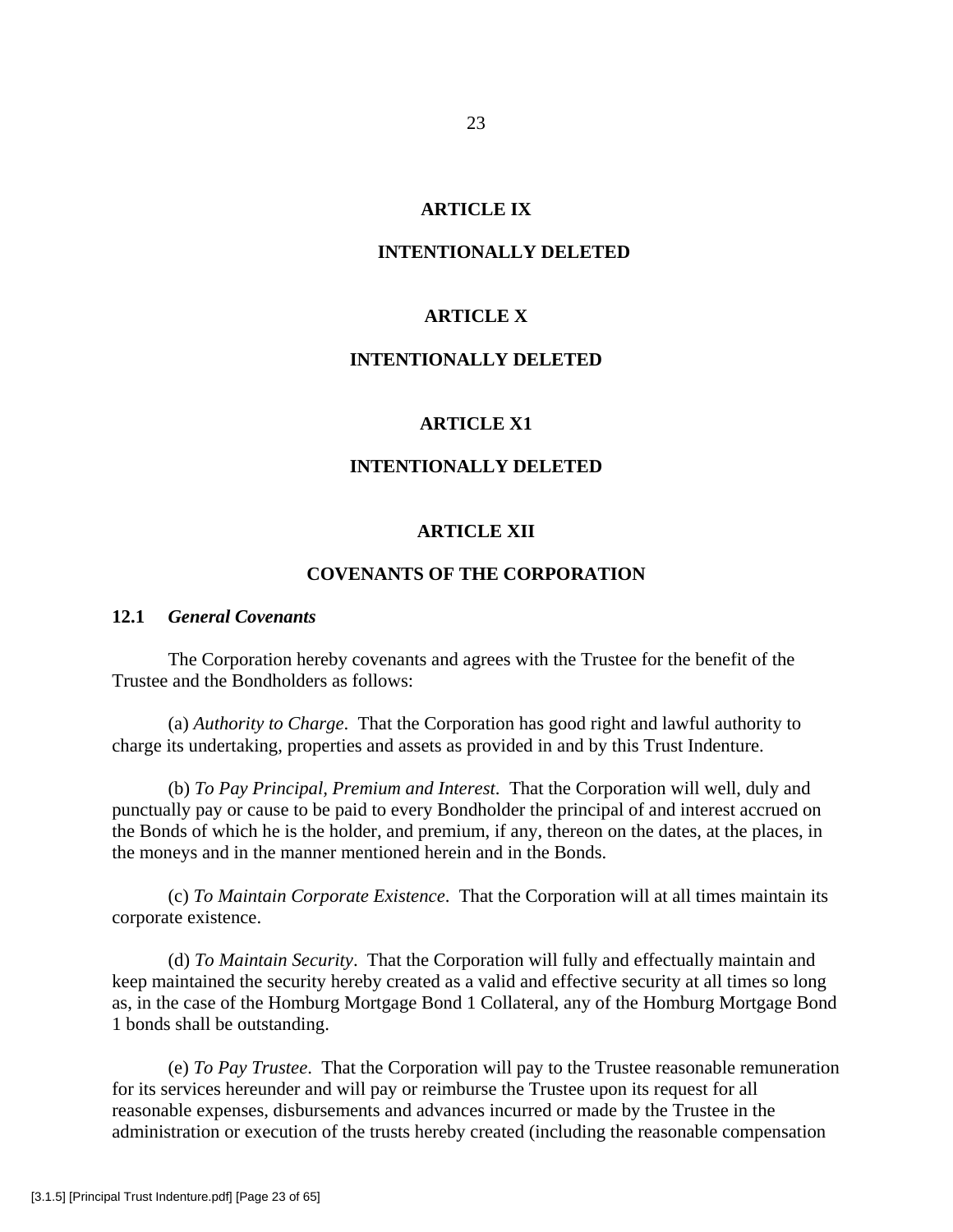and the disbursements of its counsel and all other advisers and assistants not regularly in its employ), both before any default hereunder and thereafter until all duties of the Trustee under the trust hereof shall be finally and fully performed, except any such expense, disbursement or advance as may arise from its negligence or bad faith.

(f) *Not to Sell Bonds When in Default*. That, if the Corporation should be in default in the fulfilment of any of its obligations hereunder at any time, it will not, while such default shall continue, issue, sell, pledge or otherwise dispose of any Bonds.

## **12.2 INTENTIONALLY DELETED**

## **12.3** *Special Covenants for Homburg Mortgage Bond 1 bonds*

The Corporation covenants that so long as any of the Homburg Mortgage Bond 1 bonds remains outstanding the Corporation will not create, issue, incur, assume or allow to exist any mortgage, hypothec, pledge, charge, lien, encumbrance, security interest or other security, whether fixed or floating, on the Homburg Mortgage Bond 1 Collateral other than the charge herein provided.

#### **ARTICLE XIII**

#### **DEFAULT AND ENFORCEMENT**

#### **13.1** *Events of Default*

The security hereby constituted shall become enforceable, subject to the terms herein contained, in each and every one of the events following (herein sometimes referred to as "Events of Default"):

(a) if the Corporation makes default in payment of the principal of or premium (if any) on any Bond secured hereby when the same becomes due under any provision hereof or of such Bond;

(b) if the Corporation makes default in payment of any interest due on any Bond secured hereby and such default as to interest shall have continued for a period of 30 days;

(c) if default shall be made in the due observance or performance of the covenants contained in Section 12.3;

(d) if default shall be made in the due observance or performance of the covenants contained in Section 8.7 and such default shall have continued for a period of 30 days after notice thereof from the Trustee;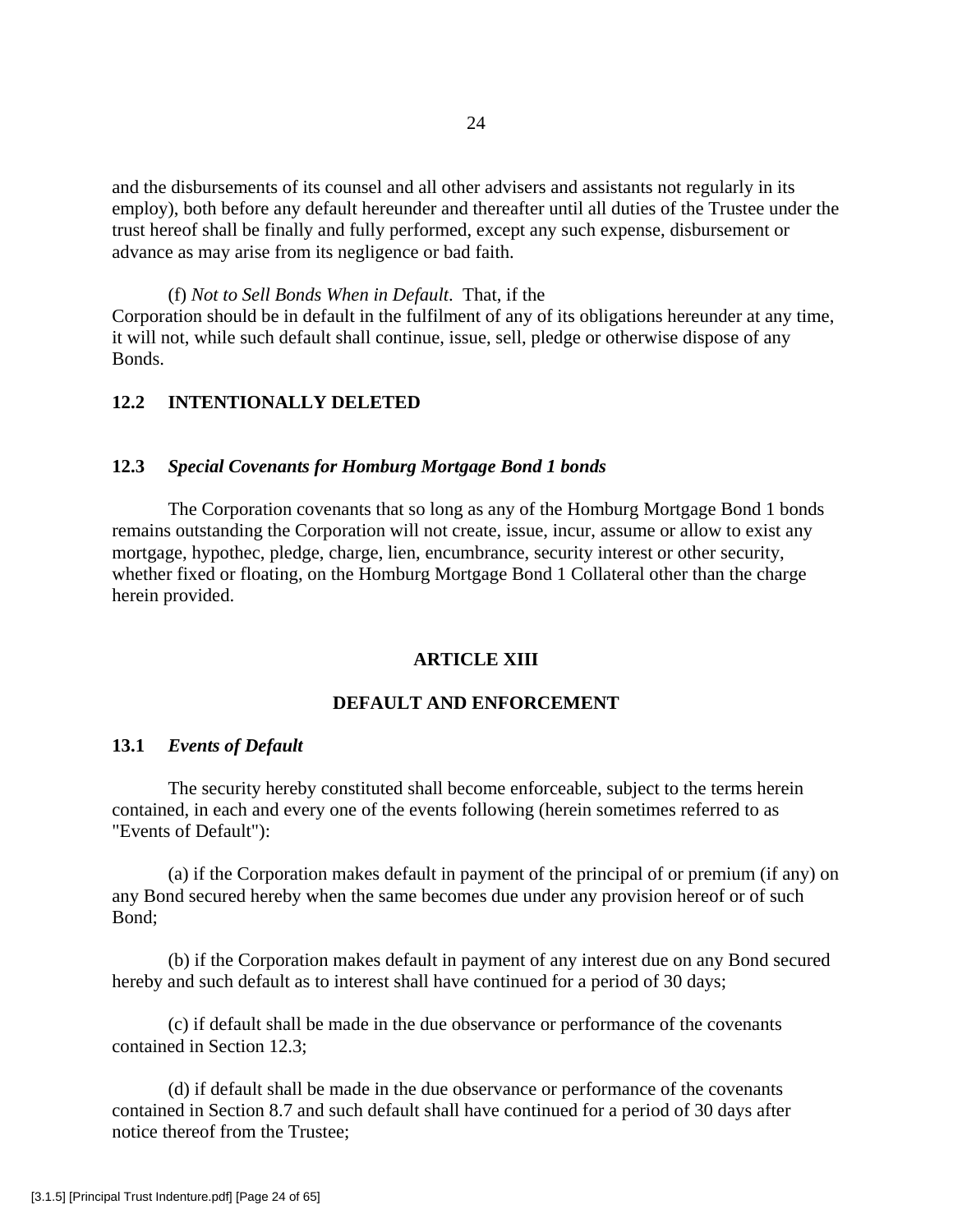(e) if an Event of Default, or other event entitling the Corporation or its representatives to declare a default under the any of the Mortgaged Premises, shall have occurred and be continuing whether or not a declaration of default shall have been made and the Corporation hereby covenants with the Trustee that it will promptly advise the Trustee in writing upon becoming aware of the occurrence of any such default or other event;

(f) if an order shall be made or an effective resolution be passed for the winding-up or liquidation of the Corporation or the Guarantor except, in the case of the Corporation, in the course of carrying out or pursuant to a transaction in respect of which the conditions of Article XVIII are duly observed and performed;

(g) if the Corporation or the Guarantor shall make a general assignment for the benefit of its creditors or a notice of intention to make a proposal or a proposal under the *Bankruptcy and Insolvency Act* (Canada), or shall become insolvent or be declared or adjudged bankrupt, or a receiving order be made against the Corporation or the Guarantor, or if a liquidator, trustee in bankruptcy, receiver, receiver and manager or any other officer with similar powers shall be appointed to the Corporation or the Guarantor or of the Mortgaged Premises or any part thereof which is, in the opinion of the Trustee, a substantial part thereof, or if the Corporation or the Guarantor shall propose a compromise, arrangement or reorganization under the *Companies' Creditors Arrangement Act* (Canada) or any similar legislation of any jurisdiction providing for the reorganization or winding-up of corporations or business entities or providing for an agreement, composition, extension or adjustment with its creditors;

(h) if the Corporation shall fail or neglect to carry out, perform or observe any other covenant or condition contained herein or in the Guarantee on its part or the Guarantor's part to be observed and performed and, after notice in writing has been given by the Trustee to the Corporation specifying such default and requiring the Corporation to put or cause to be put an end to the same, the Corporation shall fail to make good such default within a period of 45 days, unless the Trustee (having regard to the subject matter of the neglect or non-observance) shall have agreed to a longer period, and in such event, within the period agreed to by the Trustee;

(i) if the Guarantee ceases to be in full force and effect or is declared null and void or is unenforceable or is found to be invalid or the Guarantor denies liability under the Guarantee.

#### **13.2** *Acceleration on Default*

Subject to Section 13.17 hereof, in case the security hereby constituted shall become enforceable as hereinbefore provided, the Trustee may in its discretion and shall upon receipt of a Bondholders' Request, subject to the provisions of Section 13.3, declare the principal and interest of all Bonds then outstanding and other moneys secured hereby to be due and payable and the same shall forthwith become immediately due and payable to the Trustee, anything therein or herein to the contrary notwithstanding, and the Corporation shall forthwith pay to the Trustee for the benefit of the Bondholders the principal of and accrued and unpaid interest and interest on amounts in default on such Bonds (and, where such a declaration is based upon a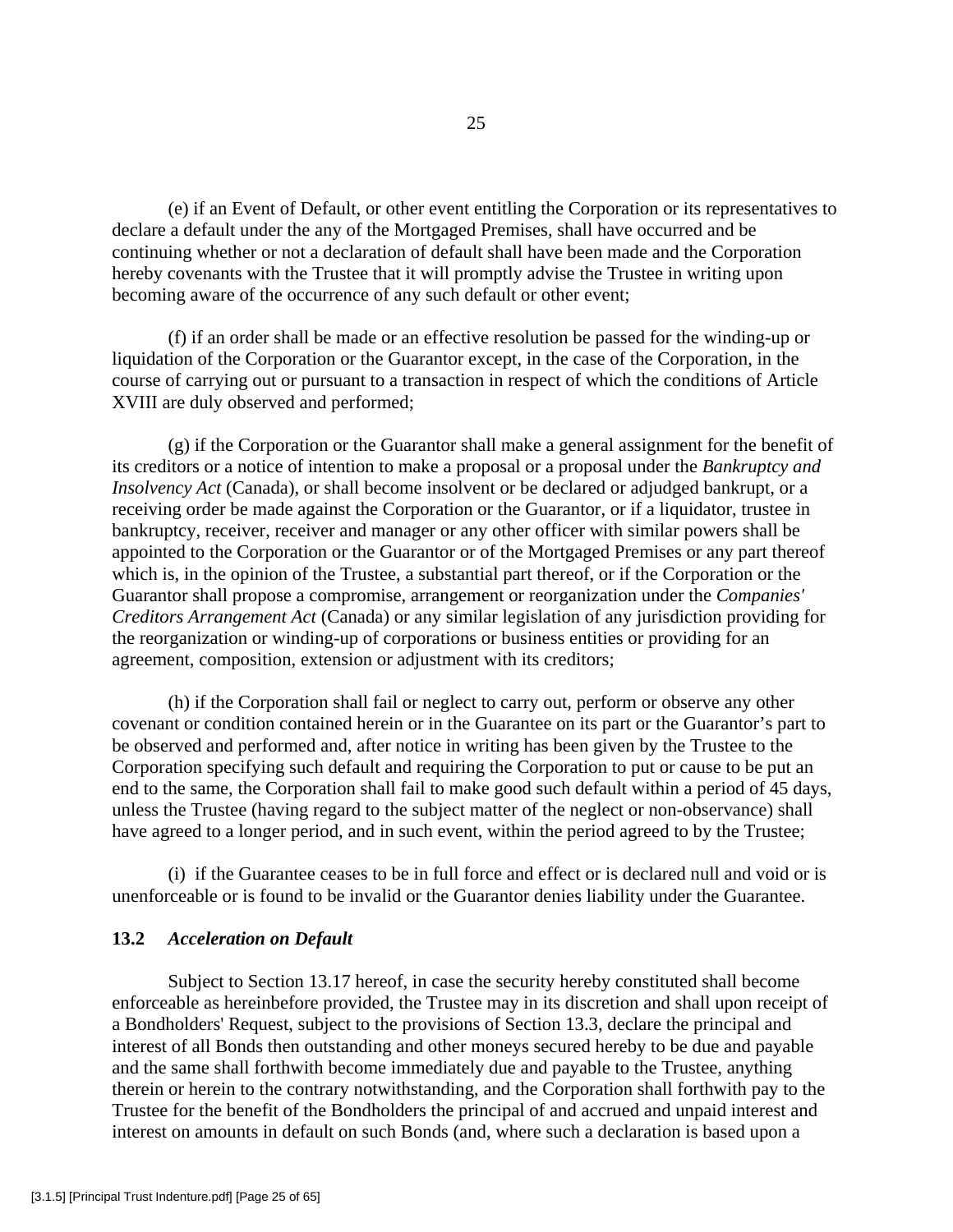voluntary winding-up or liquidation of the Corporation, the premium, if any, on the Bonds then outstanding which would have been payable upon the redemption thereof by and at the option of the Corporation on the date of such declaration) and all other moneys secured hereby, together with subsequent interest thereon at the rate borne by the Bonds from the date of the said declaration until payment is received by the Trustee, such subsequent interest to be payable at the times and places and in the moneys mentioned in and according to the tenor of the Bonds. Such payment when made shall be deemed to have been made in discharge of the Corporation's obligations hereunder and any moneys so received by the Trustee shall be applied in the same manner as if they were proceeds of realization of the Mortgaged Premises.

## **13.3** *Waiver of Default*

In case the security hereby constituted shall have become enforceable otherwise than by default in payment of any principal moneys at maturity:

(a) the holders of not less than 66 2/3% of the principal amount of the Bonds then outstanding shall have power (in addition to and subject to the powers exercisable by Extraordinary Resolution as hereinafter provided) by instrument in writing to instruct the Trustee to waive the default and/or to annul any declaration made by the Trustee pursuant to Section 13.2 and the Trustee shall thereupon waive the default and/or annul such declaration upon such terms and conditions as such Bondholders shall prescribe; and

(b) the Trustee, so long as it has not become bound to enforce the security hereunder, shall have power to waive the default if, in the Trustee's opinion, the same have been cured or adequate satisfaction made therefor, and in such event to annual any such declaration therefor made by the Trustee in the exercise of its discretion, upon such terms and conditions as to the Trustee may seem advisable,

provided that no act or omission either of the Trustee or of the Bondholders in the premises shall extend to or be taken in any manner whatsoever to affect any subsequent default or the rights resulting therefrom.

#### **13.4** *Enforcement by the Trustee*

Subject to Section 13.17 hereof, whenever the security hereby constituted shall have become enforceable and so long as the said security shall remain enforceable, but subject to the provisions of this Section and of Section 13.3 and to the provisions of any Extraordinary Resolution that may be passed by the Bondholders as hereinafter provided:

(a) the Trustee in the exercise of its discretion may proceed to realize the security by this Trust Indenture created and to enforce the rights of the Trustee and of the Bondholders by the appointment of a receiver or receiver and manager under the provisions of Section 13.7 or by sale under the provisions of Section 13.8 or by proceedings in any court of competent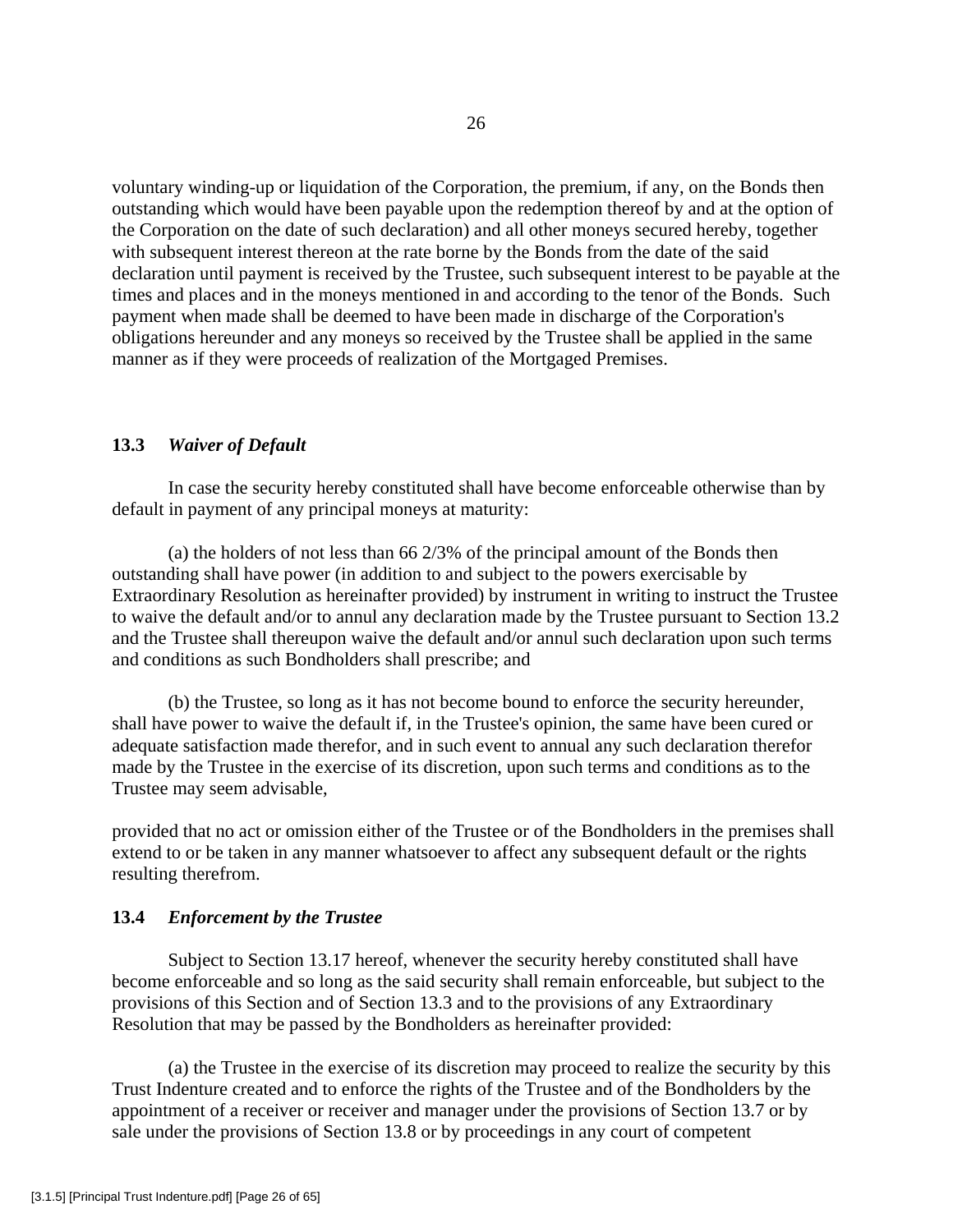jurisdiction for the appointment of a receiver or receiver and manager or for sale of the Mortgaged Premises or any part thereof or for foreclosure; or by any other action, suit, remedy or proceeding authorized or permitted by this Trust Indenture or by law or by equity; and may file such proofs of claim and other papers or documents as may be necessary or advisable in order to have the claims of the Trustee and of the Bondholders lodged in any bankruptcy, winding-up or other judicial proceedings relative to the Corporation; and no such remedy for the realization of the security hereof or for the enforcement of the rights of the Trustee or of the Bondholders shall be exclusive of or dependent on any such other remedy by any one or more of such remedies may from time to time be exercised independently or in combination;

(b) all rights of action hereunder may be enforced by the Trustee without the possession of any of the Bonds or the production thereof at the trial or other proceedings relative thereto; and

(c) upon receipt of a Bondholders' Request and upon being indemnified to its satisfaction as provided in Section 16.2 the Trustee shall exercise or take such one or more of the aforesaid remedies as such Bondholders' Request may direct or, if such Bondholders' Request contains no direction, as the Trustee may deem expedient; provided that if any such Bondholders' Request directs the Trustee to take proceedings out of court, the Trustee may in its discretion take judicial proceedings in lieu thereof.

## **13.5** *Enforcement by Bondholders*

No Bondholders shall have any right to institute any action or proceeding or to exercise any other remedy authorized by this Trust Indenture or by law or by equity for the purpose of enforcing payment of principal or interest or of realizing the security, or by reason of jeopardy of security, or for the execution of any trust or power hereunder, unless the requisition and indemnity referred to in Section 13.4 have been tendered to the Trustee and the Trustee shall have failed to act within a reasonable time thereafter; in such but not otherwise, any Bondholders acting on behalf of himself and all other Bondholders shall be entitled to take proceedings in any court of competent jurisdiction such as the Trustee might have taken under Section 13.4 but in no event shall any Bondholder or combination of Bondholders have any right to exercise the power of sale conferred hereby on the Trustee or to appoint a receiver or receiver and manager or to exercise or taken any other remedy or proceedings out of court; it being understood and intended no one or more holders of Bonds shall have any right in any manner whatsoever to affect, disturb or prejudice the security hereby created by this or their action, or to enforce any right hereunder or under any Bond except subject to the conditions and in the manner herein provided, and that all powers and trusts hereunder shall be exercised and all proceedings at law shall be instituted, had and maintained by the Trustee, except only as herein provided, and in any event for the equal benefit of all holders of such outstanding Bonds.

## **13.6 INTENTIONALLY DELETED**

## **13.7** *Appointment of Receiver*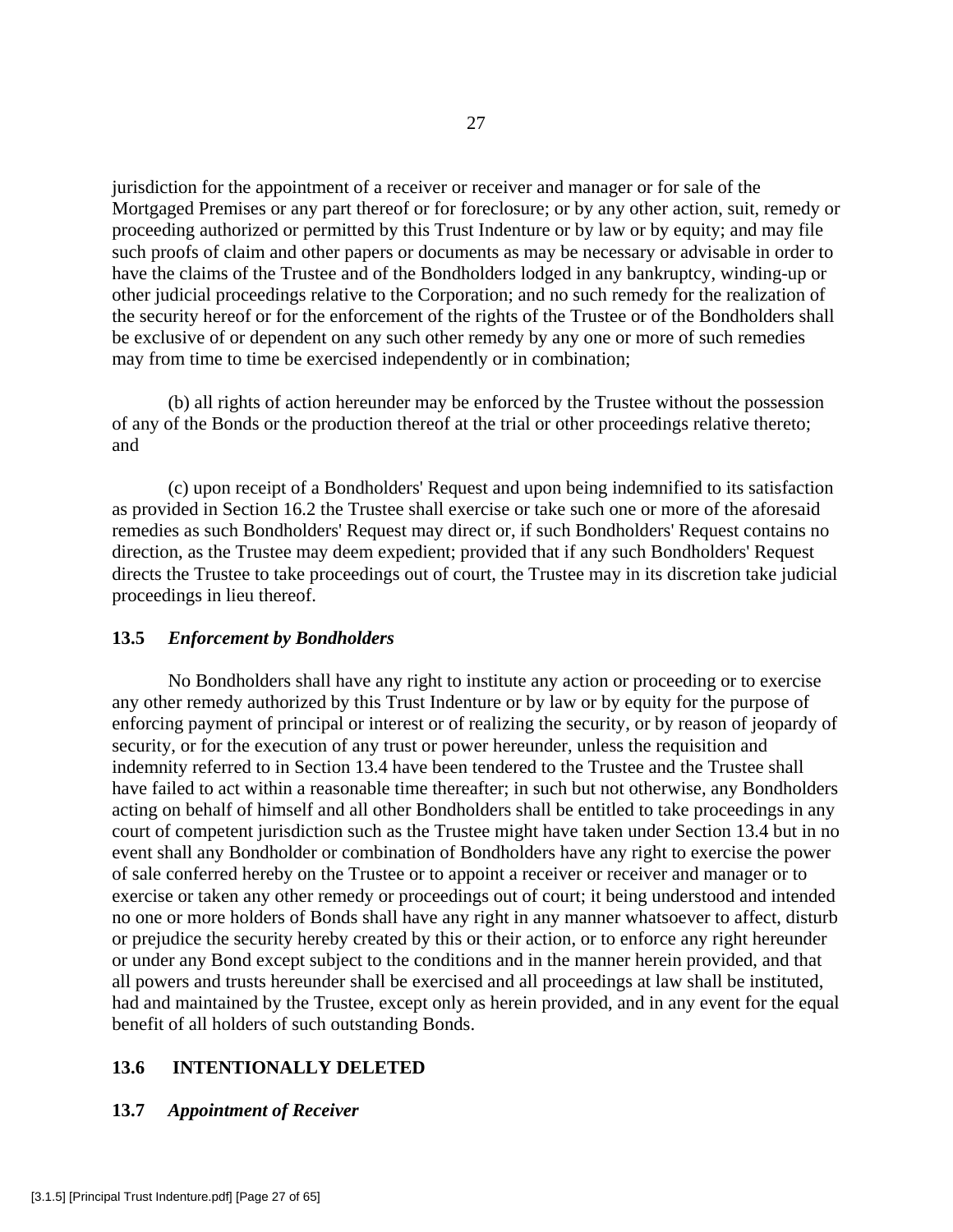Whenever the Trustee shall determine under the provisions of Section 13.4 to appoint a receiver (which term used herein includes a receiver and manager) the following provisions shall apply:

(a) such appointment shall be made by an instrument in writing signed by an officer of the Trustee under its corporate seal or otherwise, which instrument shall be evidence for all purposes of such appointment. The Trustee may from time to time in the same manner remove or replace any receiver so appointed and appoint another in his stead. In making any such appointment the Trustee shall be deemed to be acting as the attorney of the Corporation;

(b) any such appointment may be limited to any part or parts of the Mortgaged Premises or may extend to the whole thereof;

(c) every such receiver may in the discretion of the Trustee be vested with all or any of the powers and discretions of the Trustee;

(d) the Trustee may from time to time fix the remuneration of every such receiver and direct the payment thereof out of the Mortgaged Premises, the income therefrom or the proceeds thereof;

(e) the Trustee may from time to time require any such receiver to give security for the performance of his duties and may fix the nature and amount thereof, but shall not be bound to require such security;

(f) every such, receiver may, with the consent in writing of the Trustee, borrow money for the purposes of carrying on the business of the Corporation or for the maintenance, protection or preservation of the Mortgaged Premises or any part thereof, and the receiver may issue certificates (herein called "receiver's certificates") for such sums as will, in the opinion of the Trustee, be sufficient for obtaining upon the security of the Mortgaged Premises or any part thereof the amounts from time to time required, and such receiver's certificates may be payable either to order or to bearer and may be payable at such time or times as to the Trustee may appear expedient, and shall bear interest as shall therein be declared, and the receiver may sell, pledge or otherwise dispose of the same in such manner as to the Trustee may seem advisable, and may pay such commission on the sale thereof as to the Trustee may appear reasonable, and the amounts from time to time payable by virtue of such receiver's certificates shall form a charge upon the Mortgaged Premises in priority to the Bonds;

(g) every such receiver shall, so far as concerns responsibility for his acts or omissions, be deemed the agent of the Corporation, and in no event the agent of the Trustee, and the Trustee shall not, in making or consenting to such appointment, incur any liability to the receiver for his remuneration or otherwise howsoever;

(h) except as may be otherwise directed by the Trustee, all moneys from time to time received by such receiver shall be paid over to the Trustee to be held by it on the trusts of these presents; and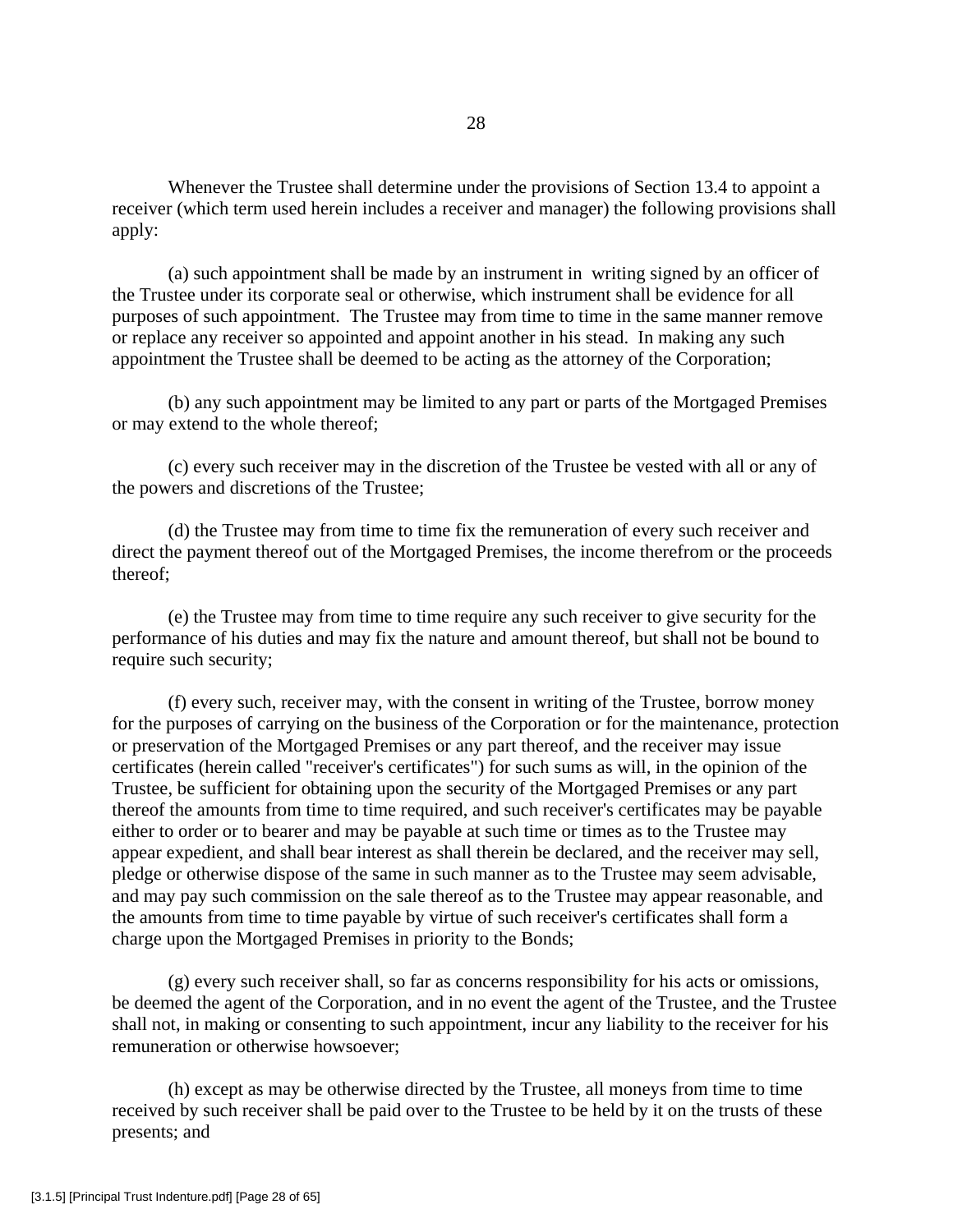(i) the Trustee may pay over to such receiver any moneys constituting part of the Mortgaged Premises to the intent that the same may be applied for the purposes hereof by such receiver, and the Trustee may from time to time determine what funds the receiver shall be at liberty to keep in hand with a view to the performance of his duty as such receiver.

#### **13.8** *Sale by Trustee*

In case the Trustee shall have determined under the provisions of Section 13.4 to realize the security hereby constituted by sale, the Trustee shall have the right with or without entry to sell and dispose of all or any part of the Mortgaged Premises en bloc or in parcels, at public auction or by tender or by private contract and at such time or times and on such terms and conditions, which shall include in case of sale by auction or tender a reasonable reserve bid, as the Trustee shall determine, having first given such notice of the time and place of such sale as it may think proper, which notice shall in any case include advertisements published once in each of three consecutive weeks in the City of Halifax, Nova Scotia, each such publication to be made in a daily newspaper of general circulation published in the English language in the designated city. In the event of no bid at the auction or by tender reaching the reserve bid, the Trustee may thereafter sell by auction or by tender without reserve bid or may sell by private contract. It shall be lawful for the Trustee to make any such sale, whether by auction, tender or private contract, either for cash or upon credit or partly for one and partly for the other, upon such reasonable conditions as to terms of payment as it may deem proper; also to rescind or vary any contract of sale that may have been entered into and resell with or under any of the powers conferred herein; also to stop, suspend or adjourn any sale from time to time and hold the sale as adjourned without further notice; also to deliver to the purchaser or purchasers of the Mortgaged Premises or any part thereof good and sufficient deed or deeds for the same.

#### **13.9** *Applying Bonds in Payment*

 Upon any sale of the Mortgaged Premises or any part thereof, whether made under the power of sale herein contained or pursuant to foreclosure or other judicial proceedings, the Trustee or any one or more of the Bondholders or any agent or representative thereof may become purchasers and may, in paying the purchase price, deliver any of the Bonds in place of cash to the amount which would, upon distribution of the net proceeds of such sale be payable thereon; and in case the amount to payable thereon shall be less than the amount due thereon, such Bonds shall be returned after being properly marked or stamped to show such partial payment; provided, however, that any such purchaser shall pay in cash so much as shall be necessary to provide for the payments mentioned in subsection (a) of Section 13.10.

#### **13.10** *Application of Proceeds of Sale or Realization*

 Except as otherwise herein provided, the moneys arising from any sale or other realization of the whole or any part of the Mortgaged Premises, whether under any sale by the Trustee or by judicial process or otherwise, shall be held by the Trustee and by it applied,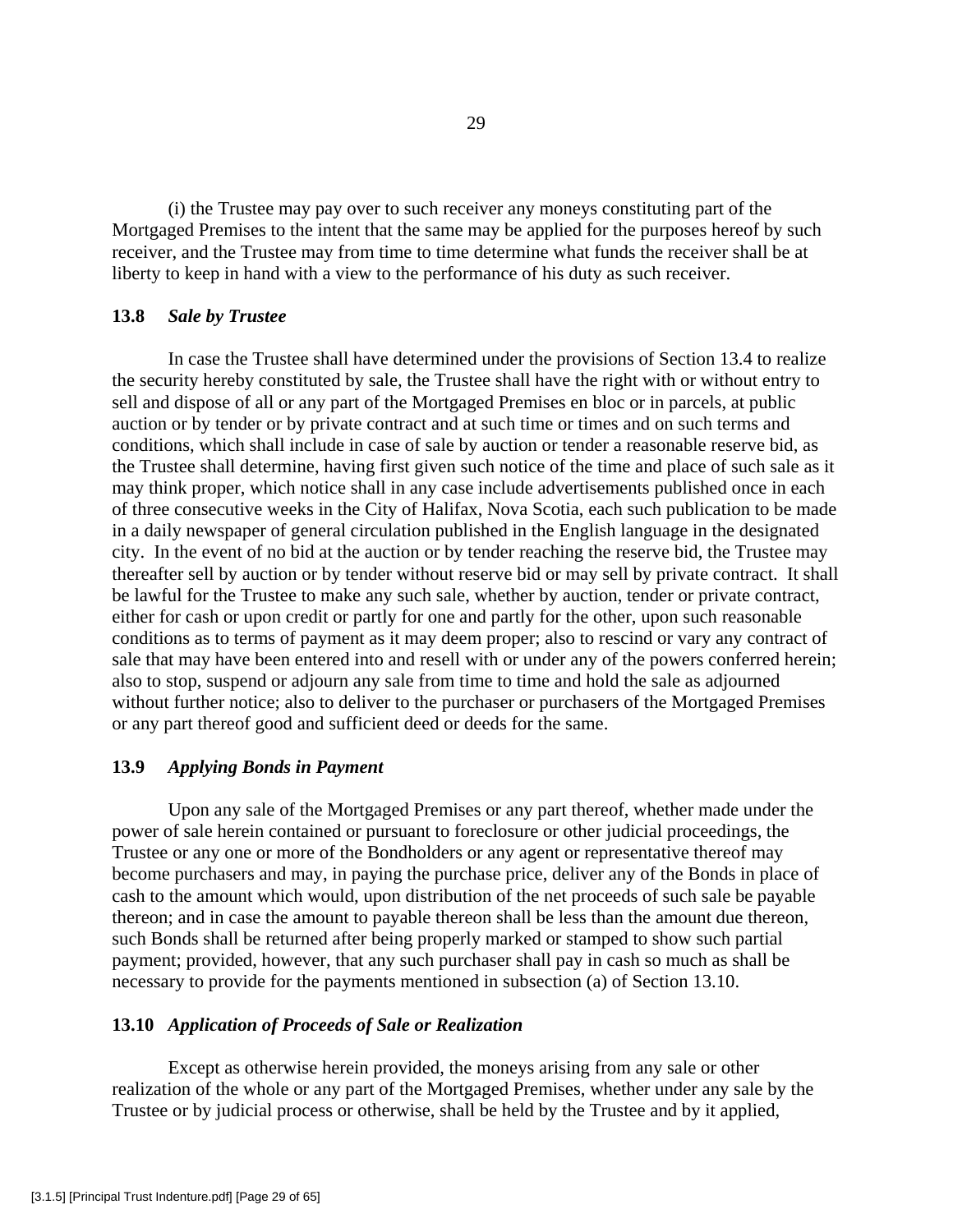together with any other moneys then or thereafter in the hands of the Trustee available for the purpose, as follows:

 (a) firstly, in payment of all charges on the Mortgaged Premises (except those subject to which such sale or realization shall have been made) ranking in priority to the Bonds;

 (b) secondly, but subject to subsection (e) of Section 12.1 in payment rateably and proportionately to the holders of the outstanding Bonds of the amounts due thereon, first for principal, then for premium (if any) and then for interest, including interest on amounts overdue, unless otherwise directed by Extraordinary Resolution and in that case in such order of priority as between principal, premium and interest as may be directed by such resolution; and

(c) the surplus (if any) of such moneys shall be paid to the Corporation or its assigns.

#### **13.11** *Distribution of Proceeds*

 Payments to holders of Bonds pursuant to subsection (b) of Section 13.10 shall be made in the following manner:

 (a) at least 15 days' notice of every such payment shall be given in the manner provided in Article XVII specifying the time when and the place or places where the Bonds are to be presented and the amount of the payment and application thereof as between principal, premium and interest;

 (b) payment of any Bond shall be made upon presentation thereof at any one of the places specified in such notice and any such Bond thereby paid in full shall be surrendered, otherwise a memorandum of such payment shall be endorsed thereon; but the Trustee may in its discretion dispense with presentation and surrender or endorsement in any special case upon such indemnity being given as it shall deem sufficient;

 (c) from and after the day of payment specified in the notice, interest shall accrue only on the amount owing on each Bond after giving credit for the amount of the payment specified in such notice unless it be duly presented on or after the date so specified and payment of such amount be not made; and

 (d) the Trustee shall not be required to make any interim payment to Bondholders unless the moneys in its hands, after reserving thereout such amount as the Trustee may think necessary to provide for the payments mentioned in subsection (a) of Section 13.10, exceed 2% of the principal amount of the outstanding Bonds.

#### **13.12** *Persons Dealing with Trustee*

 No person dealing with the Trustee or its agent shall be concerned to enquire whether the security hereby constituted has become enforceable, or whether the powers which the Trustee is purporting to exercise have become exercisable, or whether any money remains due upon the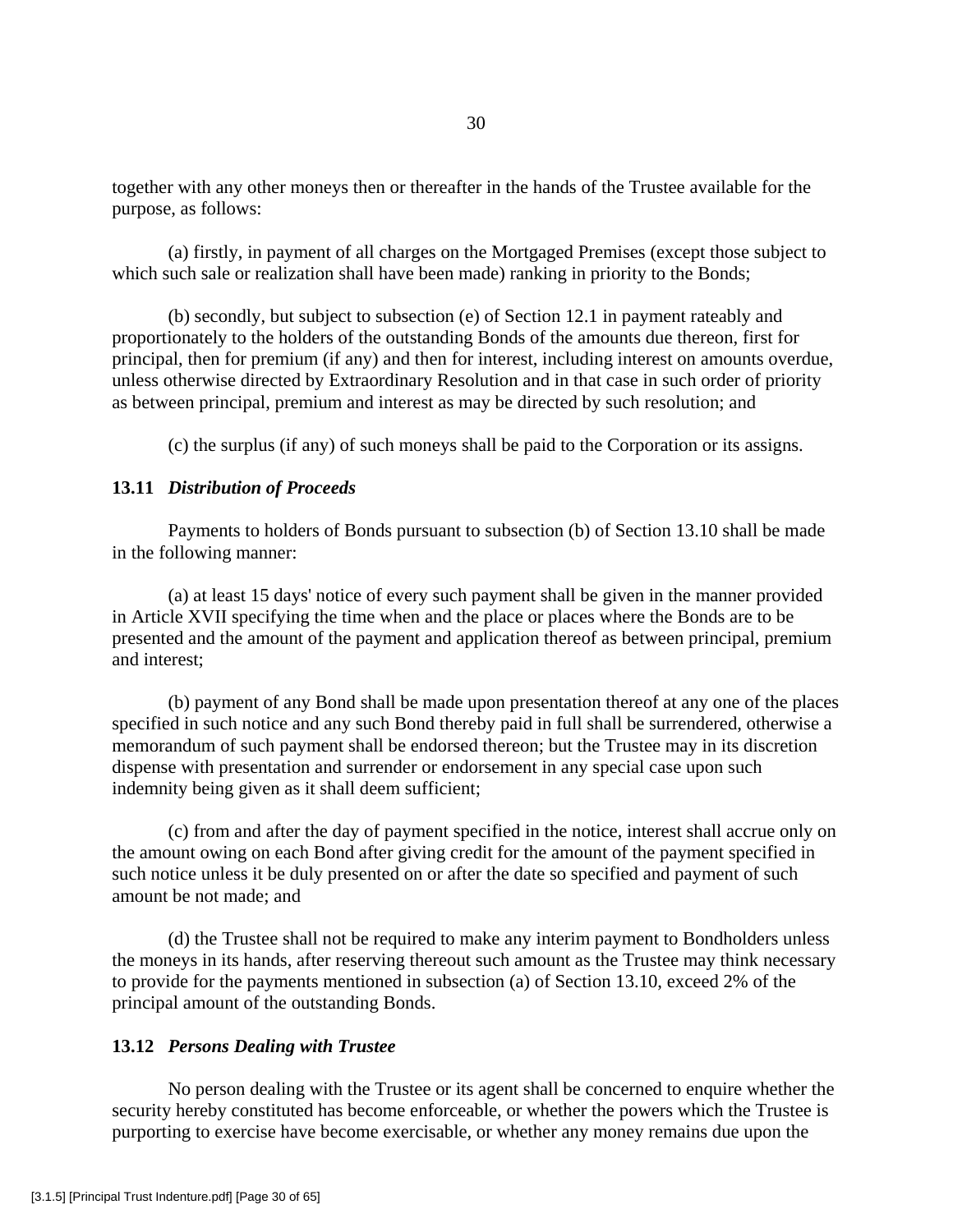security of these presents or the Bonds, or as to the necessity or expediency of the stipulations and conditions subject to which any sale shall be made, or otherwise as to the propriety or regularity of any sale or of any other dealing by the Trustee with the Mortgage Premises, or to see to the application of any money paid to the Trustee.

#### **13.13** *Immunity of Shareholders, etc,*

 The Bondholders and the Trustee hereby waive and release any right, cause of action or remedy now or hereafter existing in any jurisdiction against any past, present or future incorporator shareholders, director or officer of the Corporation or of any successor corporation for the payment of the principal of or premium or interest on any of the Bonds.

## **13.14** *Surrender by the Corporation*

 The Corporation bends and obliges itself to yield up possession of its property and the conduct of its business and undertaking to the Trustee or to any receiver or receiver and manager appointed by the Trustee on demand by the Trustee whenever the Trustee shall have a right of entry under the foregoing provisions and agrees to put no obstacle in the way of, but to facilitate by all legal means, the actions of the Trustee hereunder and not to interfere with the carrying out of the powers hereby granted to it, and in the event of the security becoming enforceable, as herein provided, the Corporation shall and hereby does consent to the appointment in such case of a liquidator or receiver or receiver and manager with all such powers as the Trustee is hereby vested with, if so required by the Trustee. The Corporation hereby binds itself in the said event to consent to any petition or application presented to the Court by the Trustee in order to effect the intent of this Trust Indenture, and the Corporation shall not, after receiving due notice from the Trustee that it has taken possession of the said property, business and undertaking by virtue hereof, continue in possession of the said property or in the said business and undertaking unless with the express written consent and authority of the Trustee and shall forthwith, by and through its officers and directors, execute such documents and transfers as may be necessary to place the Trustee in legal possession of the said property, business and undertaking. After receipt of such notice, all the powers, functions, rights and privileges of each and every one of the directors and officers of the Corporation shall cease and determine with respect to the Mortgaged Premises unless specifically contained in writing by the Trustee or unless the property shall have been restored to the Corporation as herein provided.

#### **13.15** *Trustee Appointed Attorney*

 The Corporation hereby irrevocably appoints the Trustee to be the attorney of the Corporation in the name and on behalf of the Corporation to execute and do any deeds, transfers, conveyances, assignments, assurances and things which the Corporation ought to execute and do, and has not executed or done, under the covenants and provision contained in this Trust Indenture and generally to use the name of the Corporation in the exercise of all or any of the powers hereby conferred on the Trustee.

#### **13.16** *Judgment against the Corporation*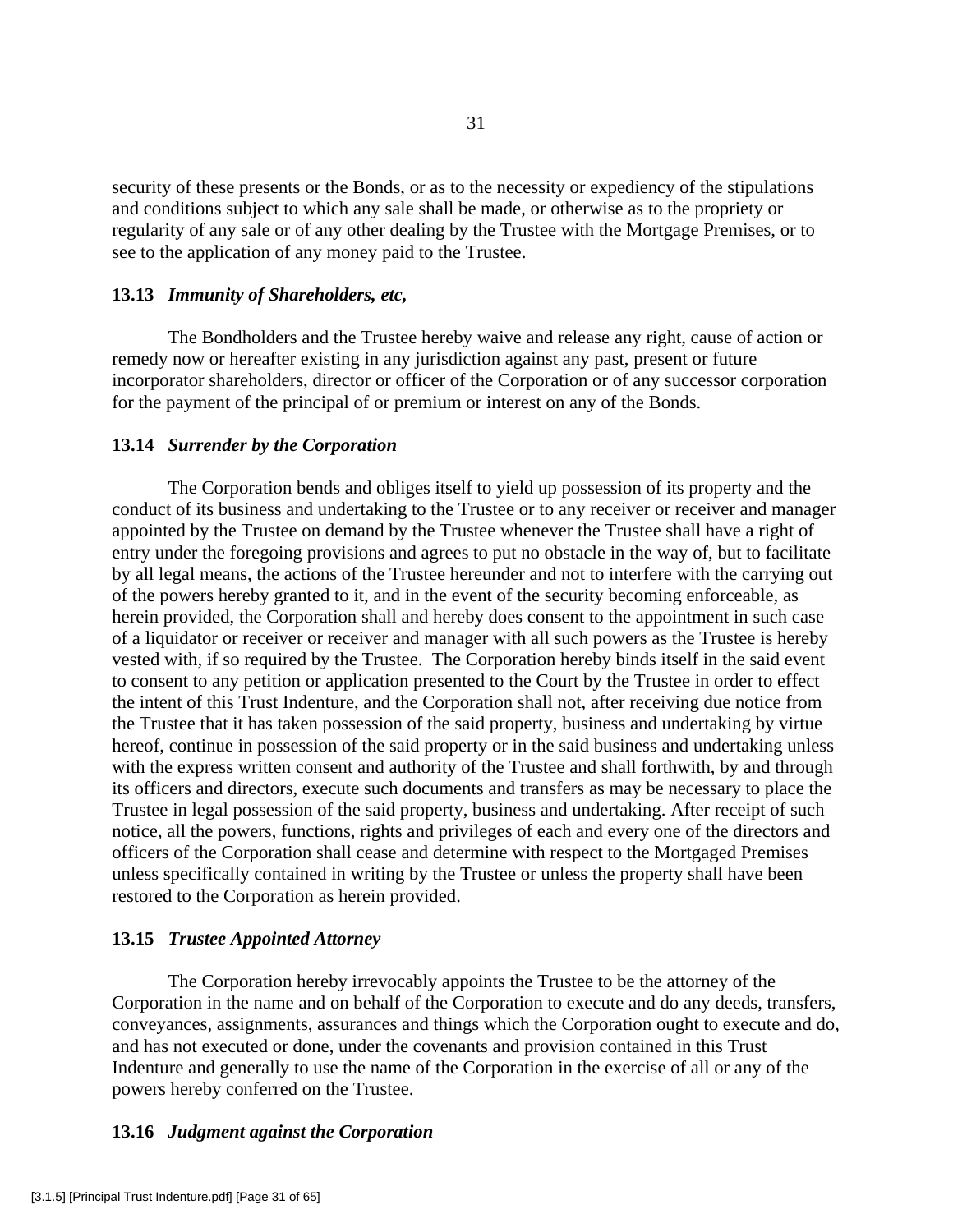The Corporation covenants and agrees with the Trustee that, in case of any judicial or other proceedings to enforce the security hereby created, judgement may be rendered against it in favour of the Bondholders or in favour of the Trustee, as trustee for the Bondholders, for any amount which may remain due in respect of the Bonds and the interest thereon and any other moneys owing hereunder after the application to the payment thereof of the proceeds of any sale of the Mortgaged Premises or any part thereof.

## **13.17** *Default and Enforcement against one Series of Bonds*

Notwithstanding anything contained herein if the security hereby constitutes shall become enforceable pursuant to an Event of Default described in Section 13.1(a), (b), (c), (d) or (e), and such Event of Default pertains to one or more particular series of Bonds, the provisions of this Article shall be read and construed and shall apply as if the Bonds of such one or more particular series of Bonds were the only Bonds outstanding hereunder and such Event of Default shall not affect any other series of Bonds then outstanding.

#### **ARTICLE XIV**

## **SATISFACTION AND DISCHARGE**

#### **14.1** *Cancellation and Destruction*

 All matured Bonds shall forthwith after payment thereof be delivered to the Trustee and cancelled by it. All Bonds cancelled or required to be cancelled under this or any other provision of this Trust Indenture shall be destroyed by the Trustee and if required by the Corporation the Trustee shall furnish to it a destruction certificate in respect of the Bonds so destroyed.

#### **14.2** *Non-Presentation of Bonds*

 Subject to the provisions of Article IV, in case the holder of any Bond shall fail to present the same for payment on the date on which the principal thereof and premium, if any, thereon and/or the interest thereon becomes payable either at maturity or otherwise or shall not accept payment on account thereof and give such receipt therefor, if any, as the Trustee may require:

(a) the Corporation shall be entitled to pay to the Trustee and direct it to set aside; or

 (b) in respect of moneys in the hands of the Trustee which may or should be applied to the payment of the Bonds, the Corporation shall be entitled to direct the Trustee to set aside; or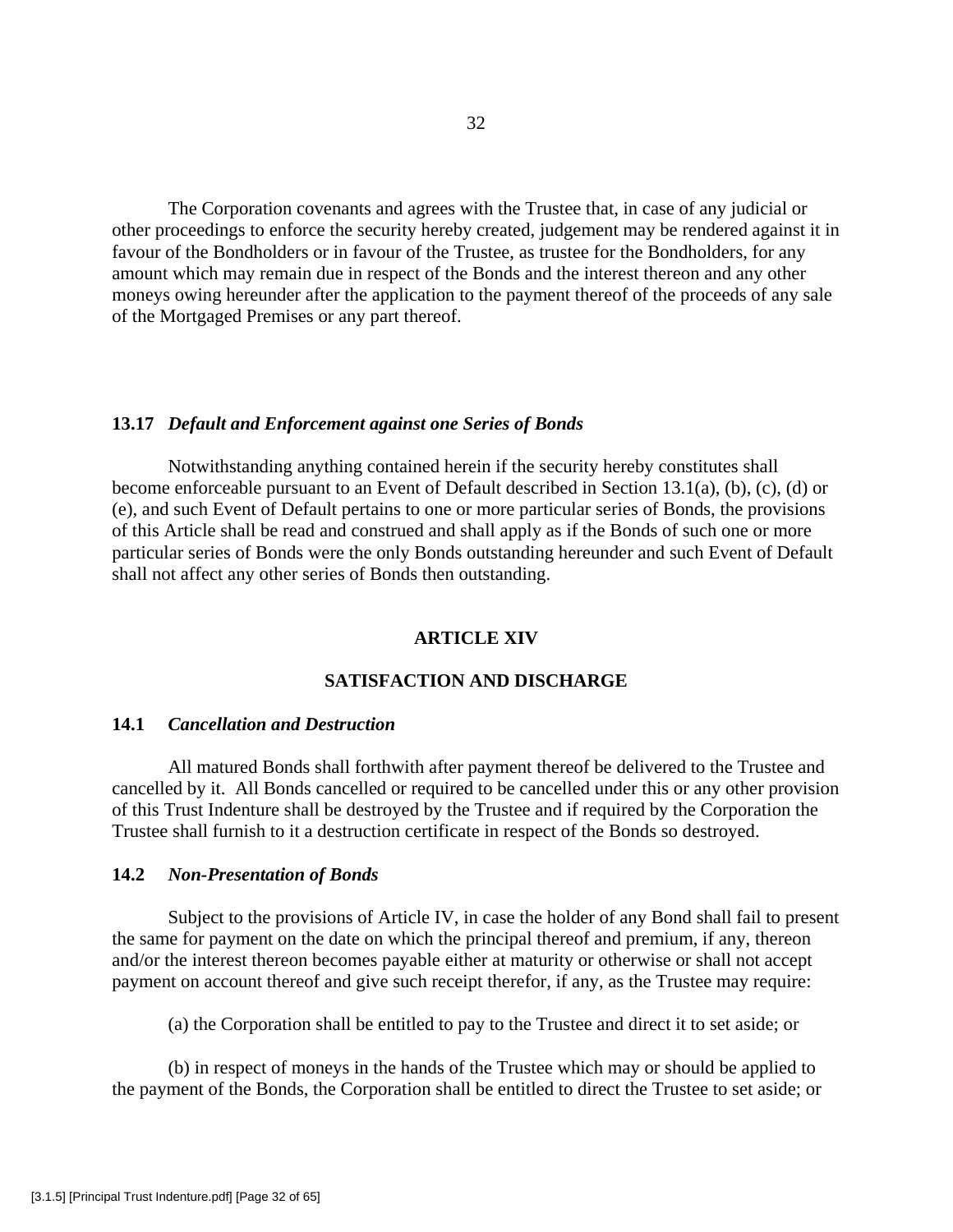(c) if the redemption was pursuant to notice given by the Trustee, the Trustee may itself set aside, the principal moneys and the premium, if any, and/or the interest, as the case may be, in trust to be paid to the holder of such Bond upon due presentation or surrender thereof in accordance with the provisions of this Trust Indenture; and thereupon the principal moneys and premium, if any, and/or the interest payable on or represented by each Bond in respect whereof such moneys have been set aside shall be deemed to have been paid and the holder thereof shall thereafter have no right in respect thereof except that of receiving payment of the moneys so set aside by the Trustee upon due presentation and surrender thereof, subject always to the provisions of Section 14.3 hereof.

#### **14.3** *Repayment of Unclaimed Moneys*

 Any moneys set aside under Section 14.2 hereof and not claimed by and paid to holders of Bonds as therein provided within six years after the date of such setting aside shall be repaid to the Corporation by the Trustee on demand and thereupon the Trustee shall be released from all further liability with respect to such moneys and thereafter the holders of the Bonds in respect of which such moneys were so repaid to the Corporation shall have no rights in respect thereof except to obtain payment of the moneys due thereon from the Corporation.

#### **14.4** *Discharge*

 The Trustee shall, at the request of the Corporation, release and discharge this Trust Indenture and execute and deliver such instruments as it shall be advised by Counsel are requisite for that purpose and to release the Corporation from its covenants herein (other than the provisions relating to the indemnification of the Trustee), upon proof being given to the reasonable satisfaction of the Trustee that the principal of and premium, if any, and interest (including interest on amounts in default, if any) on all the Bonds and all other moneys payable hereunder have been paid or satisfied or that all the outstanding Bonds having matured or having been duly called for redemption, payment of the principal of and premium, if any, and interest (including interest on amounts in default, if any) on such Bonds and of all other moneys payable hereunder has been duly and effectually provided for in accordance with the provisions hereof.

#### **ARTICLE XV**

#### **MEETINGS OF BONDHOLDERS**

#### **15.1** *Right to Convene Meeting*

 The trustee may at any time and from time to time and shall on receipt of a Written Request of the Corporation or a Bondholders' Request convene a meeting of the Bondholders. In the event of the Trustee failing within ten days after receipt of any such request to give notice convening a meeting, the Corporation or such Bondholders, as the case may be, may convene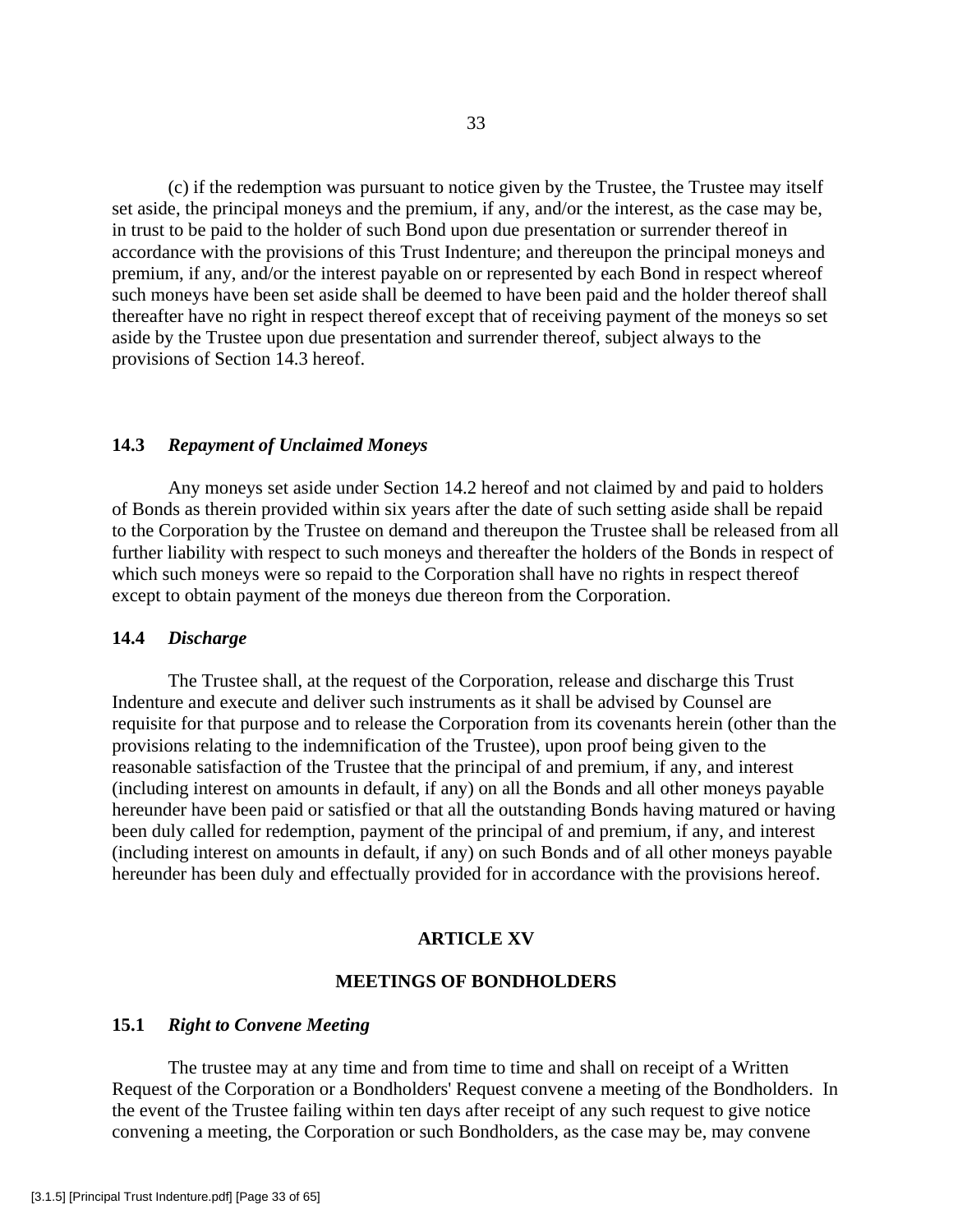such meeting. Every such meeting shall be held at Soest, The Netherlands or at such other place as may be approved or determined by the Trustee. If at any time the Trustee has no directors, the Corporation or such Bondholders, as the case may be, may convene a meeting at which one or more directors of the Trustee are appointed in accordance with the Articles of Association of the Trustee.

#### **15.2** *Notice of Meetings*

 At least fifteen (15) days' notice of any meeting shall be given to the Bondholders in the manner provided in Section 17.3 and a copy thereof shall be sent by post to the Trustee unless the meeting has been called by it and to the Corporation unless the meeting has been called by it and the notice shall state briefly the general nature of the business to be transacted thereat and it shall not be necessary for any such notice to set out the terms of any resolution to be proposed or any of the provisions of this Article.

#### **15.3** *Chairman*

 Some person, who need not be a Bondholder, nominated in writing by the Trustee shall be chairman of the meeting and if no person is so nominated, or if the person so nominated is not present within 15 minutes from the time fixed for the holding of the meeting, the Bondholders present in person or by proxy shall choose some person present to be chairman.

#### **15.4** *Quorum*

 Subject to Sections 15.12 and 15.17, at any meeting of the Bondholders a quorum shall consist of Bondholders present in person or by proxy and representing at least 25% in principal amount of the outstanding Bonds. If a quorum of the Bondholders shall not be present within 30 minutes from the time fixed for holding any meeting, the meeting, if summoned by the Bondholders or pursuant to a request of the Bondholders, shall be dissolved; but in any other case the meeting shall be adjourned to the same day in the next week (unless such day is a nonbusiness day in which case it shall be adjourned to the next following business day thereafter) at the same time and place and no notice shall be required to be given in respect of such adjourned meeting. At the adjourned meeting the Bondholders present in person or by proxy shall form a quorum and may transact the business for which the meeting was originally convened notwithstanding that they may not represent 25% of the principal amount of the outstanding Bonds.

#### **15.5** *Power to Adjourn*

 The chairman of any meeting at which a quorum of the Bondholders is present may with the consent of the holders of a majority in principal amount of the Bonds represented thereat adjourn any such meeting and no notice of such adjournment need be given except such notice, if any, as the meeting may prescribe.

#### **15.6** *Show of Hands*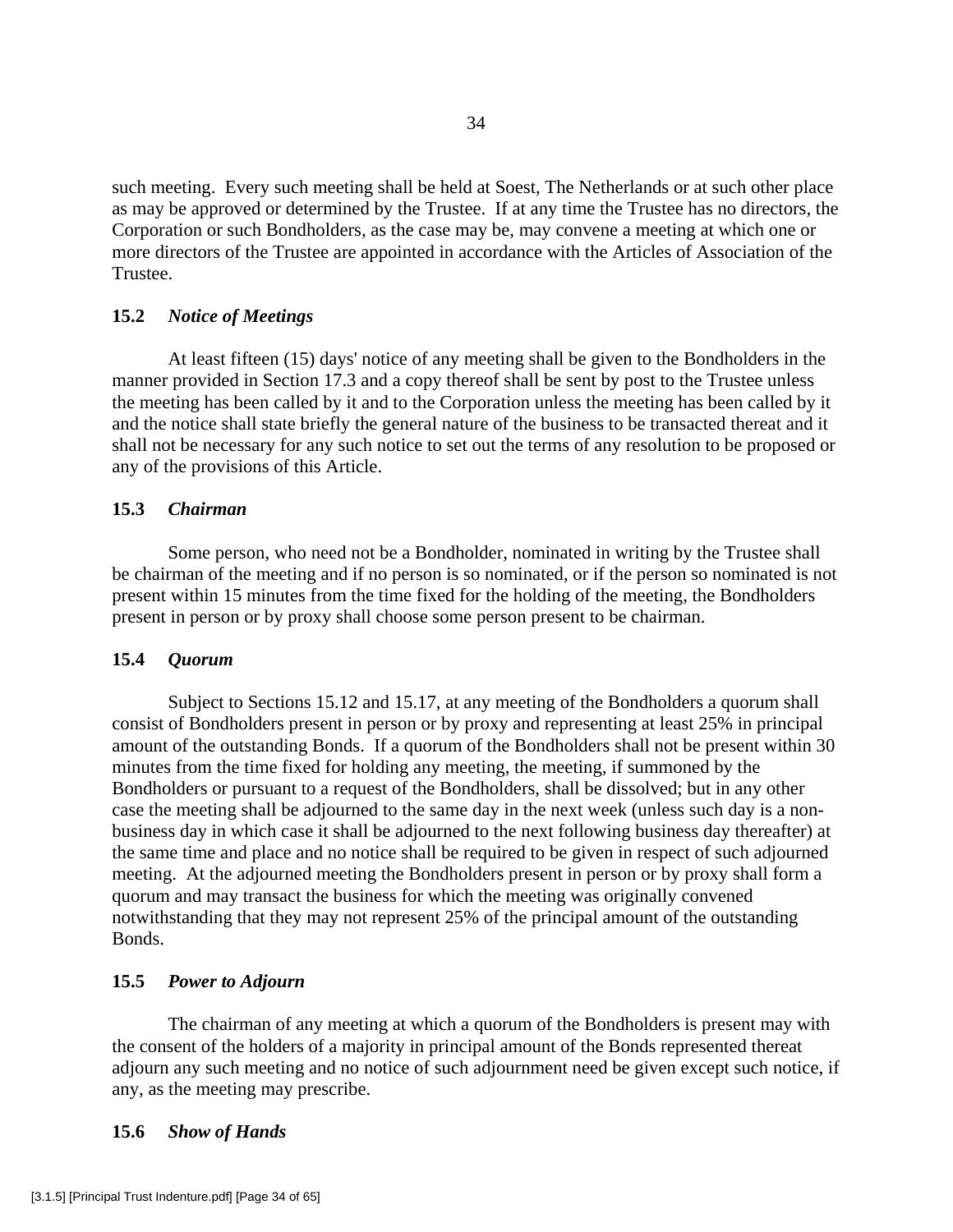Every question submitted to a meeting shall be decided in the first place by a majority of the votes given on a show of hands except that votes on Extraordinary Resolutions shall be given in the manner hereinafter provided. At any such meeting, unless a poll is duly demanded as herein provided, a declaration by the chairman that a resolution has been carried or carried unanimously or by a particular majority or lost or not carried by a particular majority shall be conclusive evidence of the fact.

## **15.7** *Poll*

 On every Extraordinary Resolution, and on any other question submitted to a meeting when demanded after a vote by show of hands by the chairman or by one or more Bondholders and/or proxies for Bondholders holding at least CAD \$20,000 principal amount of Bonds (or the equivalent thereof in Euros), a poll shall be taken in such manner and either at once or after an adjournment as the chairman shall direct. Questions other than Extraordinary Resolutions shall if a poll be taken be decided by the votes of a majority in principal amount of the Bonds represented at the meeting and voted on the poll.

## **15.8** *Voting*

 On a show of hands every person who is present and entitled to vote, whether as a Bondholder or as proxy for one or more Bondholders, or both, shall have one vote. On a poll each Bondholder present in person or represented by proxy duly appointed by an instrument in writing shall be entitled to one vote in respect of each CAD \$1,000 principal amount of Bonds (or the equivalent thereof in Euros) of which he shall then be the holder. A proxy need not be a Bondholder. In the case of joint registered holders of a Bond, any one of them present in person or by proxy at the meeting may vote in the absence of the other or others; but in case more than one of them be present in person or by proxy, they shall vote together in respect of the Bonds of which they are joint registered holders.

#### **15.9** *Regulations*

 The Trustee, or the Corporation with the approval of the Trustee, may from time to time make and from time to time vary such regulations as it shall from time to time think fit providing for and governing:

 (a) the deposit of instruments appointing proxies at such place as the Trustee, the Corporation or the Bondholders convening the meeting, as the case may be, may in the notice convening the meeting direct and the time, if any, before the holding of the meeting or any adjournment thereof by which the same shall be deposited; and

 (b) the deposit of instruments appointing proxies at some approved place or places other than the place at which the meeting is to be held and enabling particulars of such instruments appointing proxies to be mailed or telecopied before the meeting to the Corporation or to the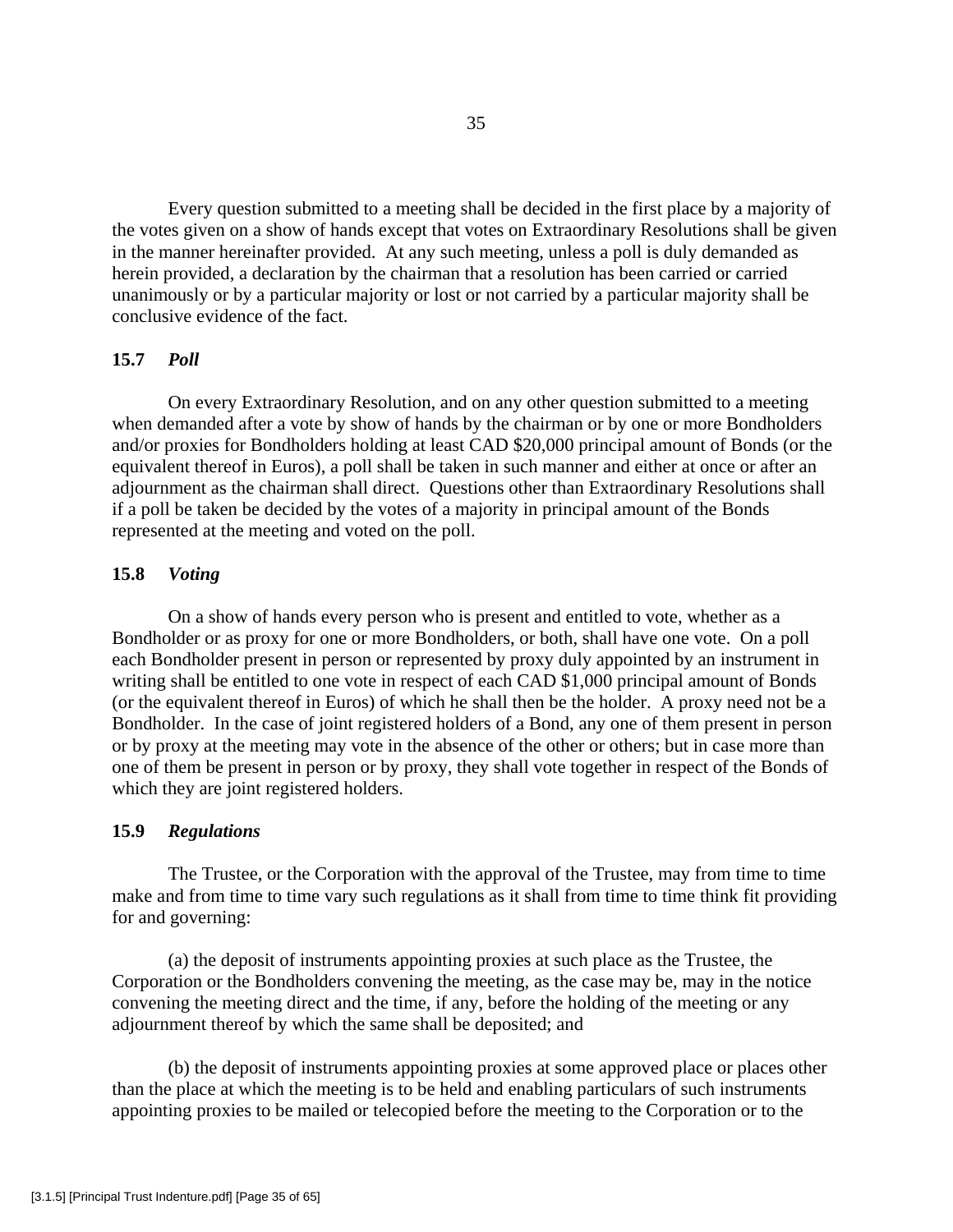Trustee at the place where the same is to be held and for the voting of proxies so deposited as though the instruments themselves were produced at the meeting.

 Any regulations so made shall be binding and effective and the votes given in accordance therewith shall be valid and shall be counted. Save as such regulations may provide, the only persons who shall be recognized at any meeting as the holders of any Bonds, or as entitled to vote or be present at the meeting shall be registered Bondholders and persons whom registered Bondholders have by instrument in writing duly appointed as their proxies.

#### **15.10** *Corporation and Trustee May be Represented*

 The Corporation and the Trustee, by their respective officers and directors, and the legal advisers of the Corporation and the Trustee may attend any meeting of the Bondholders, but shall have no vote as such.

#### **15.11** *Powers Exercisable by Extraordinary Resolution*

 In addition to the powers conferred upon them by Section 16.9 or any other provisions of this Trust Indenture or by law, a meeting of the Bondholders shall have the following powers exercisable from time to time by Extraordinary Resolution:

 (a) power to sanction and agree to any modification, abrogation, alteration, compromise or arrangement of the rights of the Bondholders and/or the Trustee against the Corporation or against the undertaking, property and assets or any part thereof of the Corporation, whether such rights arise under this Trust Indenture, the Guarantee or the Bond of otherwise;

(b) power to direct or authorize the Trustee to exercise any power, right, remedy or authority given to it by this Trust Indenture, the Guarantee or the Bonds in any manner specified in such Extraordinary Resolution or to refrain from exercising any such power, right, remedy or authority;

 (c) power to waive and direct the Trustee to waive any default on the part of the Corporation complying with any provision of this Trust Indenture, the Guarantee or the Bonds either unconditionally or upon any conditions specified in such Extraordinary Resolution, whether or not the security hereof shall have become enforceable by reason of such default;

 (d) power to restrain any Bondholder from taking or instituting any suit, action or proceeding for the purpose of enforcing payment of the principal of or interest or premium on the Bonds, or for the execution of any trust or power hereunder;

 (e) power to direct any Bondholder who, as such, has brought any action, suit or proceeding to stay or discontinue or otherwise deal with the same upon payment, if the taking of such suit, action or proceeding shall have been permitted by Section 13.5, of the costs, charges and expenses reasonably and properly incurred by such Bondholder in connection therewith;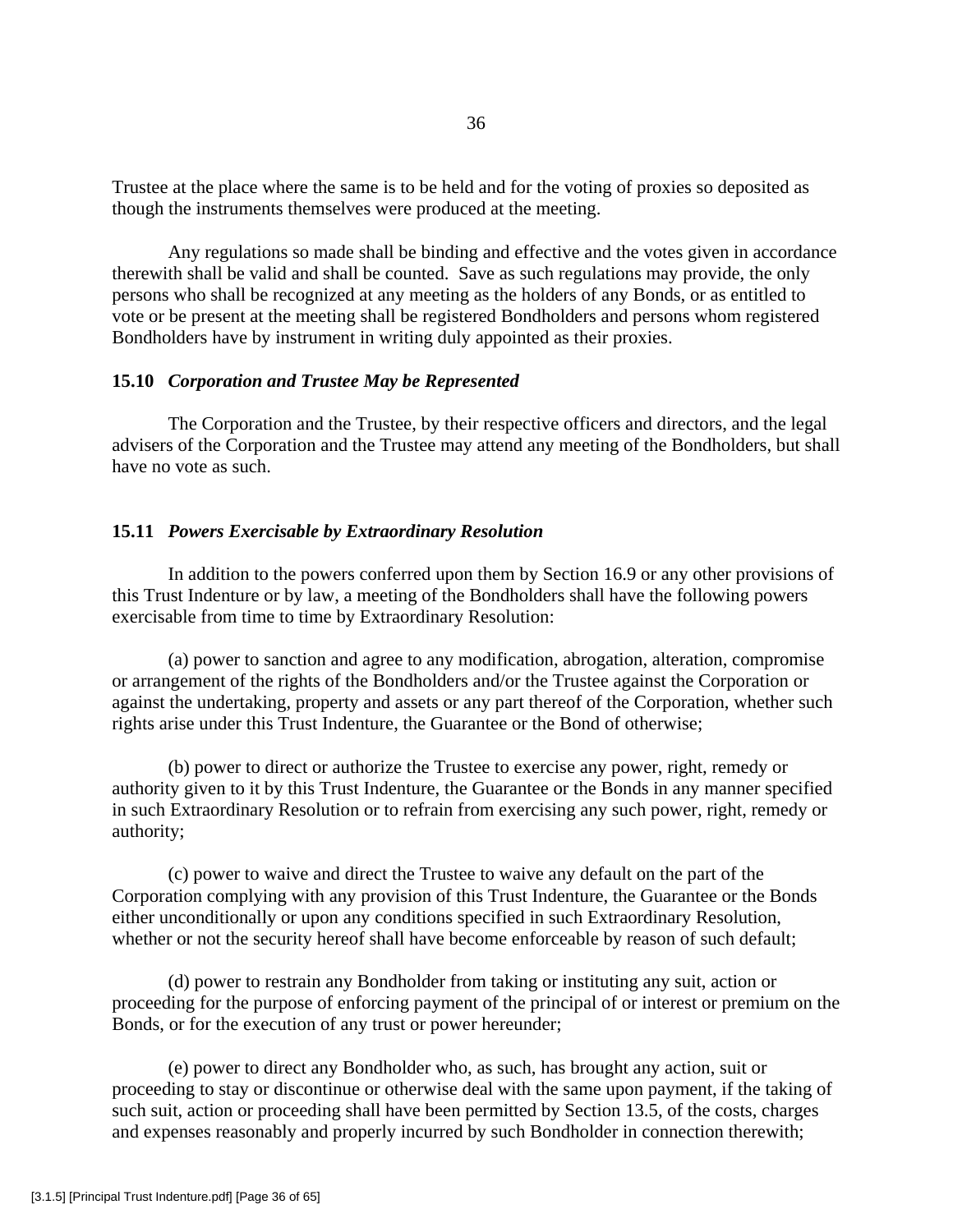(f) power to assent to any compromise or arrangement with any creditor or creditors or any class or classes of creditors, whether secured or otherwise, and with holders of any shares or other securities of the Corporation;

 (g) power to sanction the exchange of Bonds for or the conversion of Bonds into shares, bonds, Bonds, notes or any other securities or obligations of the Corporation or any other corporation;

 (h) power to assent to any modification of or change in or omission from the provisions contained herein or any deed or instrument supplemental hereto or in the Guarantee which shall be agreed to by the Corporation and to authorize the Trustee to concur in and execute any deed or instrument supplemental hereto or thereto embodying such modification, change or omission;

 (i) power to sanction any scheme for the reorganization of the Corporation or for the consolidation, amalgamation or merger of the Corporation with any other corporation and for the selling or leasing of the undertaking, property and assets of the Corporation or any part thereof, if such reorganization, consolidation, amalgamation or merger otherwise would or might be prohibited hereby or by the Guarantee;

 (j) power to authorize the Trustee to accept in satisfaction or part satisfaction for the sale or transfer by the Trustee of all or any part of the Mortgaged Premises any shares, bonds, Bonds, mortgages, Bond stock or any other securities of any corporation formed or to be formed;

 (k) power to authorize the Trustee or any other person to do all or any of the following, namely:

(i) to bid or tender at any sale of the Mortgaged Premises or any part thereof;

(ii) to tender in payment or part payment on account of the purchase price of any property so purchased all or any part of the Bonds or to set off the amount or any part thereof due upon all or any of the Bonds against such purchase price and to give to the Corporation a valid discharge in respect of the Bonds so tendered or the amount so set off;

(iii) to borrow the moneys required to make any deposit at said sale or to pay the balance of the purchase price and to grant, mortgage, pledge, charge and transfer the property so purchased and any or all Bonds no so tendered or any part or parts of such property or Bonds as security for the repayment of the moneys so borrowed and interest thereon, or itself, himself or themselves, as the case may be, to advance such moneys in which event it, he or they shall have a lien, charge or privilege upon or a right of retention of the property so purchased and on or of the Bonds not so tendered for the amount so advanced and interest thereon;

(iv) to hold any property so purchased and Bonds not so tendered (subject to any mortgage, charge, lien of transfer or to such right of retention to secure any moneys so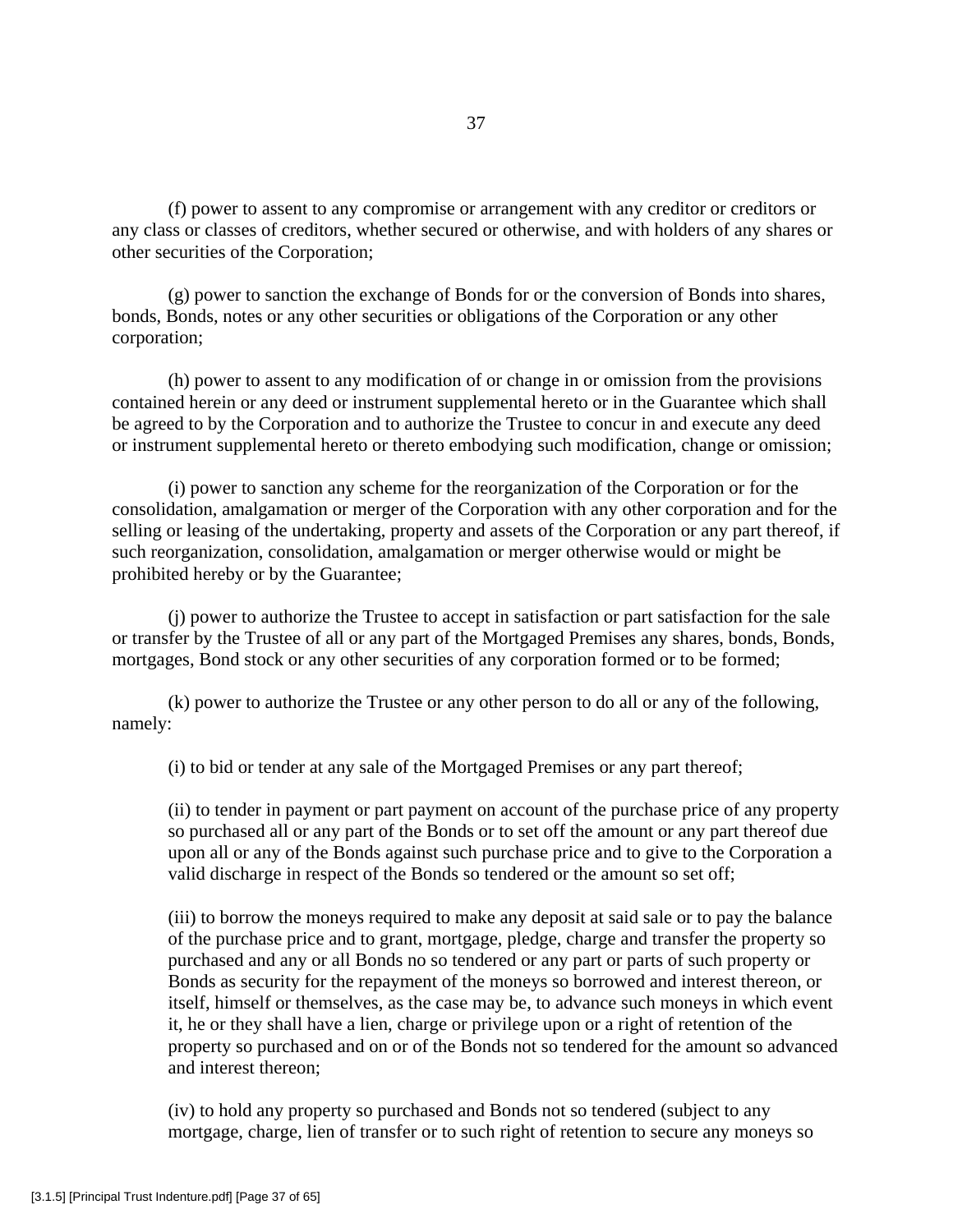borrowed or advanced) in trust for all the holders of the Bonds at the time of such tender *pro rata* in proportion to the amounts due to them thereon respectively for principal, premium and interest before the making of such tender;

(v) to sell, transfer and convey the whole or any part or parts of the property so purchased for such consideration in cash or in the shares, bonds, Bonds or other securities of any corporation formed or to be formed, or partly in cash and partly in such securities, and upon such terms and conditions as may be determined by such Extraordinary Resolution or, failing such determination by such Extraordinary Resolution as it, he or they may deem expedient and, subject to such terms and conditions, to dispose of such cash, shares, bonds, Bonds or other securities pursuant to the provisions of subsection (m) below; and

(vi) until the sale, transfer and conveyance of the whole of such property so purchased, to maintain and operate such part of said property as has not been disposed of and for such purposes to borrow moneys and to grant, mortgage, pledge, charge and transfer the property so purchased, or any part or parts thereof, as security for the repayment of the moneys so borrowed, with interest thereon, or itself, himself or themselves, as the case may be, to advance such moneys, in which event it, he or they shall have a lien or charge or privilege upon or right of retention of the property so purchased for the amounts so advanced and interest thereon and otherwise to deal with such property and the proceeds of any sale, transfer or conveyance thereof as such Extraordinary Resolution may direct;

 (l) power to sanction the distribution of any shares or securities or the use or disposal of the whole or any part of such shares or securities or any cash in such manner and for such purposes as may be deemed advisable;

 (m) power to appoint and remove a committee (herein sometimes called a "Bondholders' committee") to consult with the Trustee and to delegate to such Bondholders' committee (subject to such limitations, if any, as may be prescribed in such Extraordinary Resolution) all or any of the powers which the Bondholders could exercise by Extraordinary Resolution under the foregoing subsections (b), (c), (d), (e), (i), (j), (k), (l) and (m). The Extraordinary Resolution making such appointment may provide for payment of the expenses and disbursements of and compensation to such Bondholders' committee. Such Bondholders' committee shall consist of such number of persons as shall be prescribed in the Extraordinary Resolution appointing it, and the members need not be themselves Bondholders. Subject to the Extraordinary Resolution appointing it, every such Bondholders' committee may elect its chairman and may make regulations respecting its quorum, the calling of meetings, the filling of vacancies occurring in its number, the manner in which it may act and its procedure generally; and such regulations may provide that the committee may act at a meeting at which a quorum is present or may act by minutes signed by a majority of the members thereof or the number of members thereof necessary to constitute a quorum, whichever is the greater. All acts of any such Bondholders' committee within the authority delegated to it shall be binding upon all Bondholders; and

 (n) power to amend, alter or repeal any Extraordinary Resolution previously passed or sanctioned by the Bondholders.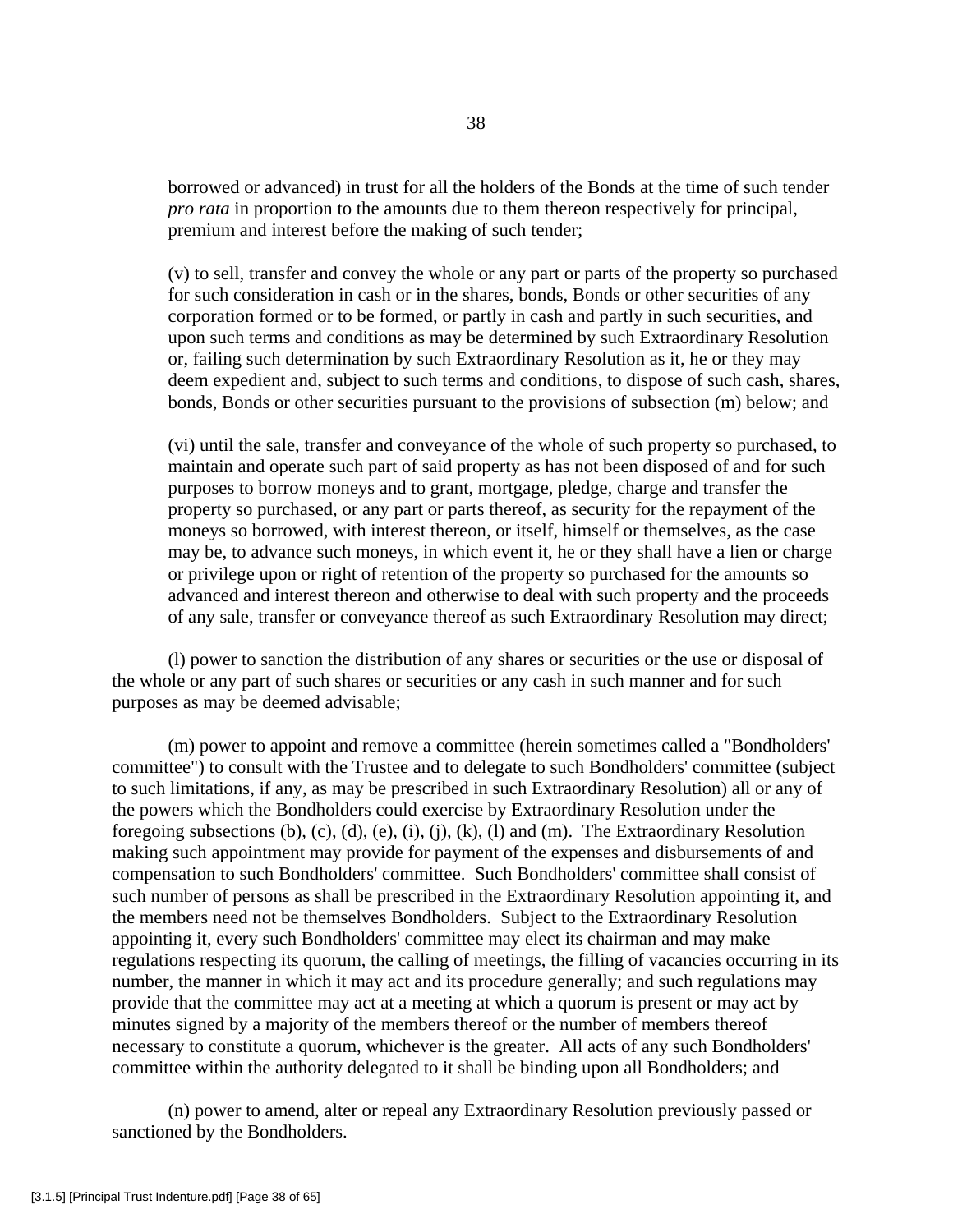#### **15.12** *Meaning of "Extraordinary Resolution"*

 (a) The expression "Extraordinary Resolution" when used in this Trust Indenture means, subject as hereinafter in this Section provided, and subject to Sections 15.15 and 15.17, a resolution proposed to be passed as an extraordinary resolution at a meeting of Bondholders (including an adjourned meeting) duly convened for the purpose and held in accordance with the provisions of this Section 15.12 at which the holders of at least 25% in principal amount of the Bonds then outstanding are present in person or by proxy and passed by the favourable votes of the holders of not less than 662/3% of the principal amount of Bonds represented at the meeting and voted on a poll upon such resolution.

 (b) If, at any such meeting, the holders of 25% in principal amount of the Bonds outstanding are not present in person or by proxy within 30 minutes after the time appointed for the meeting, then the meeting, if convened by or on the requisition of Bondholders, shall be dissolved; but in any other case it shall stand adjourned to such date, being not less than five (5) nor more than thirty (30) days later, and to such place and time as may be appointed by the chairman. Not less than three (3) days' notice shall be given of the time and place of such adjourned meeting in the manner provided in Section 17.3. Such notice shall state that at the adjourned meeting the Bondholders present in person or by proxy shall form a quorum but it shall not be necessary to set forth the purposes for which the meeting was originally called or any other particulars. As the adjourned meeting the Bondholders present in person or by proxy shall form a quorum and may transact the business for which the meeting was originally convened and a resolution proposed at such adjourned meeting and passed by the requisite vote as provided in subsection (a) of this Section shall be an Extraordinary Resolution within the meaning of this indenture, notwithstanding that the holders of 25% in principal amount of the Bonds then outstanding are not present in person or by proxy at such adjourned meeting.

 (c) Votes on an Extraordinary Resolution shall always be given on a poll and no demand for a poll on an Extraordinary Resolution shall be necessary.

#### **15.13** *Powers Cumulative*

 It is hereby declared and agreed that any one or more of the powers and/or any combination of the powers in this Trust Indenture stated to be exercisable by the Bondholders by Extraordinary Resolution or otherwise may be exercised from time to time and the exercise of any one or more of such powers or any combination of powers from time to time shall not be deemed to exhaust the rights of the Bondholders to exercise the same or any other such power or powers or combination of powers thereafter from time to time.

## **15.14** *Minutes*

 Minutes of all resolutions and proceedings at every meeting as aforesaid shall be made and duly entered in books to be from time to time provided for that purpose by the Trustee at the expense of the Corporation, and any such minutes as aforesaid, if signed by the chairman of the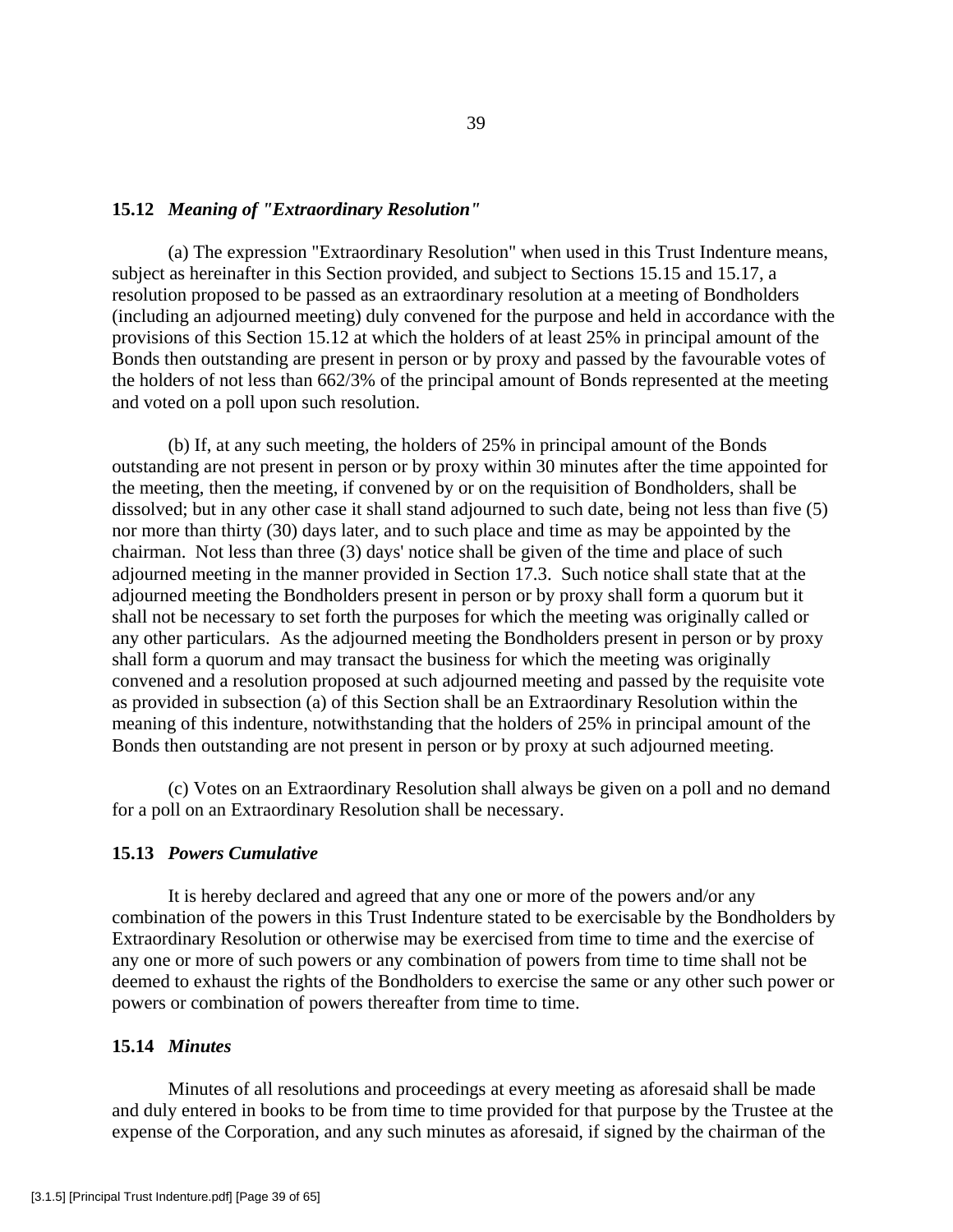meeting at which such resolutions were passed or proceedings had, or by the chairman of the next succeeding meeting of the Bondholders, shall be *prima facie* evidence of the matters therein stated and, until the contrary is proved, every such meeting in respect of the proceedings of which minutes shall have been made, shall be deemed to have been duly held and convened, and all resolutions passed thereat or proceedings had, to have been duly passed and had.

#### **15.15** *Instruments in Writing*

 Subject to Section 15.17, all actions which may be taken and all powers that may be exercised by the Bondholders at a meeting held as hereinbefore in this Article XV provided may also be taken and exercised by the holders of 662/3% of the principal amount of all the outstanding Bonds, by an instrument in writing signed in one or more counterparts, and the expression "Extraordinary Resolution" when used in this Trust Indenture shall include an instrument so signed.

## **15.16** *Binding Effect of Resolutions*

 Subject to Section 15.17, every resolution and every Extraordinary Resolution of Bondholders passed in accordance with the provisions of this Article shall be binding upon all the Bondholders, whether present at or absent from such meeting, and every instrument in writing signed by Bondholders in accordance with Section 15.15 shall be binding upon all the Bondholders, whether signatories thereto or not, and each and every Bondholder and the Trustee (subject to the provisions for its indemnity herein contained) shall be bound to give effect accordingly to every such resolution, Extraordinary Resolution and instrument in writing.

#### **15.17** *Serial Meetings*

 (a) If any business to be transacted at a meeting of Bondholders, or any action to be taken or powers to be exercised by instrument in writing under Section 15.15, especially affects the rights of the holders of Bonds of one or more series in a manner or to an extent differing from that in which it affects the rights of the holders of Bonds of any other series (as to which an opinion of Counsel shall be binding on all Bondholders, the Trustee and the Corporation for all purposes hereof) then:

(i) reference to such fact, indicating each series so especially affected, shall be made in the notice of such meeting and the meeting shall be and is herein called a "serial meeting"; and

(ii) the holders of Bonds of a series so especially affected shall not be bound by any action taken at a serial meeting or by any instrument in writing under Section 15.15 unless in addition to the other provisions of this Article XV:

(A) in the case of action taken at a serial meeting, there are present in person or by proxy at the said meeting holders of at least 25% (or for the purpose of passing an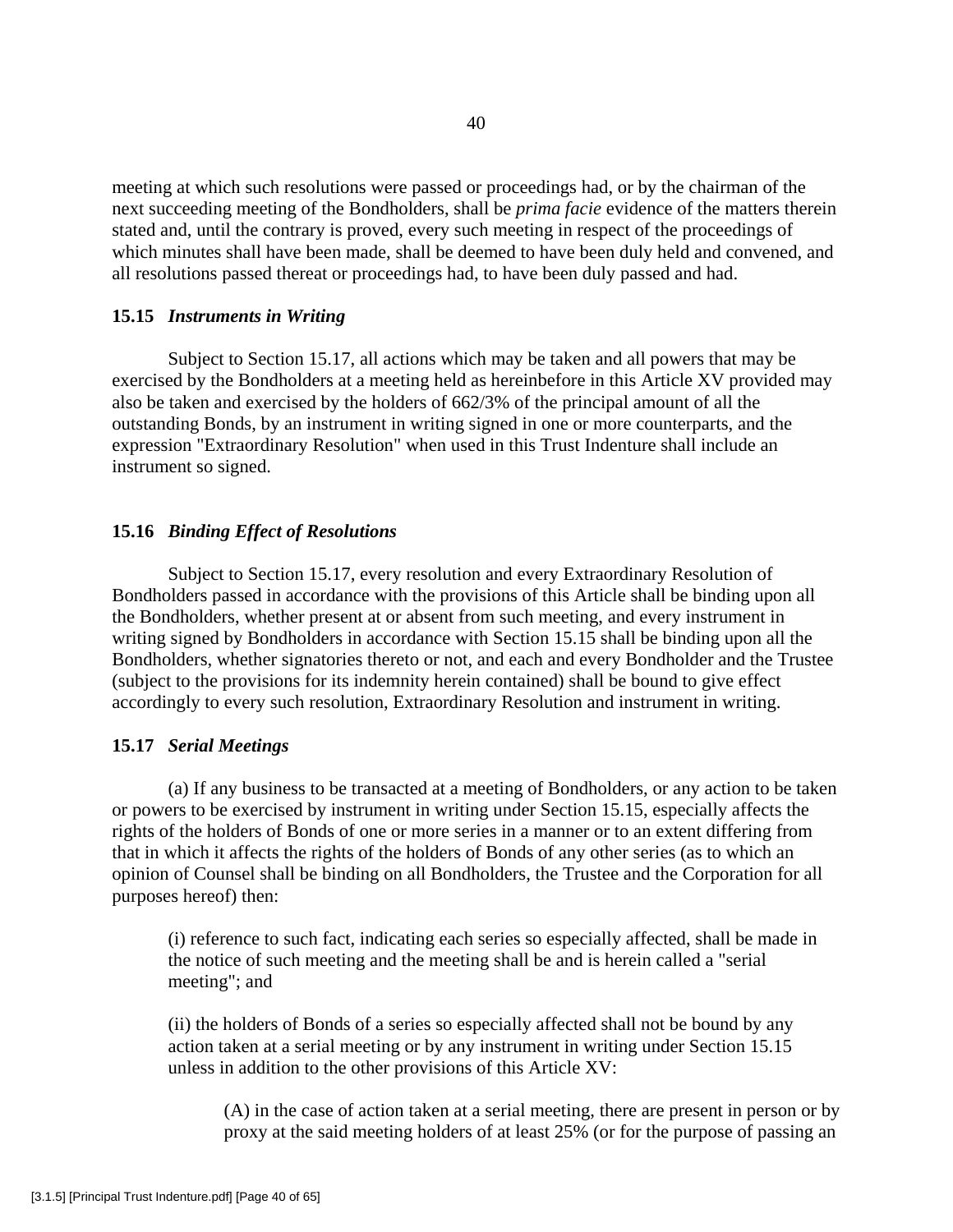Extraordinary Resolution, 25%) in principal amount of the outstanding Bonds of the series so especially affected, subject to the provisions of this Article XV as to adjourned meetings, and the resolution is passed by the favourable votes of the holders of at least a majority (or in the case of an Extraordinary Resolution not less than 662/3%) of the principal amount of Bonds of the series so especially affected, voted on the resolution; or

(B) in the case of action taken or power exercised by instrument in writing under Section 15.15, such instrument is signed in one or more counterparts by the holders of 662/3% of the principal amount of outstanding Bonds of the series so especially affected.

 (b) If in the opinion of Counsel any business to be transacted at any meeting or any action to be taken or power to be exercised by instrument in writing under Section 15.15 does not adversely affect the rights of the holders of Bonds of one or more particular series, the provisions of this Article XV shall apply as if the Bonds of such series were not outstanding and no notice of any such meeting need be given to the holders of Bonds of such series.

#### **15.18** *Covenants Applicable to One Series of Bonds*

 Notwithstanding anything herein contained, if any business to be transacted at any meeting or any action to be taken or power to be exercised by any instrument or assent having the effect of an Extraordinary Resolution relates only to the waiver, amendment, alteration, modification or cancellation of a covenant or provision hereof which by its terms is applicable and has effect only so long as one or more particular series of Bonds remains outstanding, the provisions of this Article shall be read and construed and shall apply as if the Bonds of such one or more particular series of Bonds were the only Bonds outstanding hereunder. A proposal: (i) to extend the maturity of Bonds of any series or reduce the principal amount thereof or the rate of interest thereon; (ii) to modify or terminate any covenant or agreement which by its terms is effective only so long as Bonds of a particular series are outstanding (notwithstanding that by its terms such covenant or agreement may, in addition, be effective only so long as Bonds of one or more other series are outstanding); or (iii) to reduce with respect to holders of Bonds of any series any percentage stated in Sections 15.12, 15.15 and 15.17, shall be deemed to especially affect the rights of the holders of the Bonds of such series whether or not a similar extension, reduction, modification or termination is proposed with respect to Bonds of any or all series.

#### **ARTICLE XVI**

#### **CONCERNING THE TRUSTEE**

#### **16.1** *Trust Indenture Legislation*

 (a) The expression "indenture legislation" means the provisions of any statute of Canada or any province thereof, and of any regulations under any such statute, relating to trust indentures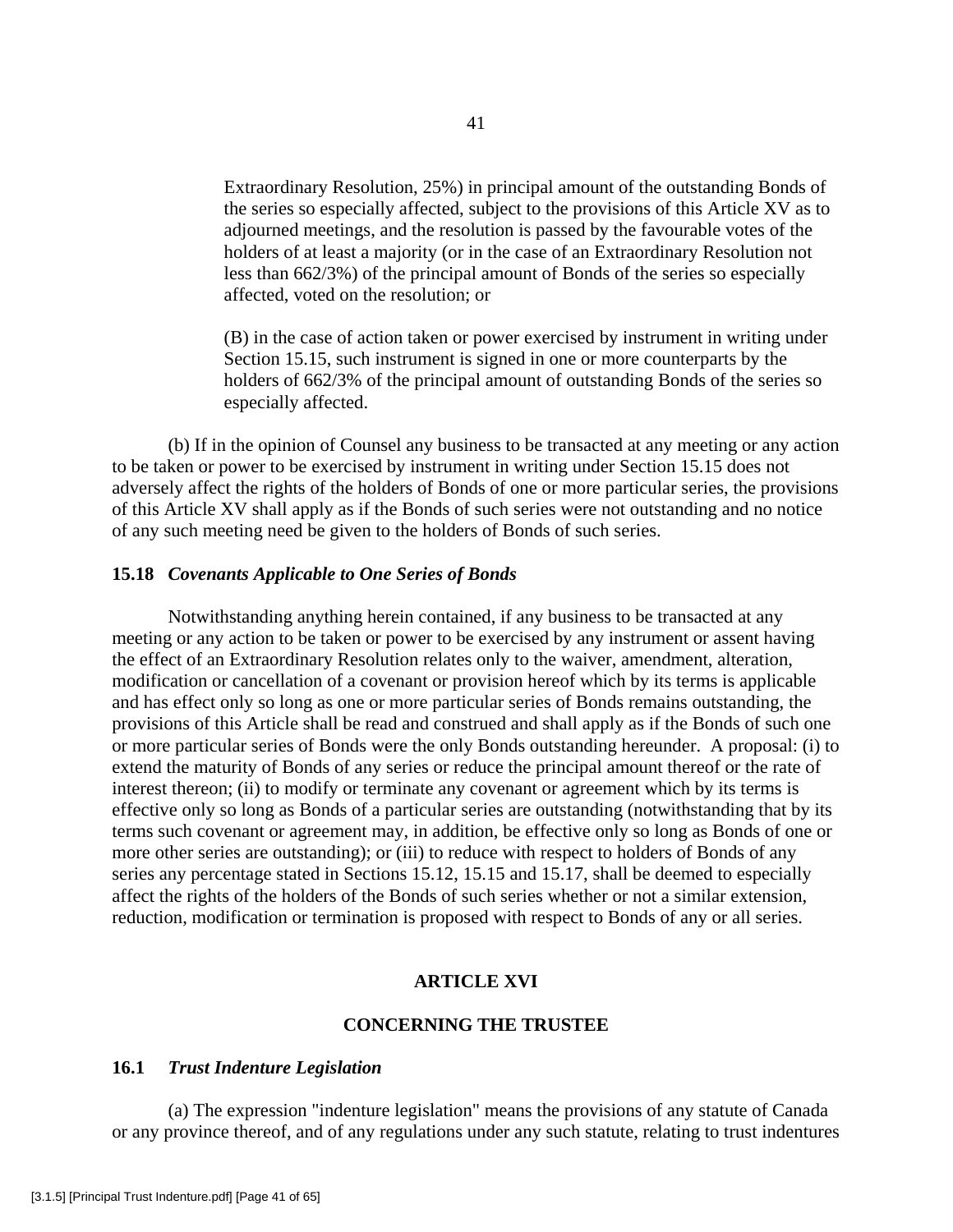and to the rights, duties and obligations of trustees under trust indentures and of corporations issuing debt obligations under trust indentures, to the extent that such provisions are at the time in force and applicable to this Trust Indenture or the Corporation.

 (b) The Corporation and the Trustee agree that each will at all times in relation to this Trust Indenture and any action to be taken hereunder observe and comply with and be entitled to the benefits of indenture legislation.

 (c) If and to the extent that any provision of this Trust Indenture limits, qualifies or conflicts with any mandatory requirement of indenture legislation, such mandatory requirement shall prevail.

#### **16.2** *Conditions Precedent to Trustee's Obligation to Act*

 (a) The obligation of the Trustee to commence or continue any act, action or proceeding for the purpose of enforcing any rights of the Trustee or the Bondholders hereunder shall be conditional upon the Bondholders furnishing, when required by notice in writing by the Trustee, sufficient funds to commence or continue such act, action or proceeding and indemnity reasonably satisfactory to the Trustee to protect and hold harmless the Trustee against the costs, charges and expenses and liabilities to be incurred thereby and any loss and damage it may suffer by reason thereof.

 (b) None of the provisions contained in this Trust Indenture shall require the Trustee to expend or risk its own funds or otherwise incur financial liability in the performance of any of its duties or obligations or in the exercise of any of its rights or powers unless indemnified as aforesaid.

 (c) The Trustee may, before commencing or at any time during the continuance of any such act, action or proceeding, require the Bondholders at whose instance it is acting to deposit with the Trustee the Bonds held by them, for which Bonds the Trustee shall issue receipts.

## **16.3** *Evidence*

 (a) In addition to the reports, certificates, opinions and other evidence required by this Trust Indenture, the Corporation shall furnish to the Trustee such additional evidence of compliance with any provision hereof, and in such form (including by way of one or more statutory declarations made by any one or more of the President, a Vice-President, the Secretary or the Treasurer of the Corporation), as may be prescribed by indenture legislation or as the Trustee may reasonably require by written notice to thee Corporation.

 (b) Proof of the execution of an instrument in writing, including a Bondholders' Request, by Bondholders may be made by the certificate of a notary public or other officer with similar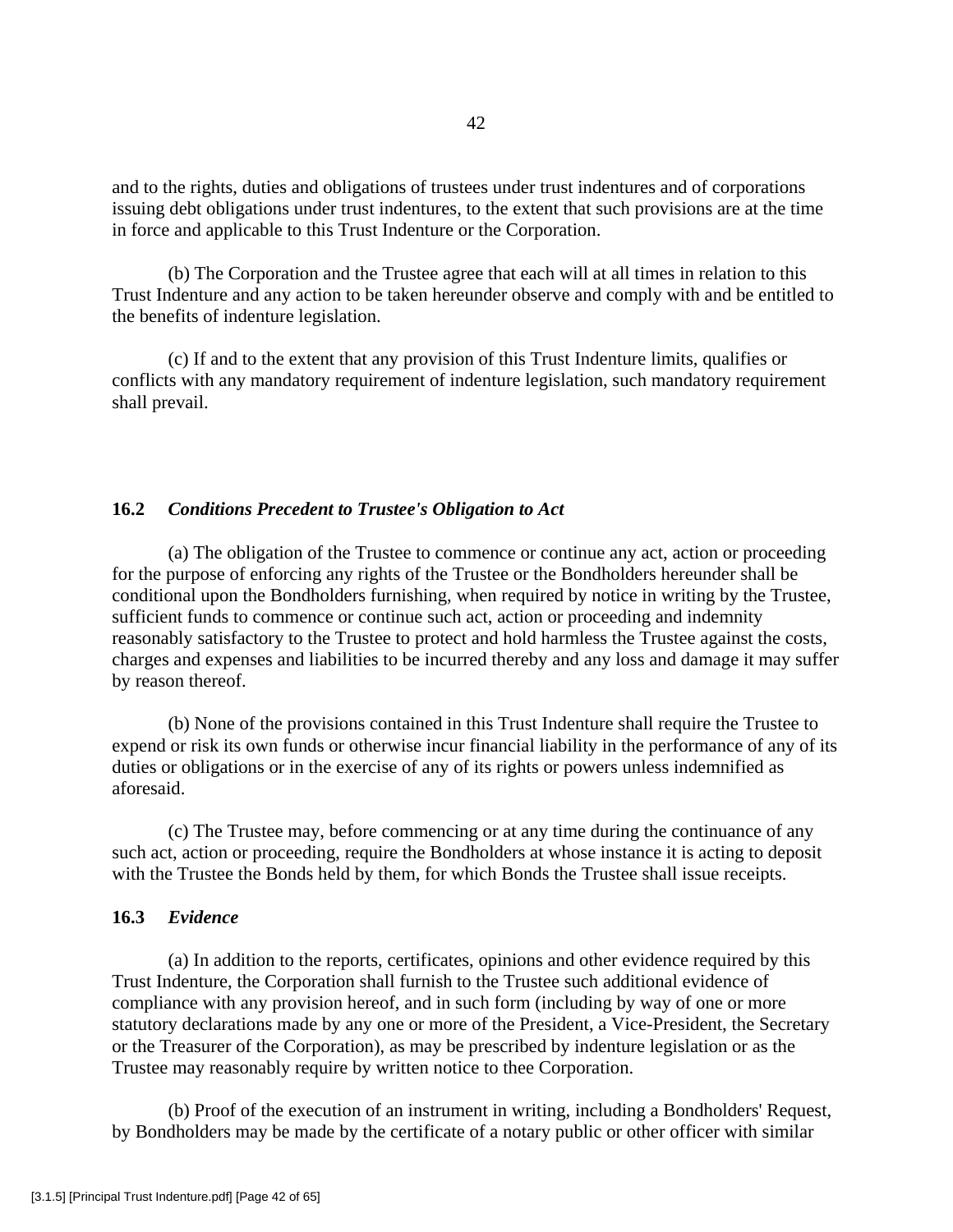powers, that the person signing such instrument acknowledged to him the execution thereof, or by an affidavit of a witness to such execution or in any other manner which the Trustee may consider adequate.

#### **16.4** *Delegation; Experts and Advisers*

 (a) The Trustee may delegate to any corporation or person the performance of any of the trust and powers vested in it by this Trust Indenture and any such delegation may be made upon such terms and conditions and subject to such regulations, not including, however, any power to sub-delegate, as the Trustee may think to be in the interest of the Bondholders.

 (b) The Trustee may employ or retain such counsel, auditors or accountants (who may be the Corporation's auditors), appraisers, architects, engineers or such other experts or advisers as it may reasonably require for the purpose of discharging its duties hereunder.

 (c) The Trustee may pay reasonable remuneration for all services performed for it in the discharge of the trusts hereof by any such agent or attorney, or expert or adviser, without taxation for costs or fees of any counsel, solicitor or attorney.

#### **16.5** *Documents, Cash, etc. Held by the Trustee*

 (a) Any Cash, securities, documents of title or other instruments and other assets that may at any time be deposited with or held by the Trustee in accordance with and subject to the trusts hereof, may be placed in the deposit vaults of the Trustee or of any Canadian chartered bank or deposited for safekeeping with any such bank.

 (b) Unless herein otherwise expressly provided, pending the application or withdrawal thereof under any of the provisions of this Trust Indenture, any Cash, securities and other assets that may at any time be deposited with or held by the Trustee in accordance with the provisions hereof (including, without limiting the generality of the foregoing any moneys set aside hereunder pursuant to Section 14.2) shall be held by the Trustee for the exclusive benefit of the Bondholders, and the Trustee:

(i) may deposit the same in the name of the Trustee in any Canadian chartered bank at the rate of interest (if any) from time to time current on similar deposits; or

(ii) may, with the approval of the Corporation, and shall, if so directed by it: (A) deposit the same in the deposit department of the Trustee or of any other loan or trust company authorized to accept deposits under the laws of Ontario; or (B) invest and reinvest the same or any part thereof in any bonds or other indebtedness of or fully guaranteed by the Government of Canada or obligations maturing not more than one year from the date of investment of any Canadian chartered bank or loan or trust company.

 (c) Unless the security hereby constituted shall have become enforceable and the Trustee shall have determined or shall have become bound to enforce the same, all interest or other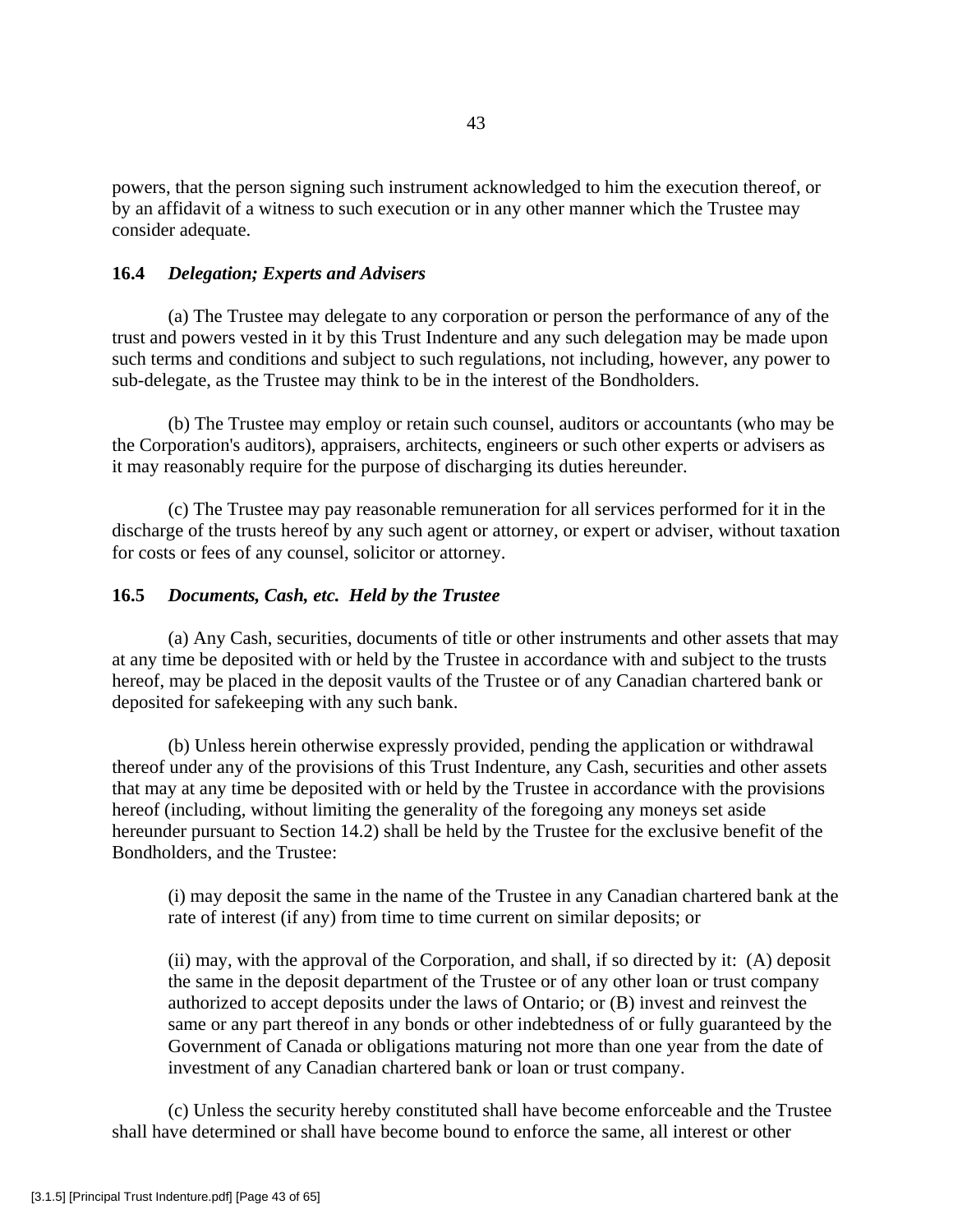income received by the Trustee in respect of such deposits and investments and, after the due application of the amount invested in any of such investments, any profits realized by the Trustee upon the sale thereof shall belong to and be forthwith paid to the Corporation.

#### **16.6** *Action by Trustee to Protect Security*

 The Trustee shall have power to institute and to maintain such actions and proceedings as it may consider necessary or expedient to prevent any impairment of the security hereunder by any acts of the Corporation or of others or to preserve or protect its interests and the security and interests of the Bondholders in respect of the Mortgaged Premises or in respect of the income, earnings, rents, issues and profits thereof.

#### **16.7** *Trustee Not Required to Give Security*

 The Trustee shall not be required to give any bond or security in respect of the execution of the trusts and powers of this Trust Indenture or otherwise in respect of the premises.

#### **16.8** *Protection of the Trustee*

 By way of supplement to the provisions of any law for the time being relating to trustees, it is expressly declared and agreed as follows:

(a) The Trustee shall not be liable for or by reason of:

(i) any failure or defect of title to, or encumbrance upon, the Mortgaged Premises; or

(ii) any failure of or defect in the registration or filing of or renewal of this Trust Indenture (including any instruments ancillary or supplemental thereto) or any other deed or writing delivered hereunder by way of mortgage or charge upon the Mortgaged Premises or any part thereof or upon any other property of the Corporation.

 (b) The Trustee shall not be liable for or by reason of any statements of fact or recitals in this Trust Indenture or in the Bonds (except in the certificate of the Trustee thereon) or required to verify the same, but all such statements or recitals are and shall be deemed to be made by the Corporation.

 (c) Nothing herein contained shall impose any obligation on the Trustee to see or to require evidence of the registration or filing (or renewal thereof) of this Trust Indenture or any Guarantee (including any instruments ancillary or supplemental thereto) or any other deed or writing delivered hereunder by way of mortgage or charge upon the Mortgaged Premises or any part thereof or upon any other property of the Corporation, or to procure any further, other or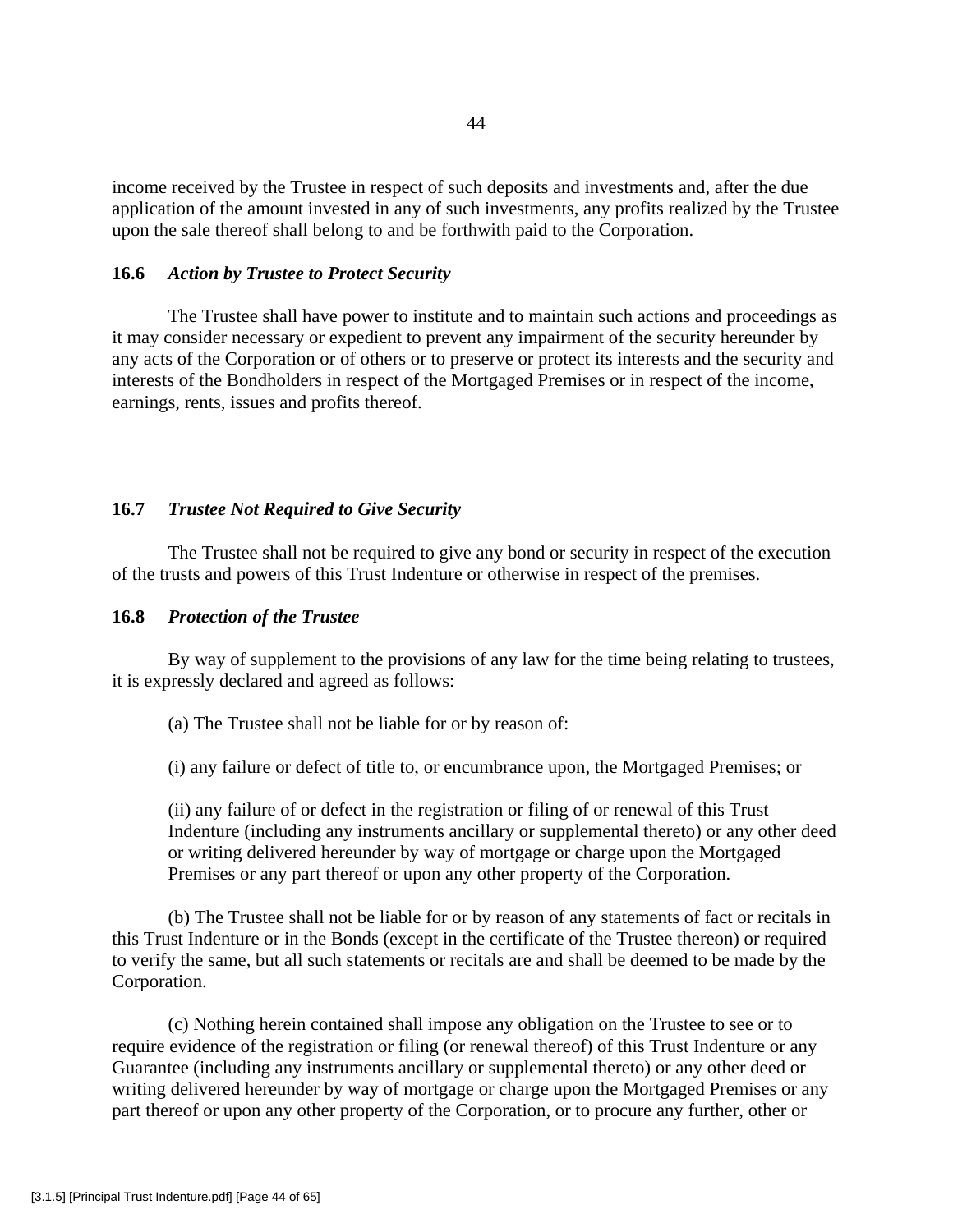additional instrument of further assurance, or to do any other act for the continuance of the lien hereof or for giving notice of the existence of such lien for extending or supplementing the same.

(d) In the exercise of its rights and duties hereunder:

(i) the Trustee may permit and suffer and shall be protected in permitting and suffering in good faith the Corporation, its successors or assigns, to retain or be in possession of any part of the Mortgaged Premises pursuant to Article IX and to use and enjoy the same unless otherwise expressly provided herein; provided that the Trustee, when so acting, shall not be or become responsible or liable for any destruction, deterioration, loss, injury or damage which may be done or occur to the Mortgaged Premises by the Corporation, its servants or by any other person; and

(ii) the Trustee shall not be in any way responsible for the consequence of any breach on the part of the Corporation of any of the Corporation's covenants herein contained or of any acts of the agents or servants of the Corporation.

 (e) The Trustee shall not be bound to give notice to any person or persons of the execution hereof or of the mortgage or charge created hereby or in any way to interfere with the conduct of the Corporation's business, unless and until the security hereby constituted shall have become enforceable and the Trustee shall have determined or become bound to enforce the time.

 (f) The Trustee shall not nor shall its agents or attorneys be liable by reason of an entry into possession of the Mortgaged Premises or any part thereof to account as mortgage in possession or for anything except actual receipts or be liable for any loss on realization or for any default or omission for which a mortgagee in possession might be liable save such as may be caused by its own negligence or wilful misconduct.

#### **16.9** *Replacement of the Trustee*

 The Trustee may resign its trust and be discharged from all further duties and liabilities hereunder by giving to the Corporation at least 90 days' notice in writing or such shorter notice as the Corporation may accept as sufficient. The Bondholders by Extraordinary Resolution shall have power at any time to remove the Trustee and to appoint a new Trustee. In the event of the Trustee resigning or being removed as aforesaid or being dissolved, becoming bankrupt, going into liquidation or otherwise becoming incapable of acting hereunder, the Corporation shall forthwith appoint a new Trustee unless a new Trustee has already been appointed by the Bondholders; failing such appointment by the Corporation, the retiring Trustee or any Bondholders may apply to a Judge of the Supreme Court of Nova Scotia, on such notice as such Judge may direct, for the appointment of a new Trustee; but any new Trustee so appointed by the Corporation or by the Court shall be subject to removal as aforesaid by the Bondholders. Any new Trustee appointed under any provision of this Section shall be a corporation authorized and qualified to carry on the business of a trust company in The Netherlands and in every other jurisdiction where such authorization or qualification is necessary to enable it to act as Trustee hereunder. On any new appointment the new Trustee shall be vested with the same powers,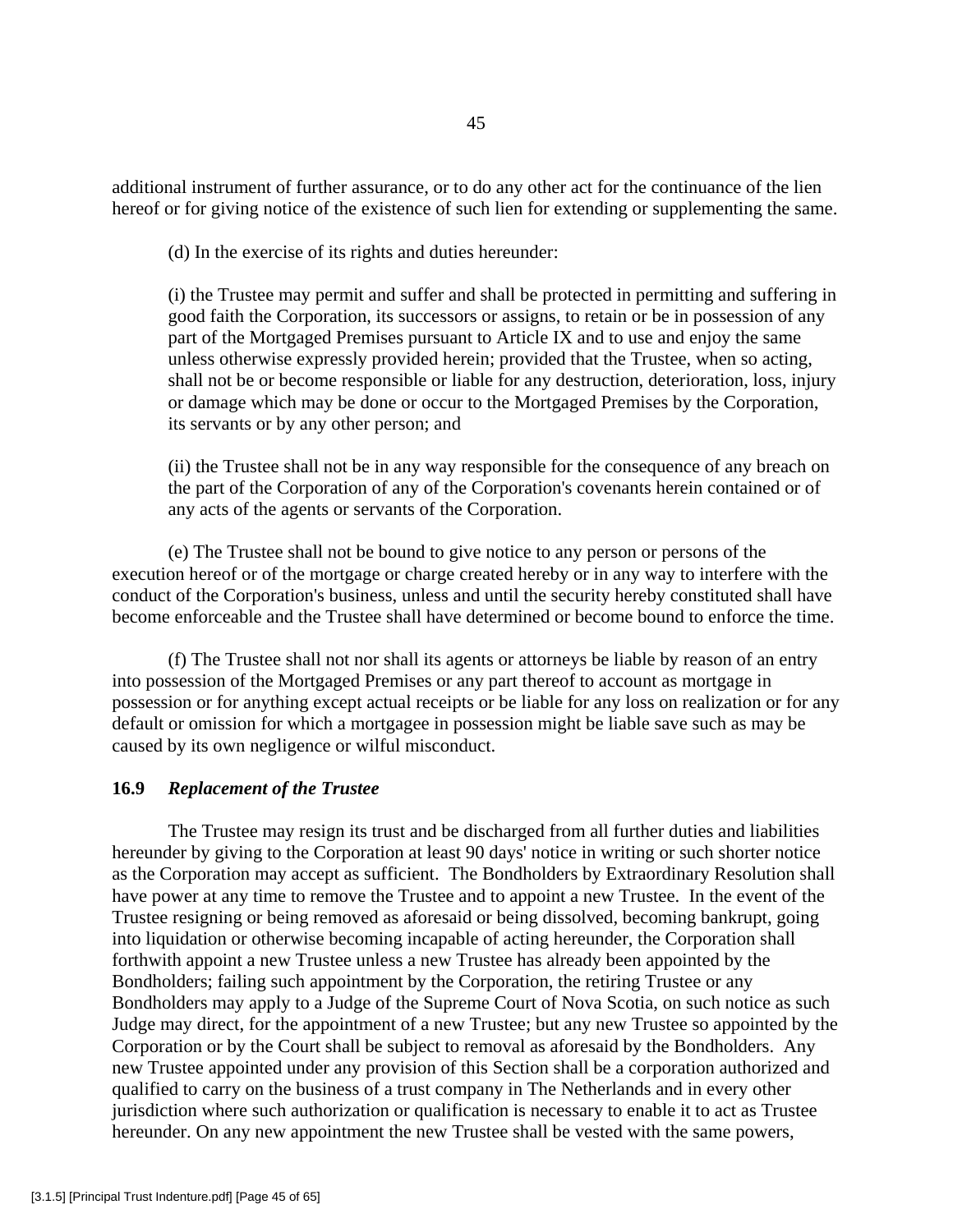rights, duties and obligations as if it had been originally named herein as Trustee, without any further assurance, conveyance, act or deed; but there shall be immediately executed, at the expense of the Corporation, all such conveyances or other instruments as may in the opinion of Counsel, be necessary or advisable for the purpose of assuring to the new Trustee a full estate in the premises. Any corporation into which the Trustee may be merged or with which it may be consolidated or amalgamated, or any corporation resulting from any merger, consolidation or amalgamation to which the Trustee shall be a party, shall be the successor Trustee under this Trust Indenture without the execution of any instrument or any further act.

#### **16.10** *Conflict of Interest*

 The Trustee represents that at the time of execution and delivery hereof, no material conflict of interest exists in the Trustee's role as a fiduciary hereunder.

## **16.11** *Acceptance of Trust*

 The Trustee hereby accepts the trusts in this Trust Indenture declared and provided for and agrees to perform the same upon the terms and conditions hereinbefore set forth and to hold the Mortgaged Premises and the floating charge and all the rights, privileges and benefits conferred hereby and by law in trust for the various persons who shall from time to time be Bondholders, subject to all the terms and conditions herein set forth.

## **ARTICLE XVII**

## **NOTICES**

#### **17.1** *Notice to the Corporation*

 Any notice to the Corporation under the provisions hereof shall be valid and effective if delivered to an officer of the Corporation or if given by registered letter postage prepaid addressed to Suite 200, 11 Akerley Boulevard, Dartmouth, Nova Scotia, B3B 1V1 and any notice so delivered shall be deemed to be validly given when delivered and any notice so given by registered mail shall be deemed to have been effectively given on the second business day following the day of mailing. The Corporation may from time to time notify the Trustee of a change in address which thereafter, until changed by like notice, shall be the address of the Corporation for all purposes of this Trust Indenture.

#### **17.2** *Notice to the Trustee*

 Any notice to the Trustee under the provisions hereof shall be valid and effective if delivered to an officer of the Trustee or if given by registered letter postage prepaid addressed to Beckeringhstraat 36, 3762 EX Soest, The Netherlands, and any notice so delivered shall be deemed to be validly given when delivered and any notice so given by registered mail shall be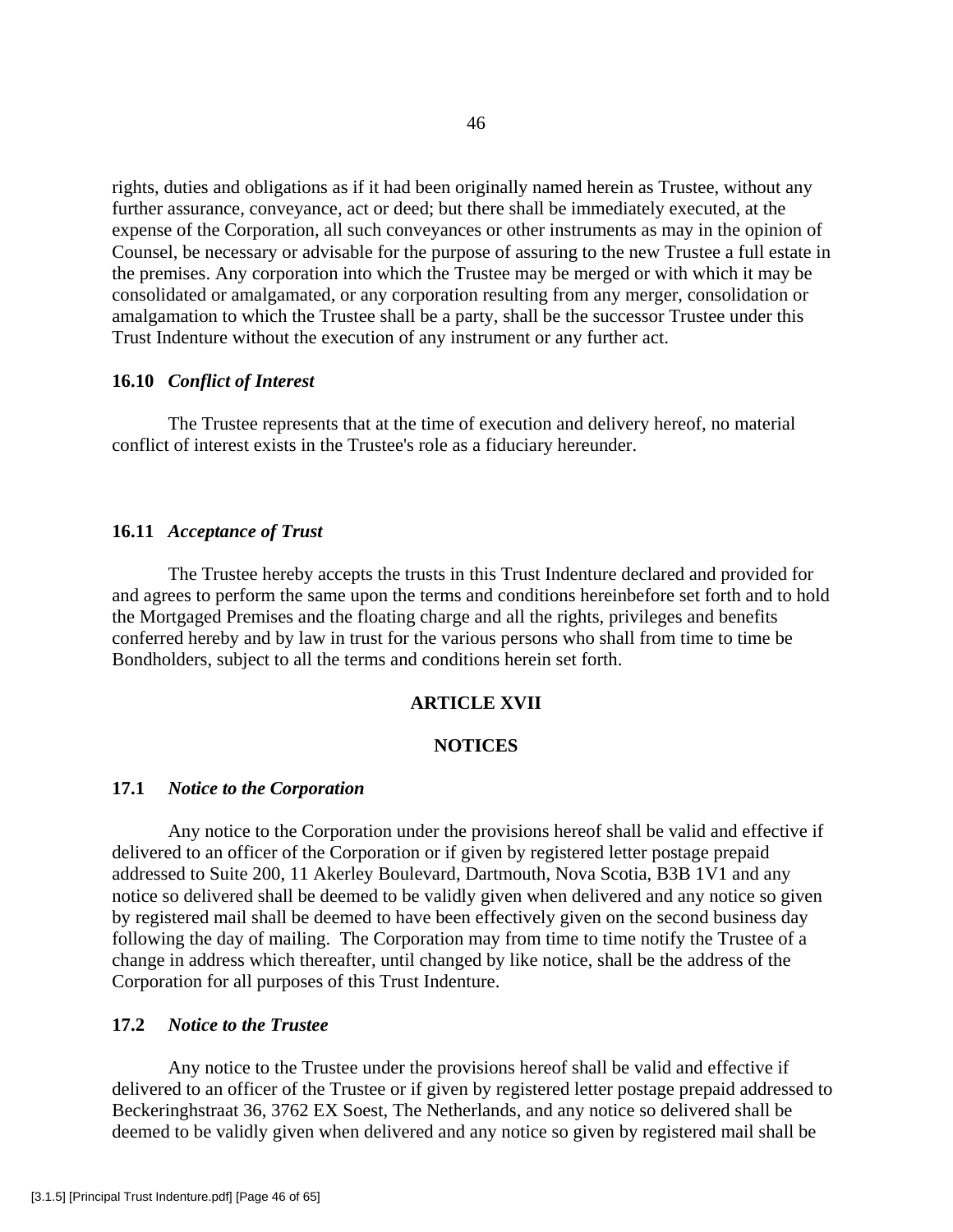deemed to have been effectively given on the second business day following the day of mailing. The Trustee may from time to time notify the Corporation of a change in address which thereafter, until changed by like notice, shall be the address of the Trustee for all purposes of this Trust Indenture.

## **17.3** *Notice to Bondholders*

 Unless herein otherwise expressly provided, any notice to be given hereunder to Bondholders shall be valid and effective if such notice is sent by ordinary surface or air mail postage prepaid addressed to such holders at their respective addresses appearing on any of the registers hereinbefore mentioned; and if, in the case of joint holders of any Bond, more than one address appears in the register in respect of such joint holding, such notice shall be addressed only to the first address so appearing.

 Any notice so given by mail shall be deemed to be given on the day on which it is mailed. In determining under any provisions hereof the date when notice of any meeting, redemption or other event must be given, the date of giving the notice shall be included and the date of the meeting, redemption or other event shall be excluded. Accidental error or omission in giving notice or accidental failure to mail notice to any Bondholder shall not invalidate any action or proceeding founded thereon.

#### **ARTICLE XVIII**

#### **SUCCESSOR CORPORATIONS**

#### **18.1** *Certain Requirements*

 The Corporation shall not, directly or indirectly, sell, lease, transfer or otherwise dispose of all or substantially all of its property and assets to any other corporation, and shall not consolidate, amalgamate or merge with any other corporation (any such corporation being herein referred to as a "successor corporation") unless:

 (a) the successor corporation shall execute, prior to or contemporaneously with the consummation of such transaction, an indenture supplemental hereto, together with such other instruments as are satisfactory to the Trustee and in the opinion of Counsel are necessary or advisable to evidence the assumption by the successor corporation of the due and punctual payment of all the Bonds and the interest thereon and all other moneys payable hereunder and the covenant of the successor corporation to pay the same and its agreement to observe and perform all the covenants and obligations of the Corporation under this indenture;

 (b) such transaction shall, to the satisfaction of the Trustee and in the opinion of Counsel, be upon such terms as substantially to preserve and not to impair any of the rights and powers of the Trustee or of the Bondholders hereunder and upon terms as are in no way prejudicial to the interests of the Bondholders; and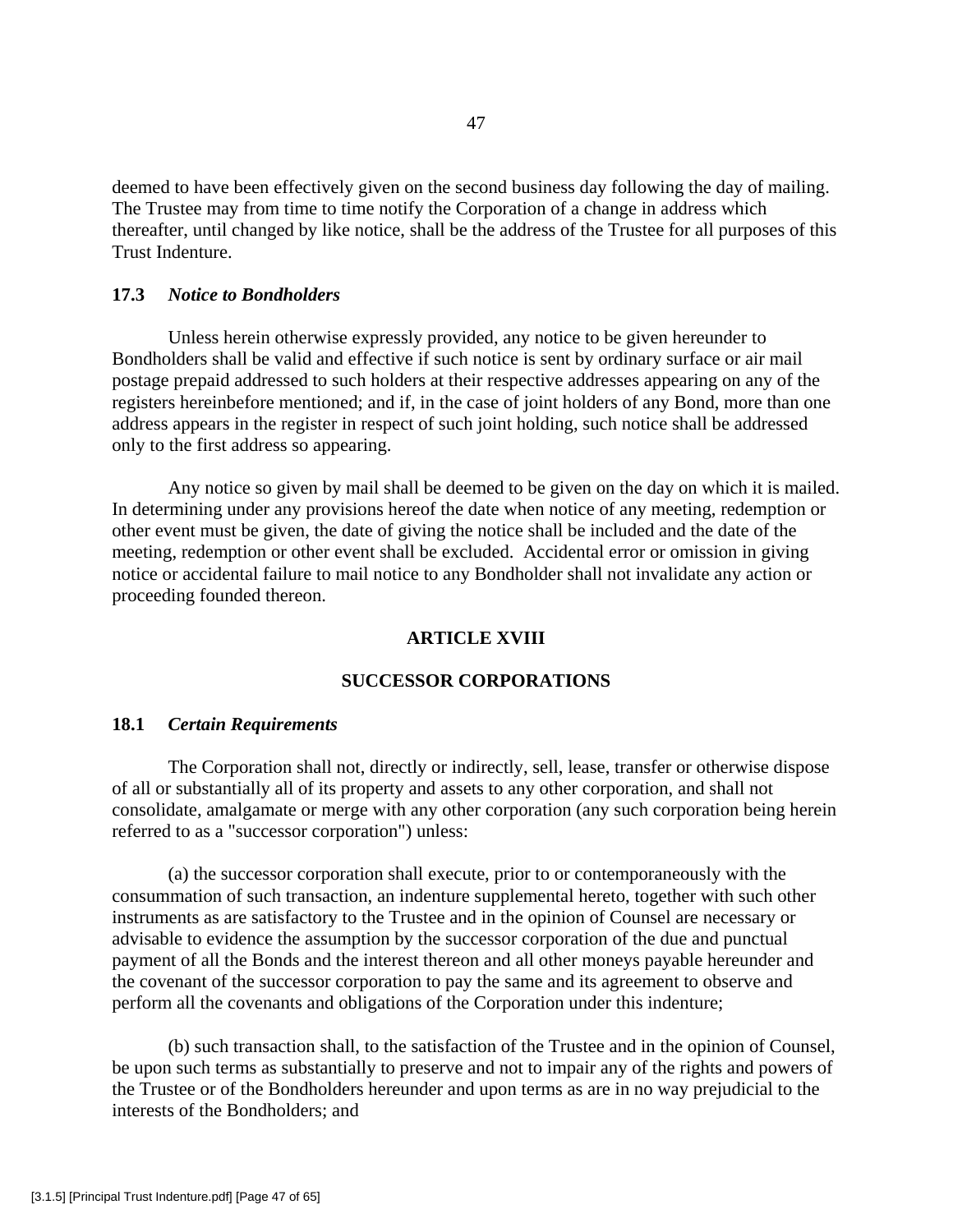(c) no condition or event shall exist as to the Corporation or the successor corporation either at the time of or immediately after such consolidation, amalgamation, merger, transfer or sale and after giving full effect thereto or immediately after the successor corporation complying with the provisions of subsection (a) above which constitutes or would constitute, after notice or lapse of time or both, a default or an Event of Default hereunder.

#### **18.2** *Vesting of Powers in Successor*

 Whenever the conditions of Section 18.1 have been duly observed and performed, the successor corporation shall possess and from time to time may exercise each and every right and power of the Corporation under this Trust Indenture in the name of the Corporation or otherwise and any act or proceeding by any provision of this Trust Indenture required to be done or performed by any directors or officers of the Corporation may be done and performed with like force and effect by the like directors or officers of such successor corporation.

#### **ARTICLE XIX**

## **SUPPLEMENTAL DEEDS**

#### **19.1** *Provision for Supplemental Deeds*

 From time to time the Corporation (when a authorized by a resolution of its directors) and the Trustee may, subject to the provisions of these presents, and they shall, when so directed by these presents, execute and deliver by their proper officers, deeds or instruments supplemental or ancillary hereto, which thereafter shall form part hereof, for any one or more or all of the following purposes:

 (a) charging as and by way of a floating charge to or in favour of the Trustee any property now owned or hereafter acquired by the Corporation and in the case of property in Quebec, hypothecating, pledging and charging and ceding and transferring such property in favour of the Trustee;

 (b) evidencing the succession of successor companies to the Corporation and the covenants of and obligations assumed by such successor companies in accordance with the provisions of Article XVIII;

(c) giving effect to any Extraordinary Resolution passed as provided in Article XV;

 (d) providing for the issue, as permitted hereby, of Bonds of any one or more series other than or in addition to the Homburg Mortgage Bond 1 bonds;

 (e) making such provisions not inconsistent with this Trust Indenture as may be necessary or desirable with respect to matters or questions arising hereunder or for the purpose of obtaining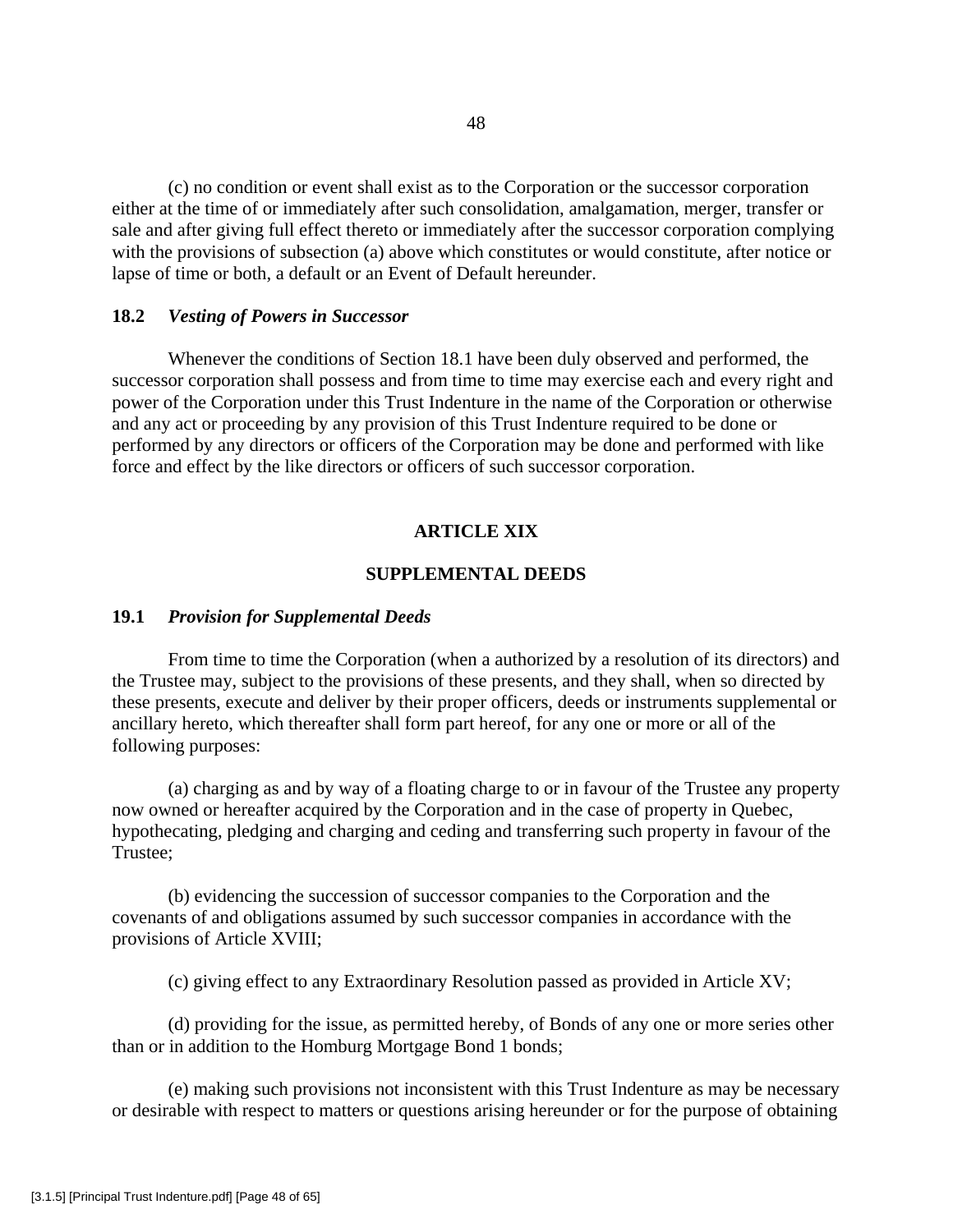a listing or quotation of the Bonds on any stock exchange or bourse, provided that such provisions are not, in the opinion of the Trustee, prejudicial to the interests of the Bondholders;

 (f) adding to or altering the provisions hereof in respect of the registration and transfer of Bonds; making provision for the issue of Bonds of denominations other than those herein provided for and for the exchange of Bonds of different denominations; and making any modification in the forms of the Bonds which does not affect the substance thereof;

 (g) making any addition to, deletion from or alteration of the provisions of this Trust Indenture which the Corporation may deem necessary or advisable and which, in the opinion of the Trustee, does not materially and adversely affect the interest of the holders of the Bonds;

 (h) adding to the limitations or restrictions herein specified further limitations or restrictions, thereafter to be observed, upon the dealing with the Mortgaged Premises; and adding to the covenants or the Corporation herein contained for the protection of the Bondholders or adding to the Events of Default herein specified; provided that such further limitations, restrictions, covenants or Events of Default are not, in the opinion of the Trustee, prejudicial to the interests of the Bondholders;

 (i) amending Article XVI in such manner as the Corporation and the Trustee (upon the advice of Counsel) may deem necessary or advisable in order to avoid conflict between such Article XVI and indenture legislation; and

 (j) for any other purpose required by or not inconsistent with the terms of this Trust Indenture, provided that in the opinion of the Trustee the rights of the Trustee or of the Bondholders are in no way prejudiced thereby.

#### **19.2** *Correction of Manifest Errors*

 The Corporation and the Trustee may correct typographical, clerical and other manifest errors in this Trust Indenture provided that such correction shall in the opinion of the Trustee in no way prejudice the rights of the Trustee or of the Bondholders hereunder, and the Corporation and the Trustee may execute all such documents as may be necessary to correct such errors.

#### **ARTICLE XX**

## **EXECUTION**

#### **20.1** *Counterparts and Formal Date*

 This Trust Indenture may be executed in several counterparts, each of which so executed shall be deemed to be an original, and such counterparts together shall constitute one and the same instrument and notwithstanding their date of execution shall be deemed to bear date as of December 15, 2002.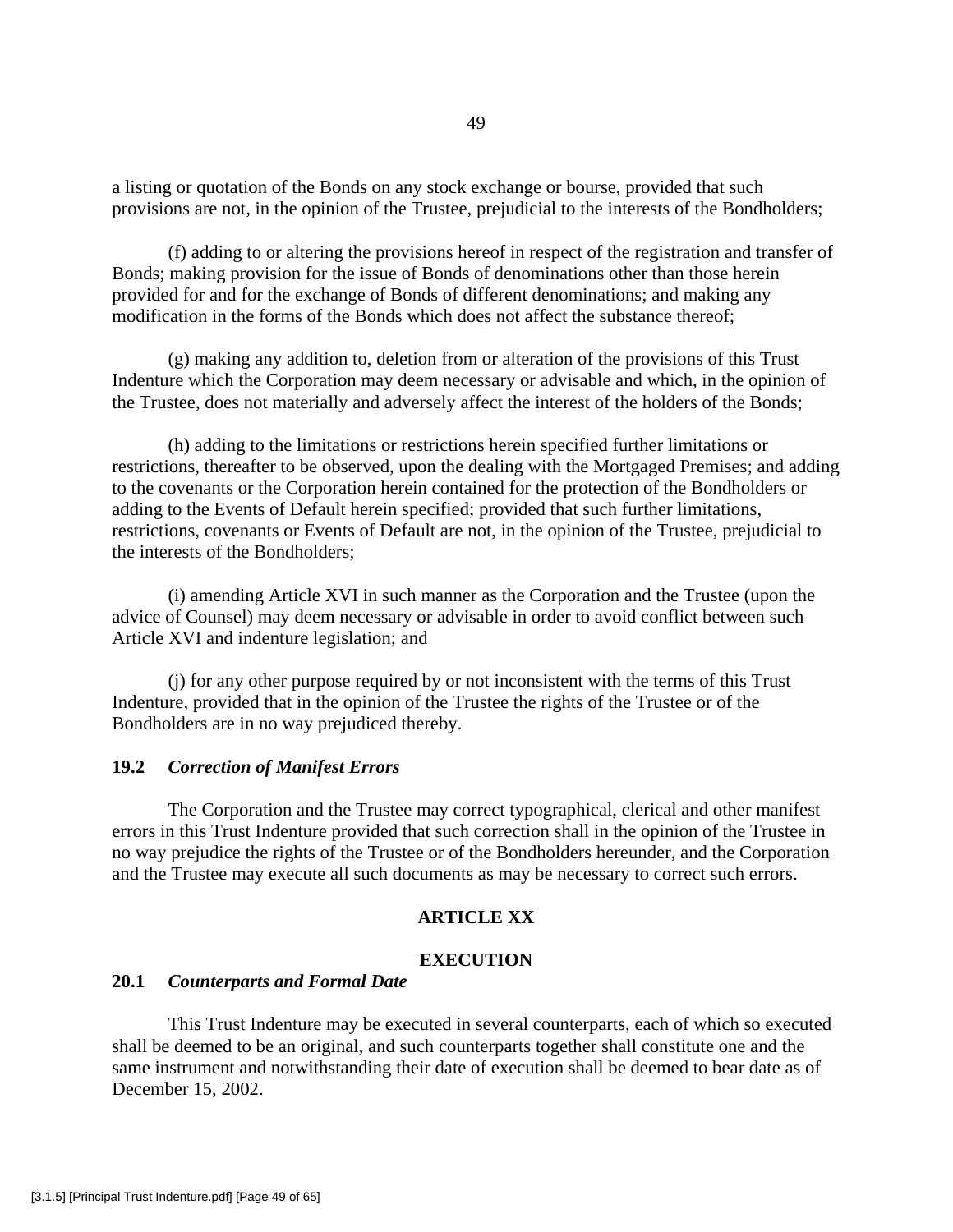**IN WITNESS WHEREOF** the parties hereto have executed these presents under their respective corporate seals and the hands of their proper officers in that behalf.

# **HOMBURG SHARECO INC.**

| bv                                        | C.S.   |
|-------------------------------------------|--------|
|                                           | $\ast$ |
|                                           | $\ast$ |
| STICHTING HOMBURG MORTGAGE<br><b>BOND</b> |        |
| h٧                                        | C.S.   |

 $(*320029.12)$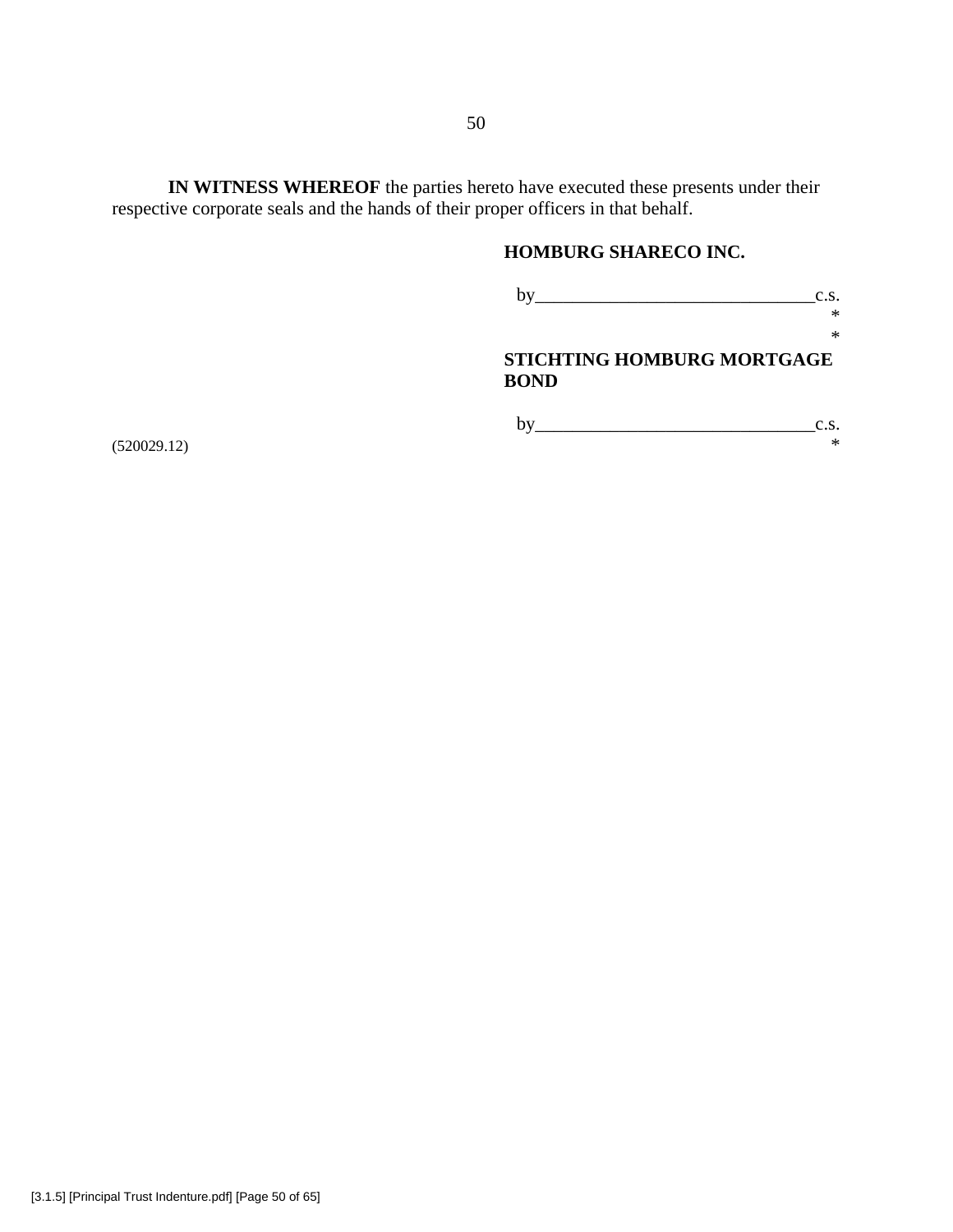## **APPENDIX A**

## **Form of Homburg CAD Mortgage Bond 1**

1.1 The Homburg CAD Mortgage Bond 1 bonds, the certificate of the Trustee and the registration panel shall be in both the English language and the Dutch language, in the forms provided in Sections 1.2 and 1.3.

1.2 The English language portions of the text of the Homburg CAD Mortgage Bond 1 bonds, the certificate of the Trustee and the registration panel shall be substantially as follows:

No. CAD \$20,000

## **HOMBURG SHARECO INC.**

(Incorporated under the Companies *Act (Nova Scotia)*)

Homburg CAD Mortgage Bond 1

Due: December 15, 2009.

**HOMBURG SHARECO INC.** (hereinafter called the "Corporation") for value received hereby acknowledges itself indebted and promises to pay to the registered holder hereof on December 15, 2009 or on such earlier date as the principal amount hereof may become due in accordance with the provisions of the Trust Indenture hereinafter mentioned, the principal sum of TWENTY THOUSAND DOLLARS in lawful money of Canada, together with such further amount, if any, as may be payable by way of premium, on presentation and surrender of this Bond at ABN AMRO Bank at its Soest, The Netherlands branch at the holder's option, and to pay interest on the principal amount hereof from December 15, 2002, or from the last interest payment date to which interest has been paid or made available for payment on the outstanding Bonds, whichever is later, at any of the said places, in like money half-yearly on June 30th and December 31st in each year, at the rate of 10% per annum, (unless this Bond shall have been previously redeemed in accordance with the provisions of the Trust Indenture); and should the Corporation at any time make default in the payment of any principal, premium or interest, to pay interest on the amount in default at the same rate after as well as before maturity, default or judgement, in like money, at any of the said places and half-yearly on the same dates. Interest hereon shall be payable (except at maturity or on redemption when interest may at the option of the Corporation be paid on surrender hereof) by cheque or wire transfer to the registered holder hereof as provided in the Trust Indenture and the mailing of such cheque or such wire transfer shall satisfy and discharge the liability for interest on this Bond to the extent of the sum represented thereby plus the amount of any tax which the Corporation is required to and does withhold therefrom unless such cheque be not paid on presentation.

 This Bond is one of a series designated as Homburg Mortgage Bond 1 (herein sometimes called the "Homburg Mortgage Bond 1 bonds") of the Corporation issued and to be issued under and secured by a trust indenture (herein called the "Trust Indenture") dated as of December 15, 2002 and made between the Corporation and Stichting Homburg Mortgage Bond (hereinafter called the "Trustee"), as Trustee.

 The aggregate principal amount of Bonds which may be issued under the Trust Indenture is (subject to the restrictions conditions and limitations set out in the Trust Indenture) unlimited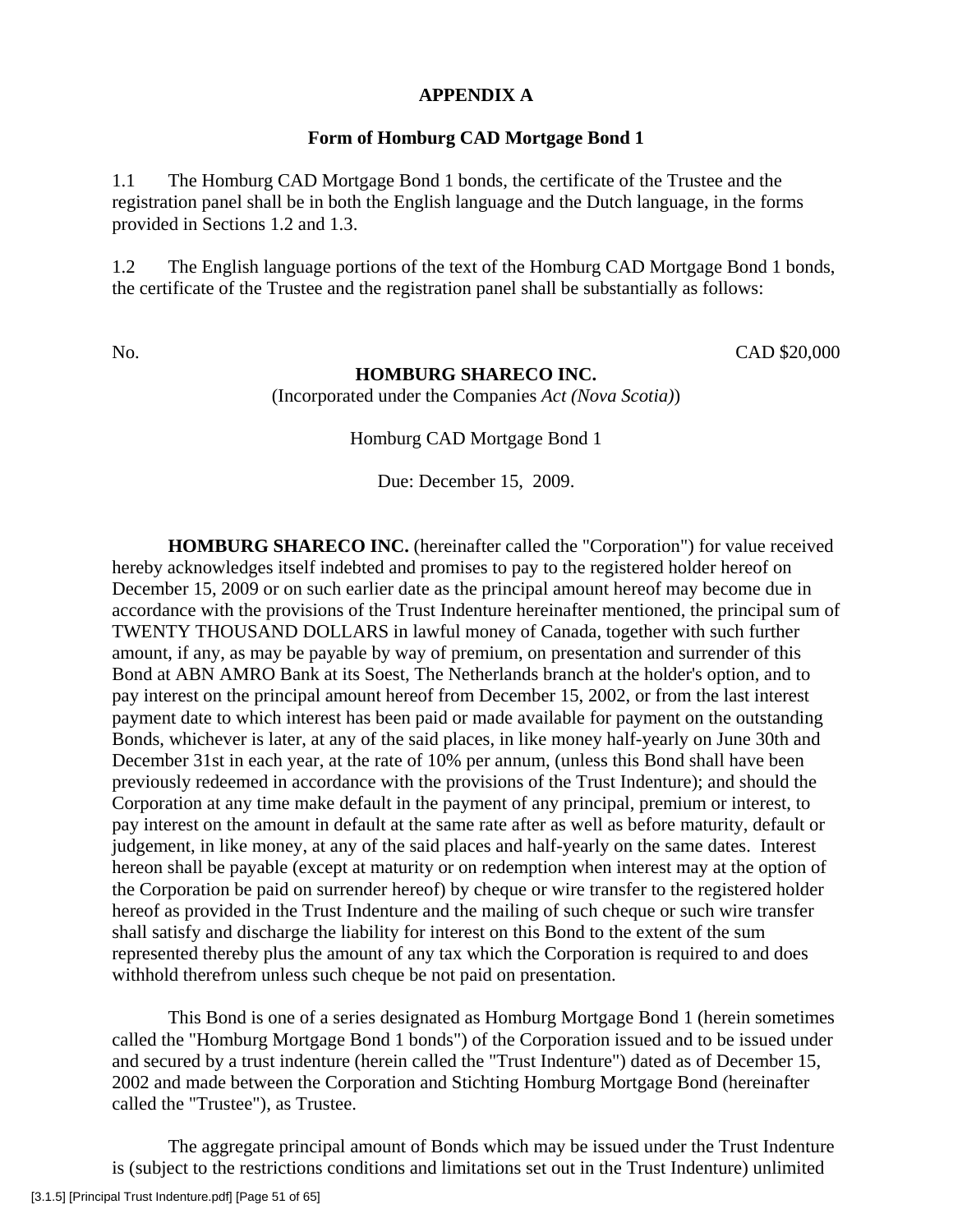and may consist of several series payable in different currencies, bearing different rates of interest and varying as to the terms on which they may be redeemed and otherwise as specified in the Trust Indenture. Bonds which have been authorized for issue are:

 (a) CAD \$20,000,000 (or equivalent thereof in Euros calculated at the rate of exchange for buying Canadian dollars quoted by ABN AMRO Bank at 10:00 o'clock a.m. (Halifax time) on the Homburg Mortgage Bond 1 Issue Date (as defined in the Trust Indenture, provided that if the Issue Date is not a business day, the rate of exchange for buying Canadian dollars quoted by ABN AMRO Bank at 10:00 o'clock a.m. (Halifax time) on the immediately preceding business day shall be used)) aggregate principal amount of Homburg Mortgage Bond 1 bonds maturing on December 15, 2009 (of which this is one).

 This Bond and all other Homburg Mortgage Bond 1 bonds now or hereafter certified and issued under the Trust Indenture rank *pari passu* and are secured equally and rateably by the Homburg Mortgage Bond 1 Collateral (as defined in the Trust Indenture) and the recourse of the holders of the Homburg Mortgage Bond 1 bonds against the Corporation is limited to the amount, if any, recoverable in respect of the Homburg Mortgage Bond 1 Collateral. Reference is hereby made to the Trust Indenture for particulars of the nature and extent of the security created thereby, the rights of the holders of the Bonds and of the Corporation and of the Trustee in respect thereof and the terms and conditions upon which the Bonds are issued, secured and held, to all of which the holder of this Bond by acceptance hereof assents.

 The Bonds are issuable in denominations of CAD \$20,000 (or the equivalent thereof in Euros calculated at the rate of exchange for buying Canadian dollars quoted by ABN AMRO Bank at 10:00 o'clock a.m. (Halifax time) on the Homburg Mortgage Bond 1 Issue Date (as defined in the Trust Indenture, provided that if the Issue Date is not a business day, the rate of exchange for buying Canadian dollars quoted by ABN AMRO Bank at 10:00 o'clock a.m. (Halifax time) on the immediately preceding business day shall be used)).

 This Bond is subject to redemption in part (such part being CAD \$1,000 or a multiple thereof) and notation of such partial redemption may be made on the reverse hereof all as more fully provided in the Trust Indenture.

 Except as hereinafter provided, the Homburg Mortgage Bond 1 bonds are redeemable at any time on or after December 16, 2007 and prior to maturity, in whole at any time or in part from time to time at the option of the Corporation, on not less than 30 days notice at a redemption price equal to 100% of the principal amount thereof, together with accrued and unpaid interest to the date fixed for redemption.

 The principal amount hereof may also become or be declared due before stated maturity in the events, in the manner and with the effect provided in the Trust Indenture.

 The Trust Indenture contains provisions making binding upon all holders of Bonds outstanding thereunder resolutions passed at meetings of such holders held in accordance with such provisions and instruments in writing signed by the holders of a specified majority of Bonds outstanding.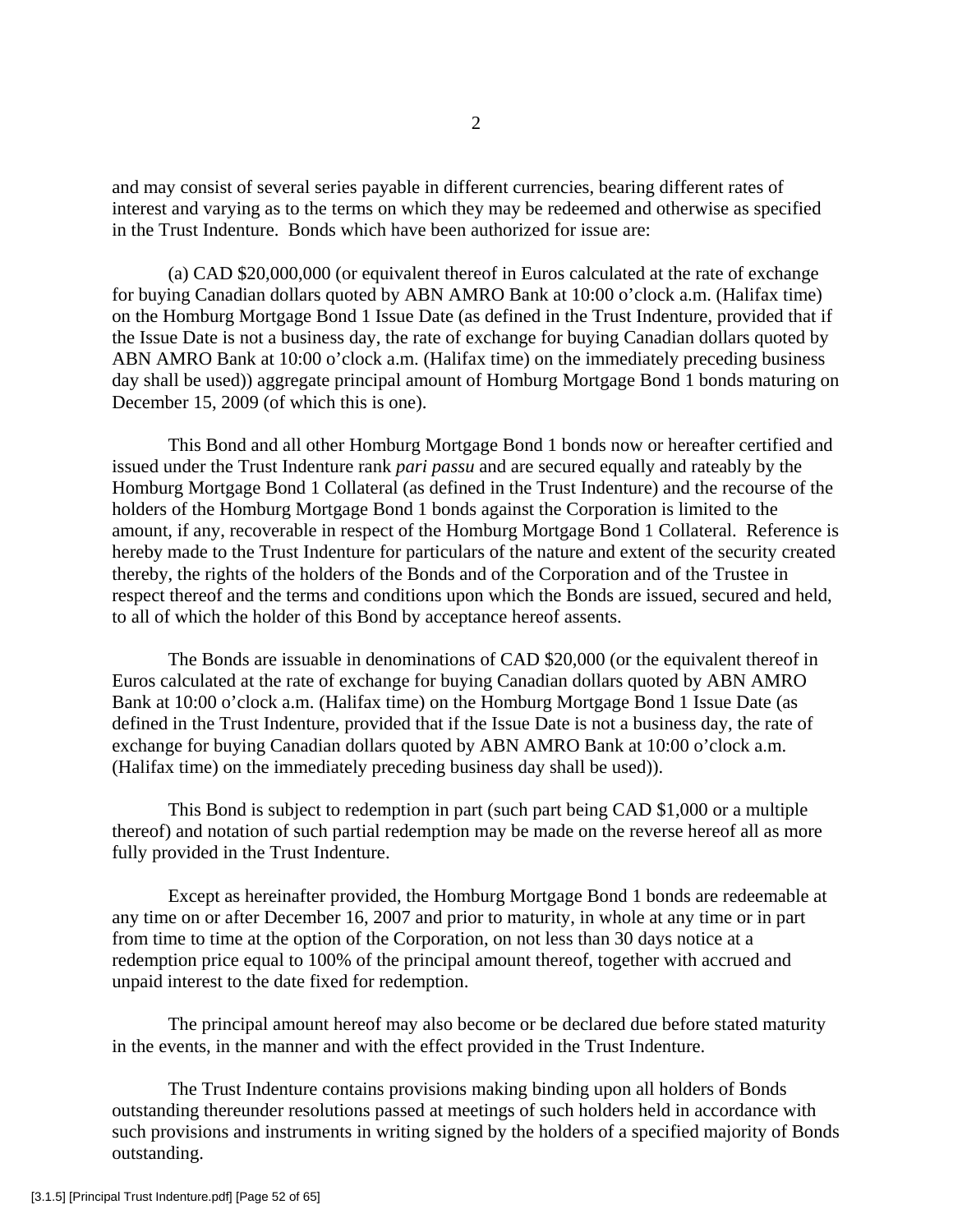Upon presentation at the principal office of the Trustee at Soest, The Netherlands, subject to the provisions of the Trust Indenture and upon compliance with the reasonable requirements of the Trustee Bonds may be transferred by the registered holder thereof or his executors, administrators or other legal representatives or his or their attorney duly appointed in writing but no such transfer of a Bond shall be valid unless it has been duly noted thereon.

 This Bond shall not become obligatory for any purpose until it shall have been certified by the Trustee for the time being under the Trust Indenture.

 IN WITNESS WHEREOF HOMBURG SHARECO INC. has caused its corporate seal to be hereunto affixed and this Bond to be signed by its President and its Secretary as of December 15, 2002.

## **HOMBURG SHARECO INC.**

by  $\rho$ \*

#### TRUSTEE'S CERTIFICATE

 This Bond is one of the Homburg Mortgage Bond 1 bonds referred to in the Trust Indenture within mentioned.

 $\overline{\phantom{a}}$  , which is a set of the contract of the contract of the contract of the contract of the contract of the contract of the contract of the contract of the contract of the contract of the contract of the contract \*

(No writing hereon except by the Trustee or other Registrar)

Date and Place In Whose Name Signature of Trustee of Registration Registered or Other Registrar

1.3 The Dutch language portions of the text of the Homburg CAD Mortgage Bond 1 bonds, the certificate of the Trustee and the registration panel shall be substantially as follows:

[insert Dutch translation of Homburg CAD Mortgage Bond 1 bond form]

(520029.9)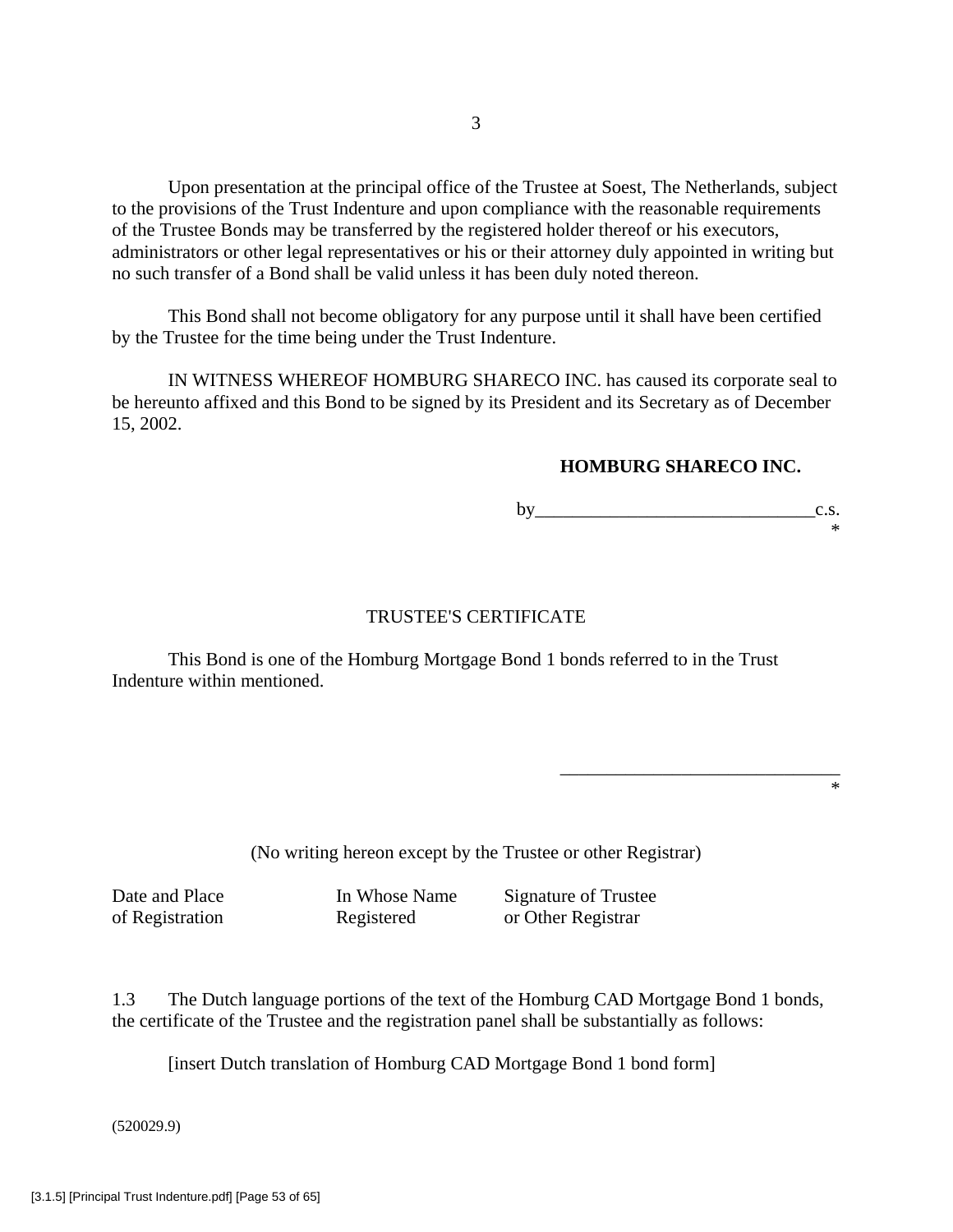## **APPENDIX B**

## **Form of Homburg Euro Mortgage Bond 1**

1.1 The Homburg Euro Mortgage Bond 1 bonds, the certificate of the Trustee and the registration panel shall be in both the English language and the Dutch language, in the forms provided in Sections 1.2 and 1.3.

1.2 The English language portions of the text of the Homburg Euro Mortgage Bond 1 bonds, the certificate of the Trustee and the registration panel shall be substantially as follows:

No.  $\bigoplus 2,800$ .

## **HOMBURG SHARECO INC.**

(Incorporated under the Companies *Act (Nova Scotia)*)

Homburg Euro Mortgage Bond 1

Due: December 15, 2009.

**HOMBURG SHARECO INC.** (hereinafter called the "Corporation") for value received hereby acknowledges itself indebted and promises to pay to the registered holder hereof on December 15, 2009 or on such earlier date as the principal amount hereof may become due in accordance with the provisions of the Trust Indenture hereinafter mentioned, the principal sum of TWELVE THOUSAND EIGHT HUNDRED EUROS, together with such further amount, if any, as may be payable by way of premium, on presentation and surrender of this Bond at ABN AMRO Bank at its Soest, The Netherlands branch at the holder's option, and to pay interest on the principal amount hereof from December 15 , 2002, or from the last interest payment date to which interest has been paid or made available for payment on the outstanding Bonds, whichever is later, at any of the said places, in like money half-yearly on June  $30<sup>th</sup>$  and December 31st in each year, at the rate of 8.5% per annum, (unless this Bond shall have been previously redeemed in accordance with the provisions of the Trust Indenture); and should the Corporation at any time make default in the payment of any principal, premium or interest, to pay interest on the amount in default at the same rate after as well as before maturity, default or judgement, in like money, at any of the said places and half-yearly on the same dates. Interest hereon shall be payable (except at maturity or on redemption when interest may at the option of the Corporation be paid on surrender hereof) by cheque or wire transfer to the registered holder hereof as provided in the Trust Indenture and the mailing of such cheque or wire transfer shall satisfy and discharge the liability for interest on this Bond to the extent of the sum represented thereby plus the amount of any tax which the Corporation is required to and does withhold therefrom unless such cheque be not paid on presentation.

 This Bond is one of a series designated as Homburg Mortgage Bond 1 bonds (herein sometimes called the "Homburg Mortgage Bond 1 bonds") of the Corporation issued and to be issued under and secured by a trust indenture (herein called the "Trust Indenture") dated as of December 15, 2002 and made between the Corporation and Stichting Homburg Mortgage Bond (hereinafter called the "Trustee"), as Trustee.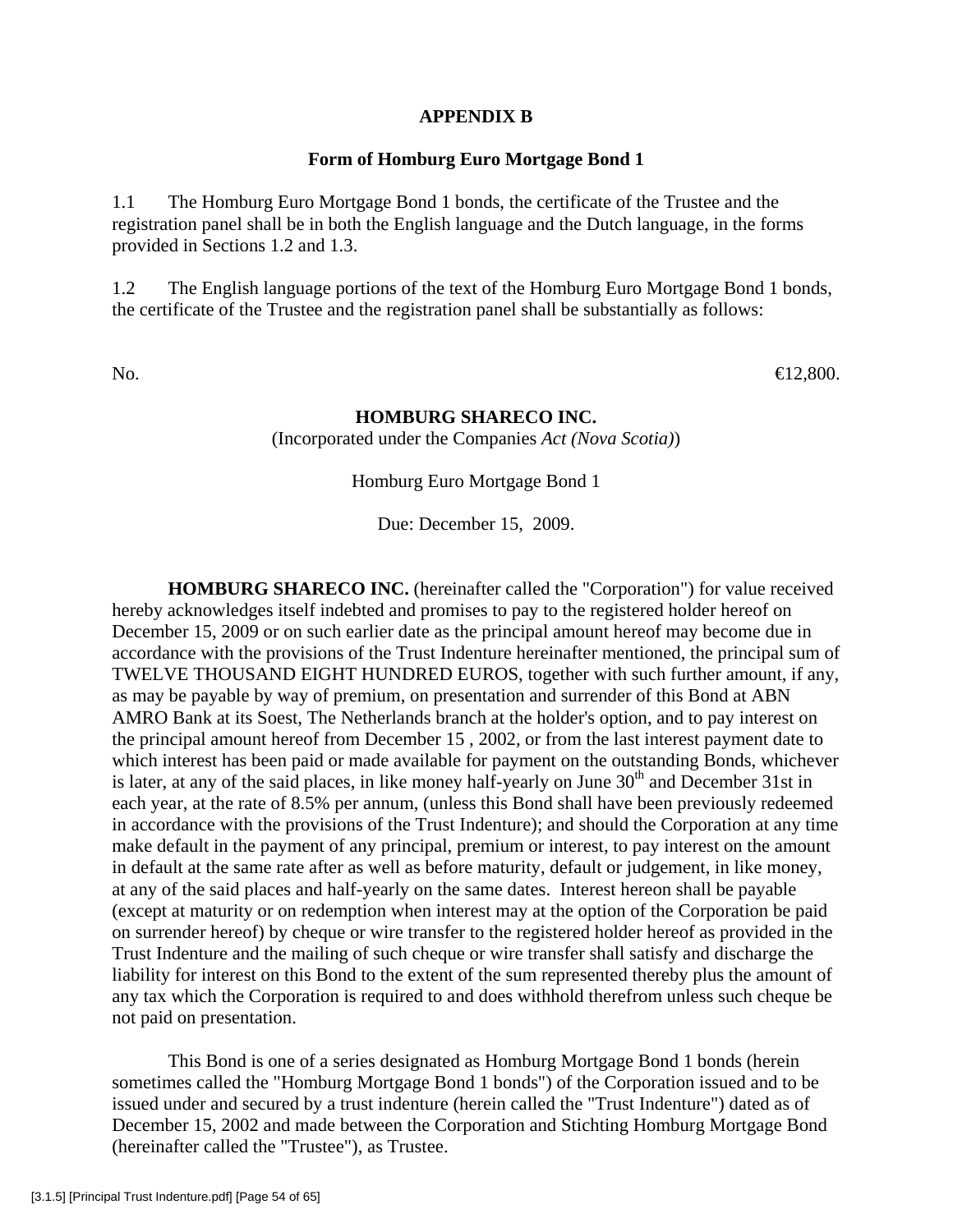The aggregate principal amount of Bonds which may be issued under the Trust Indenture is (subject to the restrictions conditions and limitations set out in the Trust Indenture) unlimited and may consist of several series payable in different currencies, bearing different rates of interest and varying as to the terms on which they may be redeemed and otherwise as specified in the Trust Indenture. Bonds which have been authorized for issue are:

 (a) CAD \$20,000,000 (or equivalent thereof in Euros calculated at the rate of exchange for buying Canadian dollars quoted by ABN AMRO Bank at 10:00 o'clock a.m. (Halifax time) on the Homburg Mortgage Bond 1 Issue Date (as defined in the Trust Indenture, provided that if the Issue Date is not a business day, the rate of exchange for buying Canadian dollars quoted by ABN AMRO Bank at 10:00 o'clock a.m. (Halifax time) on the immediately preceding business day shall be used)) aggregate principal amount of Homburg Mortgage Bond 1 bonds maturing on December 15, 2009 (of which this is one)

 This Bond and all other Homburg Mortgage Bond 1 bonds now or hereafter certified and issued under the Trust Indenture rank *pari passu* and are secured equally and rateably by the Homburg Mortgage Bond 1 Collateral (as defined in the Trust Indenture) and the recourse of the holders of the Homburg Mortgage Bond 1 bonds against the Corporation is limited to the amount, if any, recoverable in respect of the Homburg Mortgage Bond 1 Collateral. Reference is hereby made to the Trust Indenture for particulars of the nature and extent of the security created thereby, the rights of the holders of the Bonds and of the Corporation and of the Trustee in respect thereof and the terms and conditions upon which the Bonds are issued, secured and held, to all of which the holder of this Bond by acceptance hereof assents.

 The Bonds are issuable in denominations of CAD \$20,000 (or the equivalent thereof in Euros calculated at the rate of exchange for buying Canadian dollars quoted by ABN AMRO Bank at 10:00 o'clock a.m. (Halifax time) on the Homburg Mortgage Bond 1 Issue Date (as defined in the Trust Indenture, provided that if the Issue Date is not a business day, the rate of exchange for buying Canadian dollars quoted by ABN AMRO Bank at 10:00 o'clock a.m. (Halifax time) on the immediately preceding business day shall be used)).

 This Bond is subject to redemption in part (such part being the Euro equivalent of CAD \$1,000 or a multiple thereof) and notation of such partial redemption may be made on the reverse hereof all as more fully provided in the Trust Indenture.

 Except as hereinafter provided, the Homburg Mortgage Bond 1 bonds are redeemable at any time on or after December 16, 2007 and prior to maturity, in whole at any time or in part from time to time at the option of the Corporation, on not less than 30 days notice at a redemption price equal to 100% of the principal amount thereof, together with accrued and unpaid interest to the date fixed for redemption.

 The principal amount hereof may also become or be declared due before stated maturity in the events, in the manner and with the effect provided in the Trust Indenture.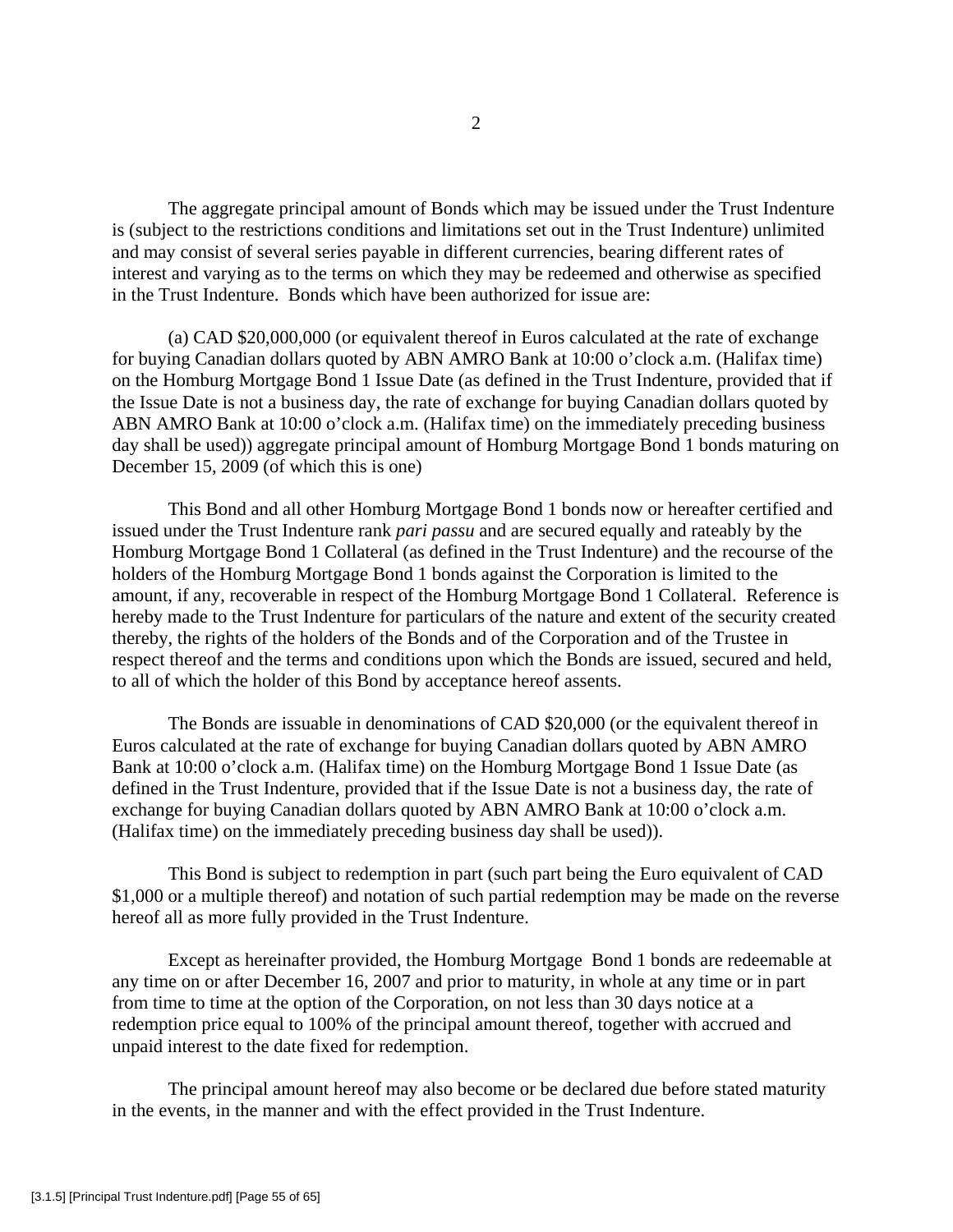The Trust Indenture contains provisions making binding upon all holders of Bonds outstanding thereunder resolutions passed at meetings of such holders held in accordance with such provisions and instruments in writing signed by the holders of a specified majority of Bonds outstanding.

 Upon presentation at the principal office of the Trustee at Soest, The Netherlands, subject to the provisions of the Trust Indenture and upon compliance with the reasonable requirements of the Trustee Bonds may be transferred by the registered holder thereof or his executors, administrators or other legal representatives or his or their attorney duly appointed in writing but no such transfer of a Bond shall be valid unless it has been duly noted thereon.

 This Bond shall not become obligatory for any purpose until it shall have been certified by the Trustee for the time being under the Trust Indenture.

 IN WITNESS WHEREOF HOMBURG SHARECO INC. has caused its corporate seal to be hereunto affixed and this Bond to be signed by its President and its Secretary as of December 15, 2002.

# **HOMBURG SHARECO INC.**

by  $\qquad c.s.$ \*

## TRUSTEE'S CERTIFICATE

 This Bond is one of the Homburg Mortgage Bond 1 bonds referred to in the Trust Indenture within mentioned.

 $\overline{\phantom{a}}$  , which is a set of the contract of the contract of the contract of the contract of the contract of the contract of the contract of the contract of the contract of the contract of the contract of the contract \*

(No writing hereon except by the Trustee or other Registrar)

Date and Place In Whose Name Signature of Trustee of Registration Registered or Other Registrar

1.3 The Dutch language portions of the text of the Homburg Euro Mortgage Bond 1 bonds, the certificate of the Trustee and the registration panel shall be substantially as follows: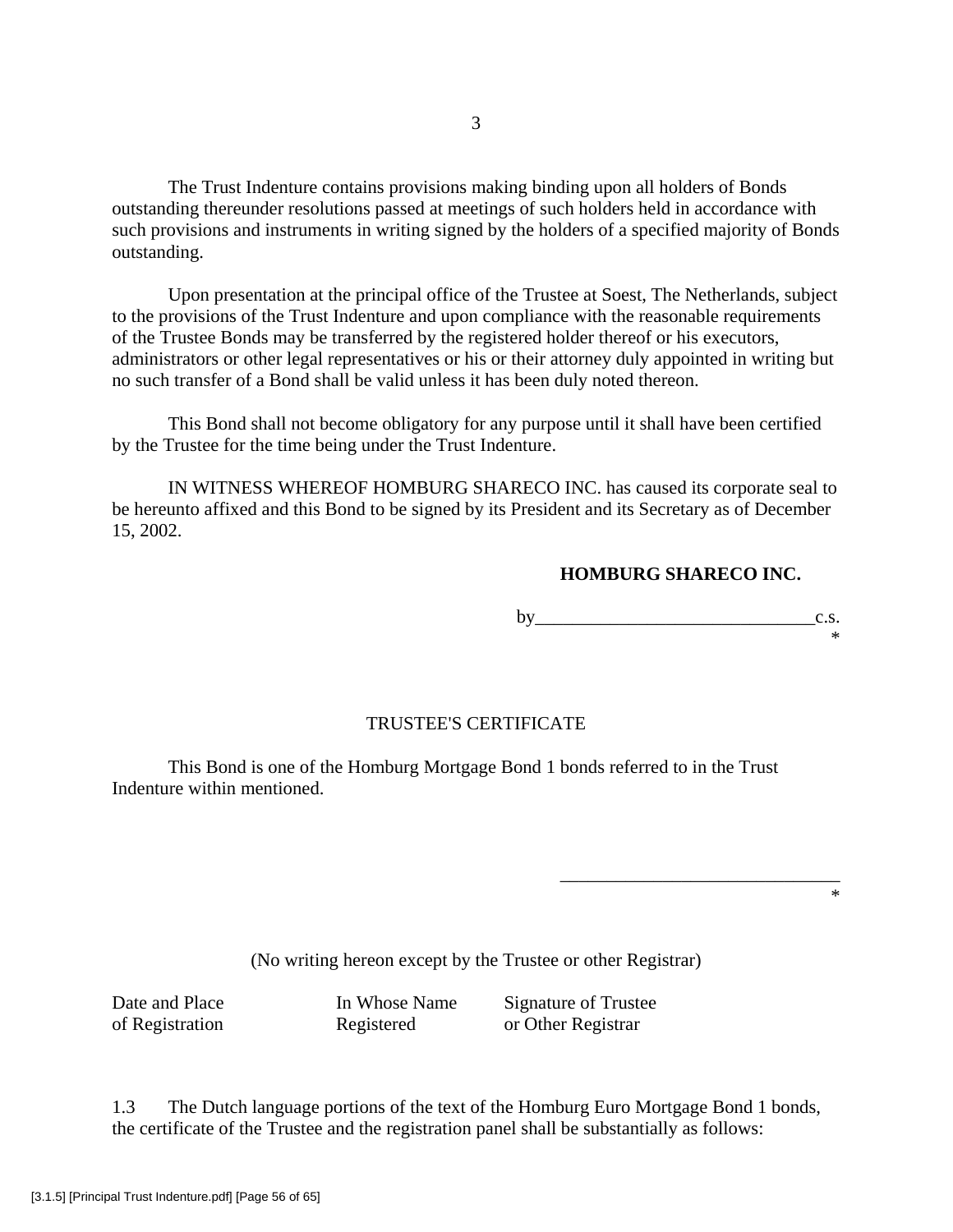[insert here Dutch translation of Homburg Euro Mortgage Bond 1 bond form] (520029.9)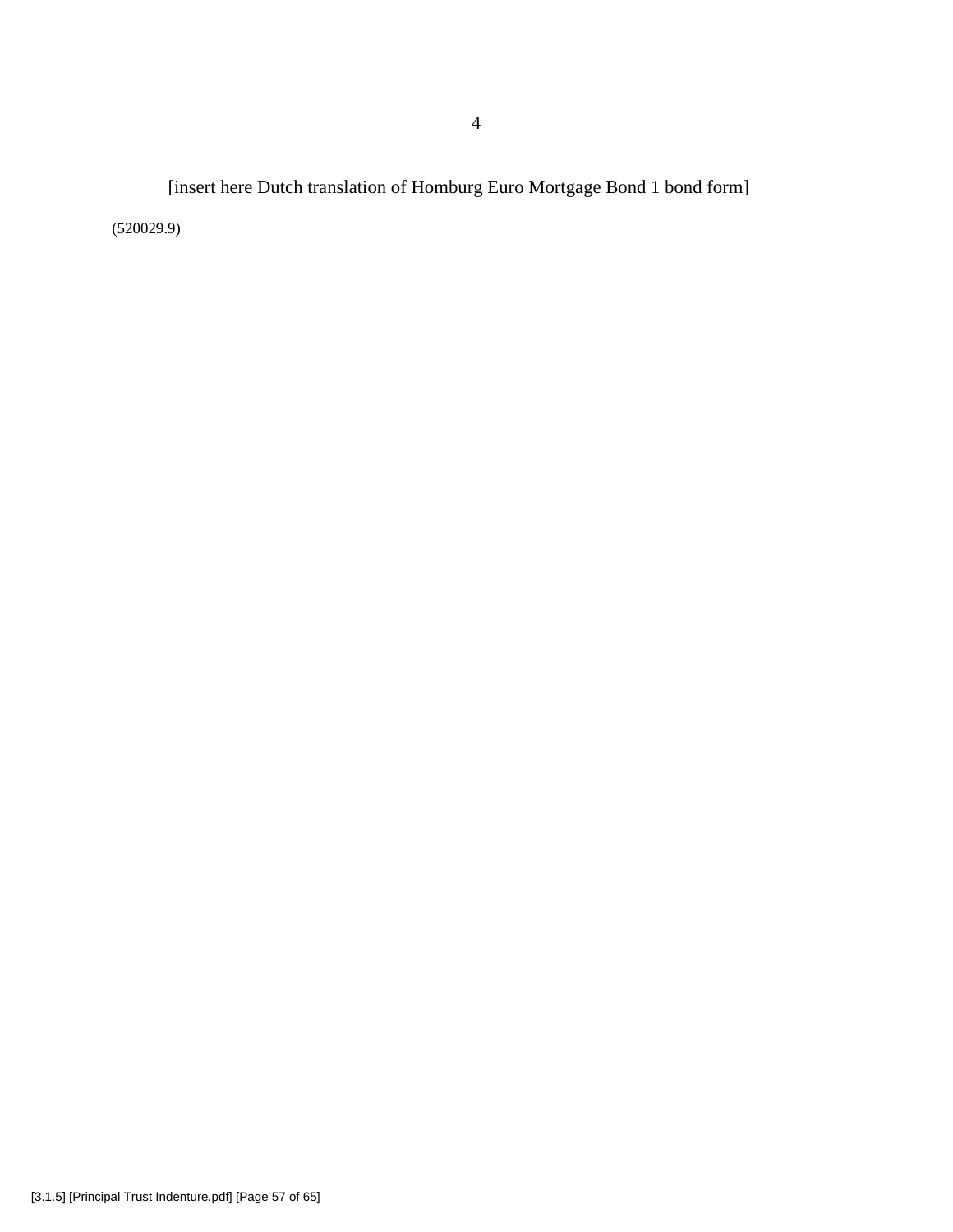## **APPENDIX C**

The Homburg Mortgage Bond 1 Collateral consists of:

- 1. An Assignment of a Second Mortgage dated , 2003, in the principal amount of Canadian \$10,000,000 granted by Homco Realty Fund (11) Limited Partnership and Homco Realty Fund (18) Limited Partnership to Homburg Shareco Inc. mortgaging the lands and premises known as Vintage Tower I and the premises under construction known as Vintage Tower II, Calgary, Alberta (the "Vintage Properties", such mortgage to be subject to a prior ranking first mortgage in the principal amount of Canadian \$9,388,000. **This second mortgage also contains a provision automatically postponing the priority of the charge contained in the second mortgage to all advances made by the present holder of the first mortgage on the Vintage Properties or any successor first mortgage lender in respect of the Vintage Properties up to a maximum principal amount of Canadian \$19,388,000**; and
- 2. An Assignment of a Second Mortgage dated , 2003, in the principal amount of Canadian \$10,000,000 granted by Homco Realty Fund (31) Limited Partnership to Homburg Shareco Inc. mortgaging the lands and premises described below, such mortgage to be subject only to a prior ranking first mortgage in the principal amount of Canadian \$13,750,000:

Warehouse, Price Street, Moncton, New Brunswick Warehouse, Henri Dunant Street, Moncton, New Brunswick Warehouse, Carr Crescent, Gander, Newfoundland Retail, Wright Street, Sackville, New Brunswick Retail, Record Street, Moncton, New Brunswick Retail, Port Hawkesbury, Nova Scotia Office Building, Halifax Street, Moncton, New Brunswick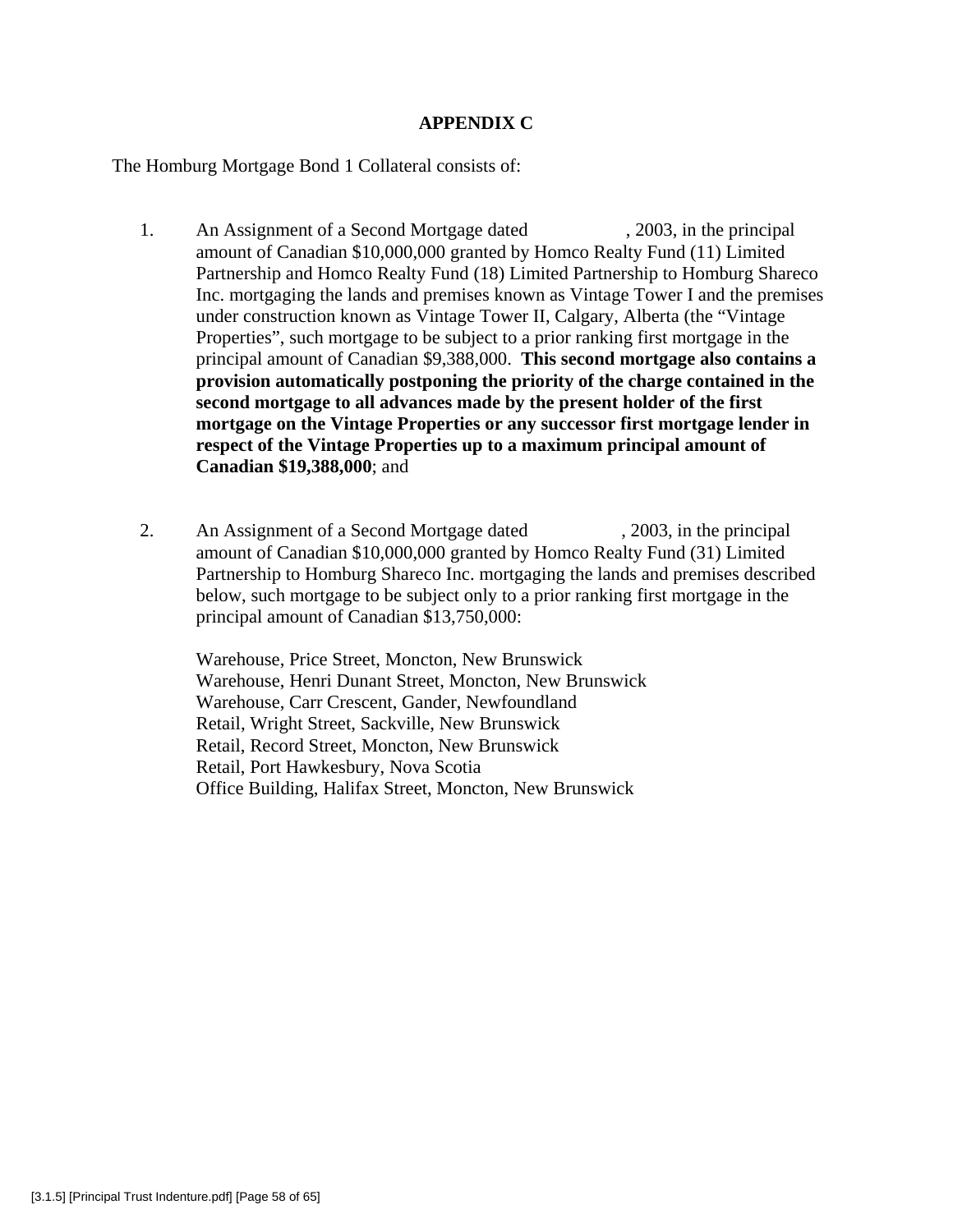## **APPENDIX D**

## **GUARANTEE AGREEMENT**

**GUARANTEE AGREEMENT** dated as of December 15, 2002, made by Homburg Invest Inc., an Alberta corporation (the "Guarantor"), in favor of Stichting Homburg Mortgage Bond (the "Trustee"), as trustee under that certain Trust Indenture dated as of December 15, 2002 (the "Agreement") between Homburg Shareco Inc., a Nova Scotia company (the "Company") and the Trustee pursuant to which the Company has today, and may from time to time in the future, issue bonds (the "Bonds").

**WHEREAS**, it is a condition precedent to the purchase of the Bonds by the purchasers thereof that the Guarantor execute this Guarantee Agreement;

**WHEREAS**, the Company is a wholly owned subsidiary of the Guarantor;

**NOW THEREFORE**, in consideration of the premises, the Guarantor hereby agrees as follows:

**SECTION 1. Defined Terms**. The following terms, as used herein, shall have the following meanings:

(a) **"Business Day"** means any day of the year other than a Saturday, Sunday or other day on which banks are required or authorized to close in Halifax, Nova Scotia.

(b) **"Governmental Entity"** means any (i) federal, provincial, state, municipal, local or other government, governmental or public department, central bank, court, commission, board, bureau, agency or instrumentality, domestic or foreign, or (ii) any subdivision or authority of any of the foregoing.

(c) **"Holders"** means the Persons entered in the registers for the Bonds as holders thereof, such registers being maintained pursuant to the Agreement.

(d) **"Person"** means any individual, corporation, partnership, association, trust, limited liability company or any other entity or organization.

**SECTION 2. Guarantee**. The Guarantor hereby unconditionally and irrevocably guarantees, as principal and not merely as surety, the full and punctual payment when due (whether at stated maturity, upon acceleration or otherwise) of the principal, premium, if any, Additional Amounts (as defined herein), if any, and interest on each Bond and all other amounts payable by the Company under the Agreement; provided, however, that the payment of interest on overdue installments of interest is guaranteed only to the extent permitted by law (such amounts, the "**Guaranteed Obligations**"). All payments to be made by the Guarantor pursuant to this Section 2 shall be made on or before five (5) business days following receipt of demand therefor by the Trustee or, to the extent permitted by Section 14 hereof, any Holder.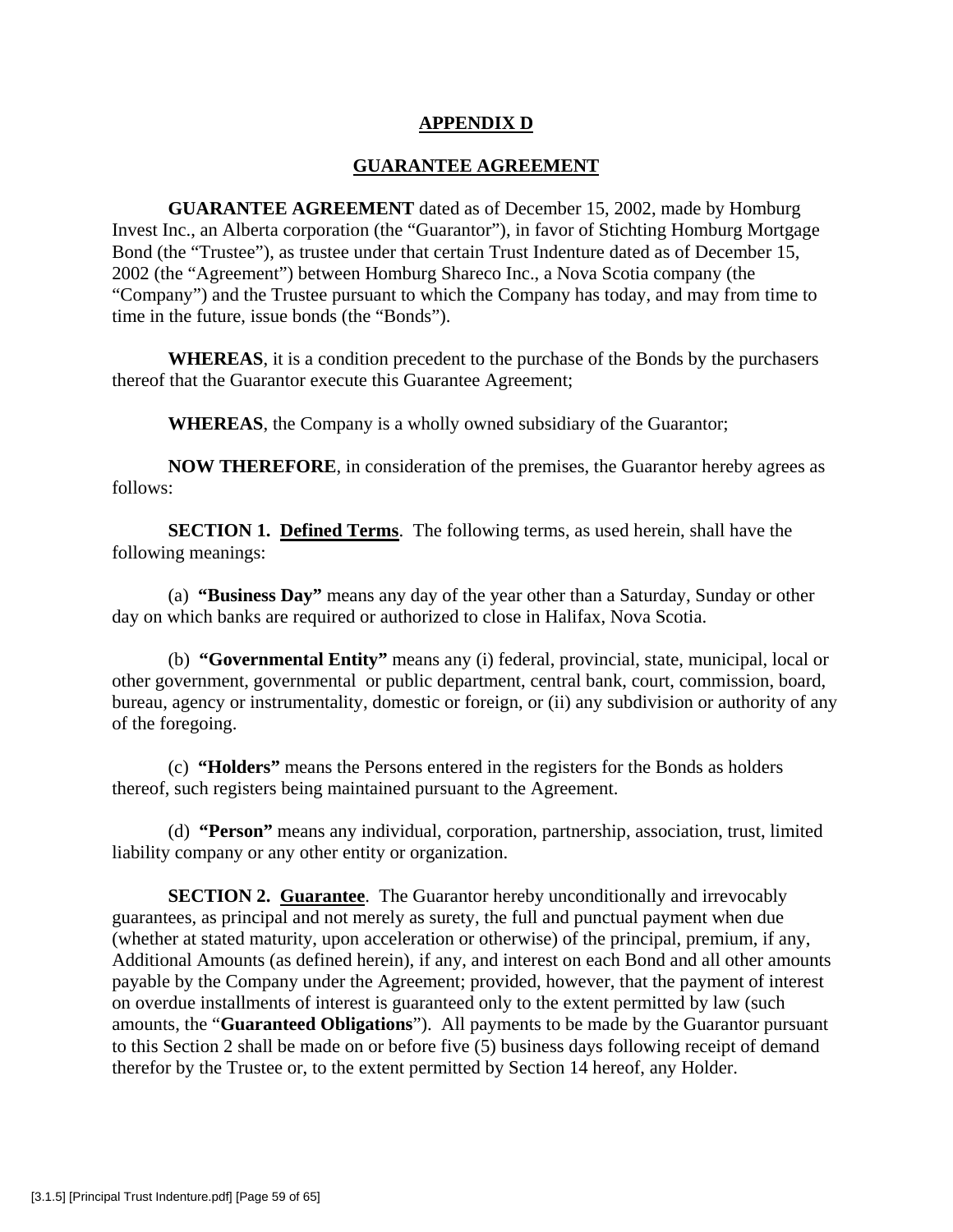**SECTION 3. Guarantee Absolute**. The Guarantor agrees that the guarantee contained in this Guarantee Agreement is a guarantee of payment and not of collection or collectibility, and that the Guarantor's obligation to pay the Guaranteed Obligations hereunder shall be primary, absolute and unconditional and, without limiting the generality of the foregoing, shall not be released, discharged or otherwise affected by:

(i) any extension of the time or times for the payment of the Guaranteed Obligations, renewal, settlement, compromise, waiver or release in respect of any obligation of the Company under the Agreement or any Bond, by operation of law or otherwise;

(ii) any modification or amendment of or supplement to the Agreement or any Bond;

(iii) any change in the corporate existence, structure or ownership of the Company, or any insolvency, bankruptcy, reorganization or other similar proceeding affecting the Company or its assets or any resulting release or discharge of any obligation of the Company contained in the Agreement or any Bond;

(iv) the existence of any claim, set-off or other rights which the Guarantor may have at any time against the Company, the Trustee, any Holder or any other Person, whether in connection herewith or any unrelated transactions;

(v) any invalidity, illegality, irregularity or unenforceability for any reason of the Agreement or any Bond or in any part thereof as regards the Company, or any provision of applicable law or regulation purporting to prohibit the payment by the Company of the principal of or interest on any Bond or any other amount payable by the Company under the Agreement;

(vi) any other act or omission to act or delay of any kind by the Company, the Trustee, any Holder or any other Person or any other circumstance whatsoever which might, but for the provisions of this paragraph, constitute a legal or equitable discharge or defense of the Guarantor's obligations hereunder;

(vii) any contest by the Company or any Person as to the amount of the Guaranteed Obligations;

(vii) the absence of any action to enforce the Agreement or the Bonds;

(viii) the recovery of any judgment against the Company or any action to enforce the same;

(ix) any dealings with the security which the Trustee or any Holder holds or may hold pursuant to the terms and conditions of the Agreement, including the taking,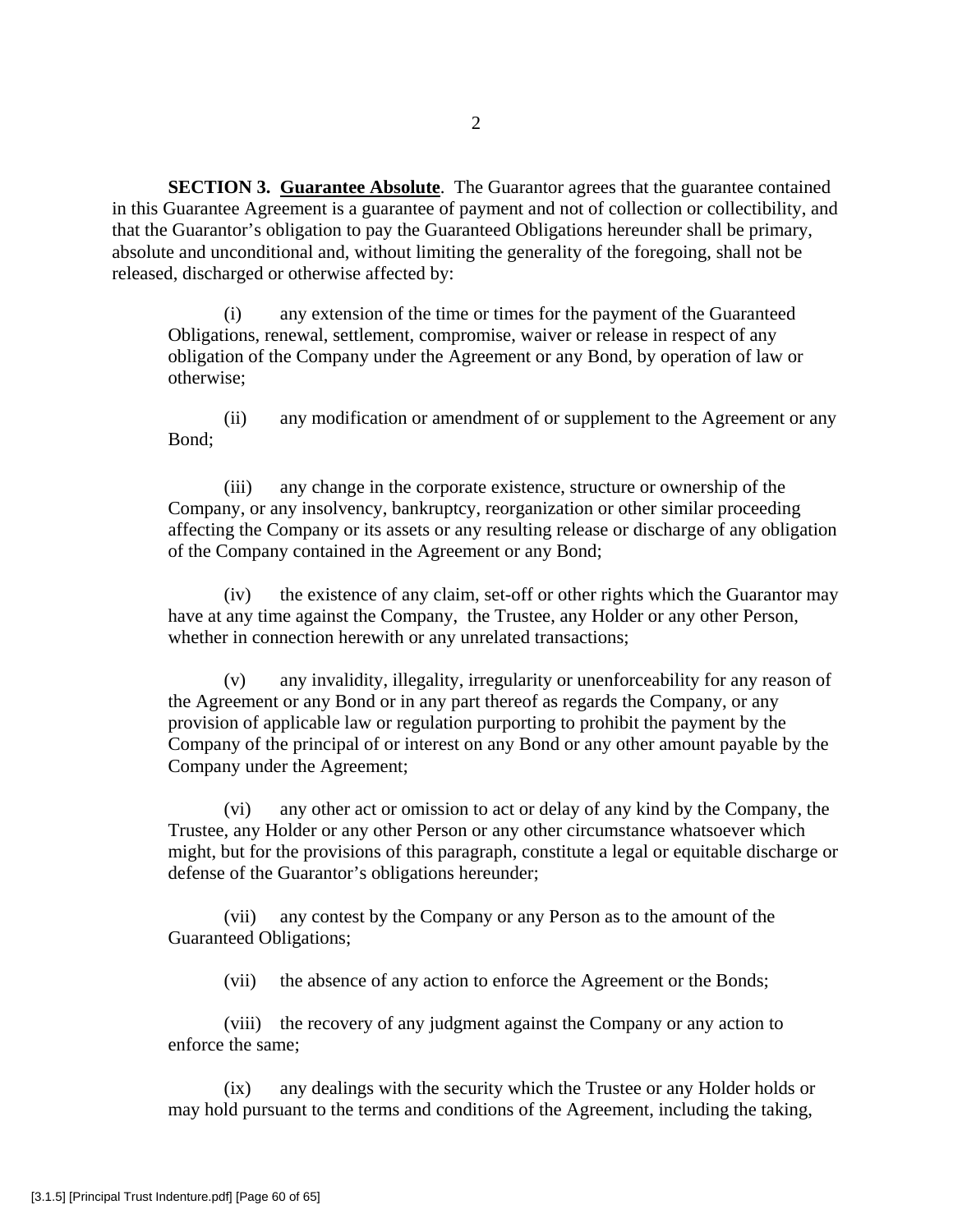giving up or exchange of securities, the variation or realization thereof and the granting or releases and discharges; or

(x) any invalidity, non-perfection or unenforceability of any security held by the Trustee or any Holder in support of the Guaranteed Obligations, or any irregularity or defect in the manner or procedure by which the Trustee or any Holder realizes on such security.

**SECTION 4. Fees.** The Company agrees to pay to the Guarantor, in respect of each year that the guarantee provided under this Guarantee Agreement is outstanding, an annual guarantee fee (the "Fee") equal to .25% of the maximum amount of the Guaranteed Obligations outstanding at any time during that year. The Fee will be due and payable on (i) the day immediately prior to each anniversary date of the date the Guarantee Agreement is entered into, provided that the Guarantee Agreement remains in full force and effect on that anniversary date; and (ii) the date the Guarantee Agreement is terminated in which event the Fee will be prorated over the number of days in the year for which the Guarantee Agreement was in full force and effect.

**SECTION 5. Representations and Warranties**. The Guarantor hereby represents and warrants as of the date hereof that:

**Authorization; No Contravention**. The execution, delivery and performance by the Guarantor of this Guarantee Agreement (i) are within its powers, have been duly authorized by all necessary corporate action, require no action by or in respect of, or filing with, any governmental body, agency or official, and do not contravene its constituent documents, and (ii) do not contravene, or constitute a default under, any provision of applicable law or regulation, as amended from time to time, or of any judgment, injunction, order, decree, agreement or other instrument binding upon the Guarantor or result in or require the creation or imposition of any lien on any asset of the Guarantor other than any contravention, default or lien which would not have a material adverse effect on the ability of the Guarantor to perform its obligations under this Guarantee Agreement.

**Binding Effect**. This Guarantee Agreement constitutes the legal, valid and binding obligation of the Guarantor, enforceable against the Guarantor in accordance with its terms, except as such enforceability may be limited by the effect of any bankruptcy, insolvency, reorganization, moratorium or other similar laws affecting the enforcement of creditors' rights generally or by general principles of equity (regardless of whether such enforceability is considered in a proceeding at law or in equity).

**Litigation**. There is no action, suit or proceeding pending against the Guarantor or, to the knowledge of the Guarantor, threatened against the Guarantor before any court or arbitrator or any governmental body, agency or official in which there is a reasonable possibility of an adverse decision (i) which would have a material adverse effect on the ability of the Guarantor to perform its obligations under this Guarantee Agreement, or (ii) which in any manner draws into question the enforceability or validity of this Guarantee Agreement.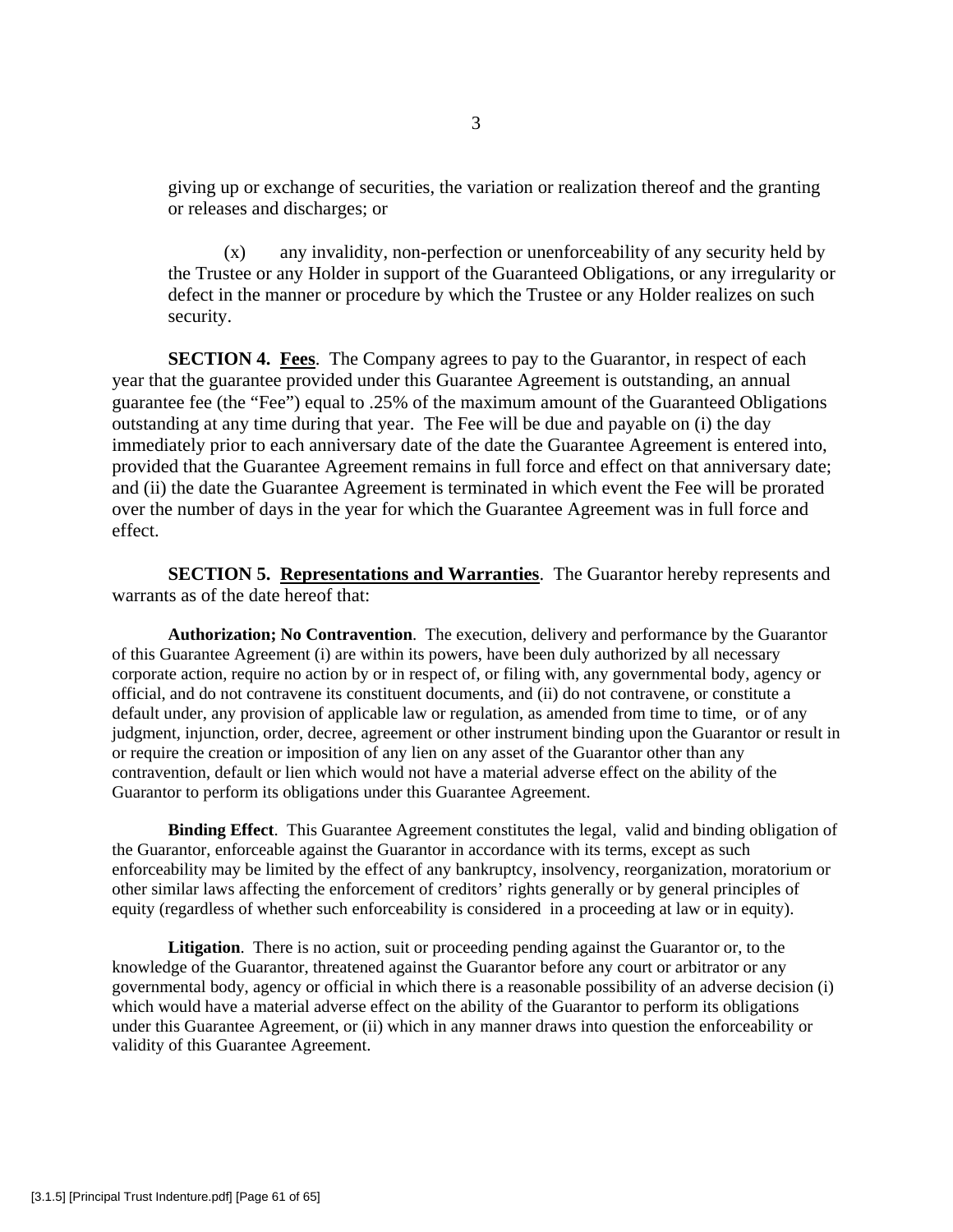**SECTION 6. Manner of Payment**. All payments to be made by the Guarantor hereunder shall be made to the Trustee for application in accordance with Section 13.10 of the Agreement.

**SECTION 7. Enforcement of Guarantee**. The Guarantor agrees that the Trustee or any Holder (but subject always to the provisions of Section 13 hereof) need not seek or exhaust their recourse against the Company or any other Person or realize on any security they may hold in respect of the Guaranteed Obligations before being entitled to payment under this Guarantee Agreement.

**SECTION 8. Waiver.** The Guarantor hereby irrevocably waives promptness, diligence, acceptance hereof, presentment, demand, protest and any and all other notice not provided for herein and any requirement that at any time the Trustee, any Holder (but subject always to the provisions of Section 13 hereof) or any other Person exhaust any right or take any action against the Company or any other Person and any other circumstance whatsoever that might otherwise constitute a legal or equitable discharge, release or defense of the Guarantor or that might otherwise limit recourse against the Guarantor.

**SECTION 9. Waiver of Subrogation**. Until payment in full of the Guaranteed Obligations, the Guarantor irrevocably waives any and all rights to which it may be entitled, by operation of law or otherwise, upon making any payment hereunder to be subrogated to the rights of the payee against the Company with respect to such payment or otherwise to be reimbursed, indemnified or exonerated by the Company in respect thereof.

**SECTION 10. Notices**. All notices and other communications provided for or permitted hereunder shall be made as follows:

| If to the Guarantor: | Homburg Invest Inc.                    |  |
|----------------------|----------------------------------------|--|
|                      | Suite 200, 11 Akerley Boulevard        |  |
|                      | Dartmouth, Nova Scotia, Canada B3B 1V1 |  |
|                      | Attention:                             |  |
|                      | Fax No.: (902) 469-6776                |  |

If to the Company, the Trustee or any Holder as specified in Article 17 of the Agreement.

**SECTION 11. No Waiver; Remedies**. No failure on the part of the Trustee or any Holder (but subject always to the provisions of Section 13 hereof) to exercise, and no delay in exercising, any right hereunder shall operate as a waiver thereof; nor shall any single or partial exercise of any right hereunder preclude any other or further exercise thereof or the exercise of any other right. The remedies herein provided are cumulative and not exclusive of any remedies provided by law.

**SECTION 12. Continuing Guarantee; Reinstatement in Certain Circumstances**. The guarantee contained in this Guarantee Agreement is a continuing guarantee and the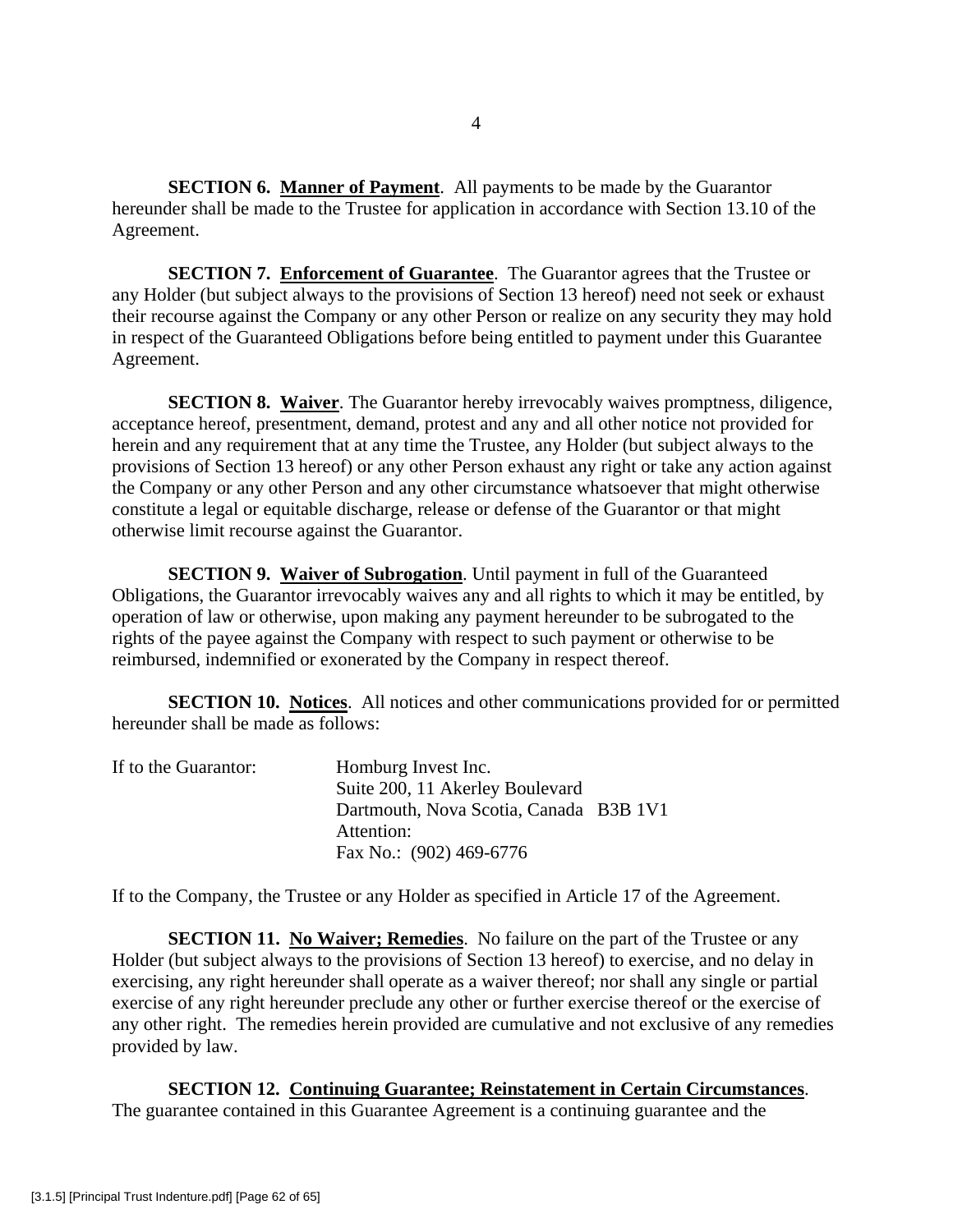Guarantor's obligations hereunder shall (i) remain in full force and effect until the indefeasible payment in full of the Guaranteed Obligations, (ii) be binding upon the Guarantor and its successors and assigns, and (iii) inure to the benefit of and be enforceable by the Trustee and, subject always to the provisions of Section 13 hereof, any Holder and their respective successors and permitted assigns; provided, however, that this Guarantee Agreement shall not be construed to create any right in any Person other than the Trustee and, subject always to the provisions of Section 13 hereof, any Holder and their respective successors and permitted assigns or to be a contract in whole or in part for the benefit of any Person other than the Trustee and, subject to the provisions of Section 13 hereof, the Holders and their respective successors and permitted assigns. If at any time any payment of any of the Guaranteed Obligations is rescinded or must otherwise be restored or returned upon the insolvency, bankruptcy or reorganization of the Company or otherwise, the obligations of the Guarantor hereunder with respect to such payment shall be reinstated as though such payment had been due but not made at such time.

**SECTION 13. Stay of Acceleration.** If acceleration of the time for payment of any Guaranteed Obligation is stayed upon the insolvency, bankruptcy or reorganization of the Company, all such amounts otherwise subject to acceleration under the terms of the Agreement shall nonetheless be payable by the Guarantor hereunder to the Trustee or, to the extent permitted by Section 13 hereof, the Holders forthwith on demand.

**SECTION 14. Holders May Not Enforce**. No Holder shall have the right to institute any suit, action or proceeding against the Guarantor for any default hereunder except in the manner and subject to the conditions, *mutatis mutandis*, set forth in Section 13.5 of the Agreement, it being understood and intended that no one or more of the Holders shall have any right in any manner whatsoever to enforce any right hereunder or pursuant hereto by any action except as aforesaid and that all powers and trusts hereunder shall be exercised and all proceedings at law or in equity shall be instituted, had and maintained by the Trustee, except as aforesaid.

**SECTION 15. Expenses**. The Guarantor shall pay, or reimburse, the Trustee and the Holders for all costs and expenses including, without limitation, reasonable attorneys' fees and disbursements reasonably incurred by it in connection with the enforcement of this Guarantee Agreement; provided, however, that the Guarantor shall only be required to pay, or reimburse, for the reasonable attorneys' fees and disbursements for one counsel for the Trustee and the Holders.

**SECTION 16. No Withholding**. Any and all payments made by the Guarantor pursuant to the provisions of this Guarantee Agreement shall be made without withholding or deduction for, or on account of, any current or future taxes imposed by or on behalf of Canada or any political subdivision thereof unless such taxes are required by law or by the administration thereof to be withheld or deducted, in which case the Guarantor shall pay such amounts ("Additional Amounts") as may be necessary, so that the net amount received by the Holder (including Additional Amounts) after such withholding or deduction will not be less than the amount the Holder would have received if such taxes had not been withheld or deducted,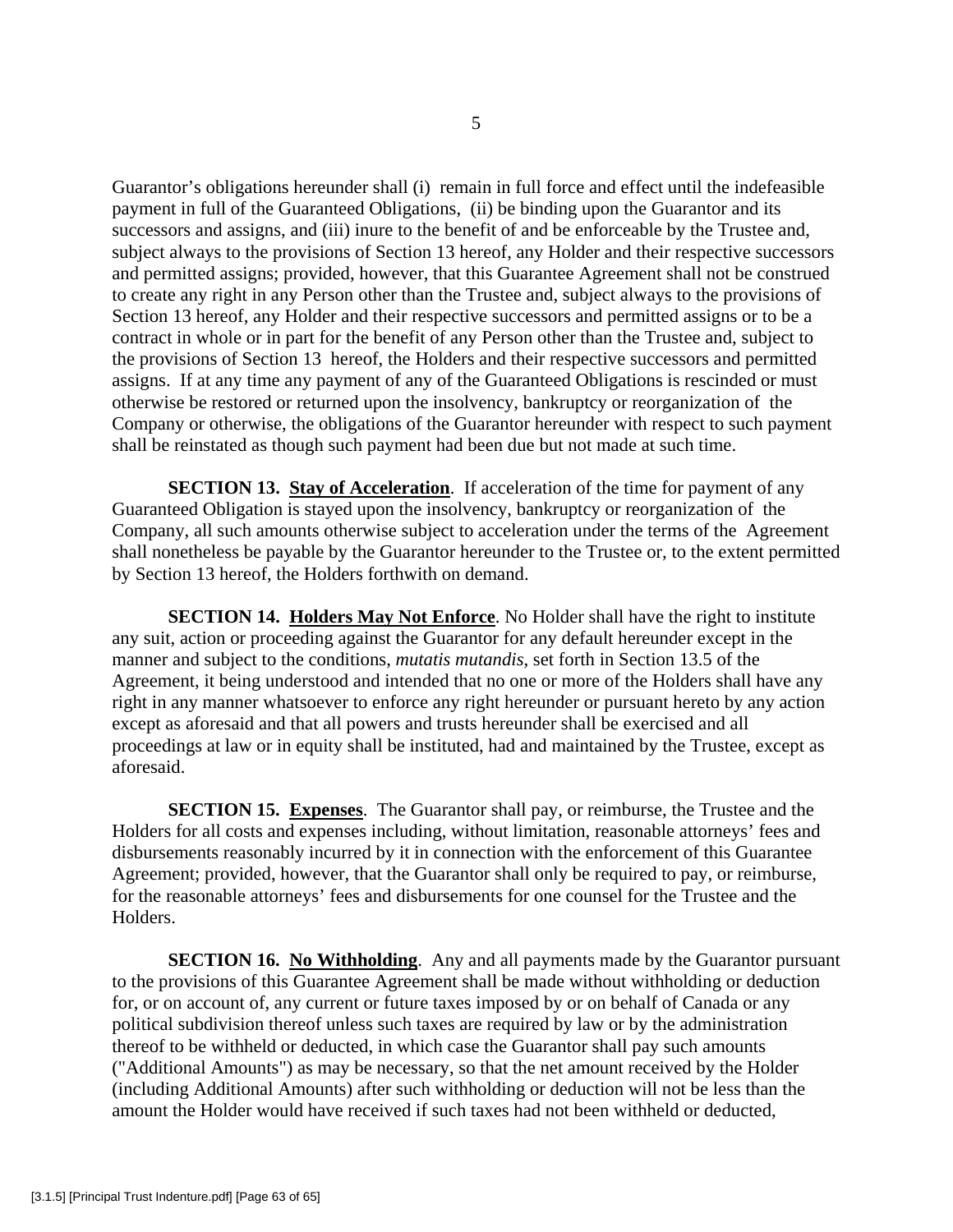provided, however, that no such Additional Amounts will be payable in respect of, among others, the following:

(a) any tax, assessment or other governmental charge which would not have been so imposed but for (i) the existence of any present or former connection between such Holder (or between a fiduciary, settlor or beneficiary of, or a person holding power over such Holder, if such Holder is an estate or trust or a member or shareholder of such Holder, if such Holder is a partnership or corporation) and Canada, including, without limitation, such Holder (or such fiduciary, settlor, beneficiary, person holding a power over, such Holder) being or having been a citizen or resident or treated as a resident thereof or being or having been engaged in a trade or business or present therein of having had a permanent establishment therein, or (ii) such Holder's current or former status as a personal holding company, a foreign personal holding company, a controlled foreign corporation that is related to the Guarantor through stock ownership, a foreign tax-exempt organization for Canadian tax purposes or as a corporation which accumulates earnings to avoid Canadian income tax;

(b) any tax, assessment or other governmental charge which would not have been so imposed but for the presentation by the Holder of any Bond for payment on a date more than 60 days after the date on which such payment became due and payable or the date on which payment thereof is duly provided for, whichever occurs later;

(c) any estate, inheritance, gift, sales, transfer, personal property or any similar tax, assessment or other governmental charge;

(d) any tax, assessment or other governmental charge which is payable otherwise than by deduction or withholding from payments of, or payments under the Guarantee in respect of principal, interest or any Additional Amount on any Bond;

(e) any tax, assessment or other governmental charge imposed on interest received by any person holding, actually or constructively, 10% or more of the total combined voting power of all classes of stock of the Guarantor entitled to vote;

(f) any tax, assessment or other governmental charge imposed on a Holder that is a nonresident of Canada for the purposes of the Income Tax Act (Canada); or

(g) any tax, assessment or governmental charge imposed by reason of the failure of the Holder or beneficial owner of the Bond to deliver upon reasonable demand by the Guarantor, any form or document that may be required or reasonably requested in order to allow the Guarantor to make a payment to the Holder without any deduction or withholding for or on account of any tax.

The provisions of this Section 15 shall survive the termination of this Guarantee Agreement.